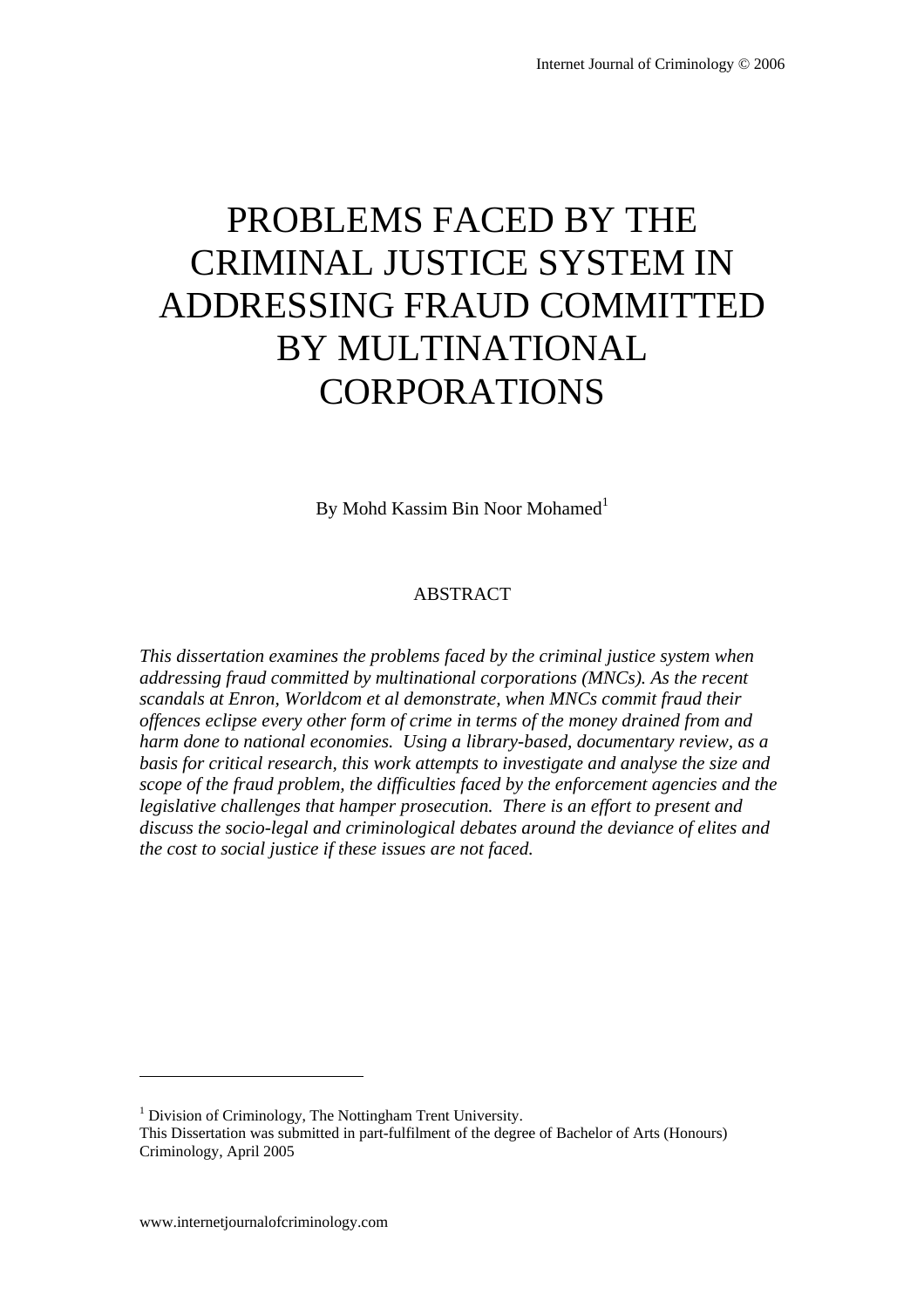# **Contents**

# Page

| 1.               |     |  |  |  |  |  |
|------------------|-----|--|--|--|--|--|
| $\overline{2}$ . |     |  |  |  |  |  |
| 3.               |     |  |  |  |  |  |
|                  | 3.1 |  |  |  |  |  |
|                  | 3.2 |  |  |  |  |  |
|                  | 3.3 |  |  |  |  |  |
| $\mathbf{4}$ .   |     |  |  |  |  |  |
|                  | 4.1 |  |  |  |  |  |
|                  | 4.2 |  |  |  |  |  |
|                  | 4.3 |  |  |  |  |  |
|                  | 4.4 |  |  |  |  |  |
|                  | 4.5 |  |  |  |  |  |
|                  | 4.6 |  |  |  |  |  |
| 5.               |     |  |  |  |  |  |
|                  | 5.1 |  |  |  |  |  |
|                  | 5.2 |  |  |  |  |  |
|                  | 5.3 |  |  |  |  |  |
|                  | 5.4 |  |  |  |  |  |
|                  | 5.5 |  |  |  |  |  |
| 6.               |     |  |  |  |  |  |
| 7.               |     |  |  |  |  |  |
|                  |     |  |  |  |  |  |
|                  |     |  |  |  |  |  |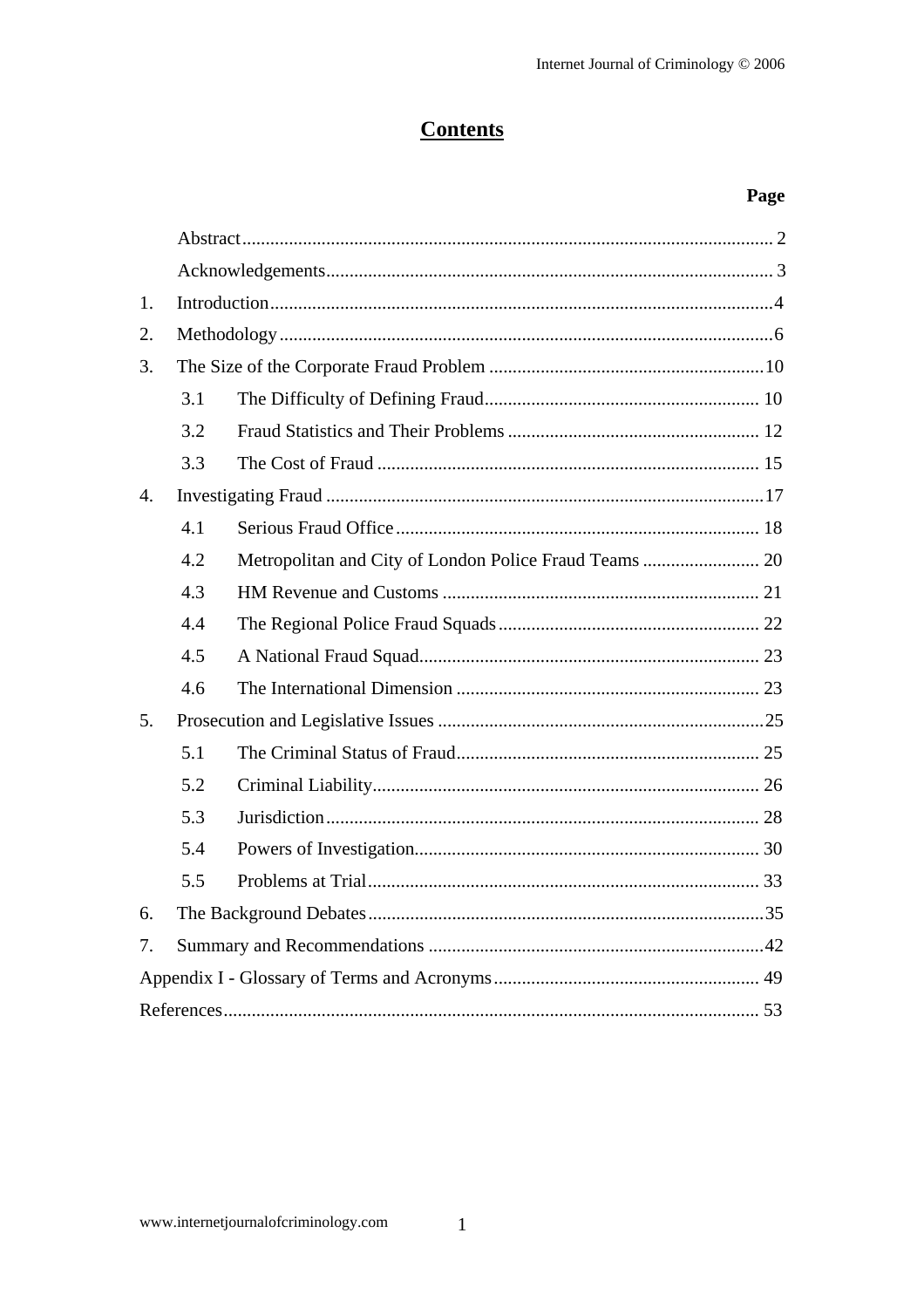#### Acknowledgements

I wish to acknowledge the many people without whom I could not have completed this dissertation. I am grateful to Mike Ahearne for his guidance and encouragement throughout. I would also like to thank all the other tutors and lecturers who have made this last three years so memorable and satisfying, especially Roger Hopkins-Burke, Roger Moore, Dr. Mandy Shaw, Dr. Graham Smith and Ed Pollock for their helpful suggestions.

To my family in Malaysia, I send my love and gratitude for their unstinting backing and the sacrifices that they have made in order to give me this opportunity: Mak, Anie, Ruby, Boy, Shiz and Nadheera. I am also deeply thankful for the extended support network provided by my UK family: Balkees, Barry and Sheila. Finally, love and appreciation go to Jayne for her intellectual, financial and moral support.

Thank you all for helping me along an often very difficult but ultimately rewarding path.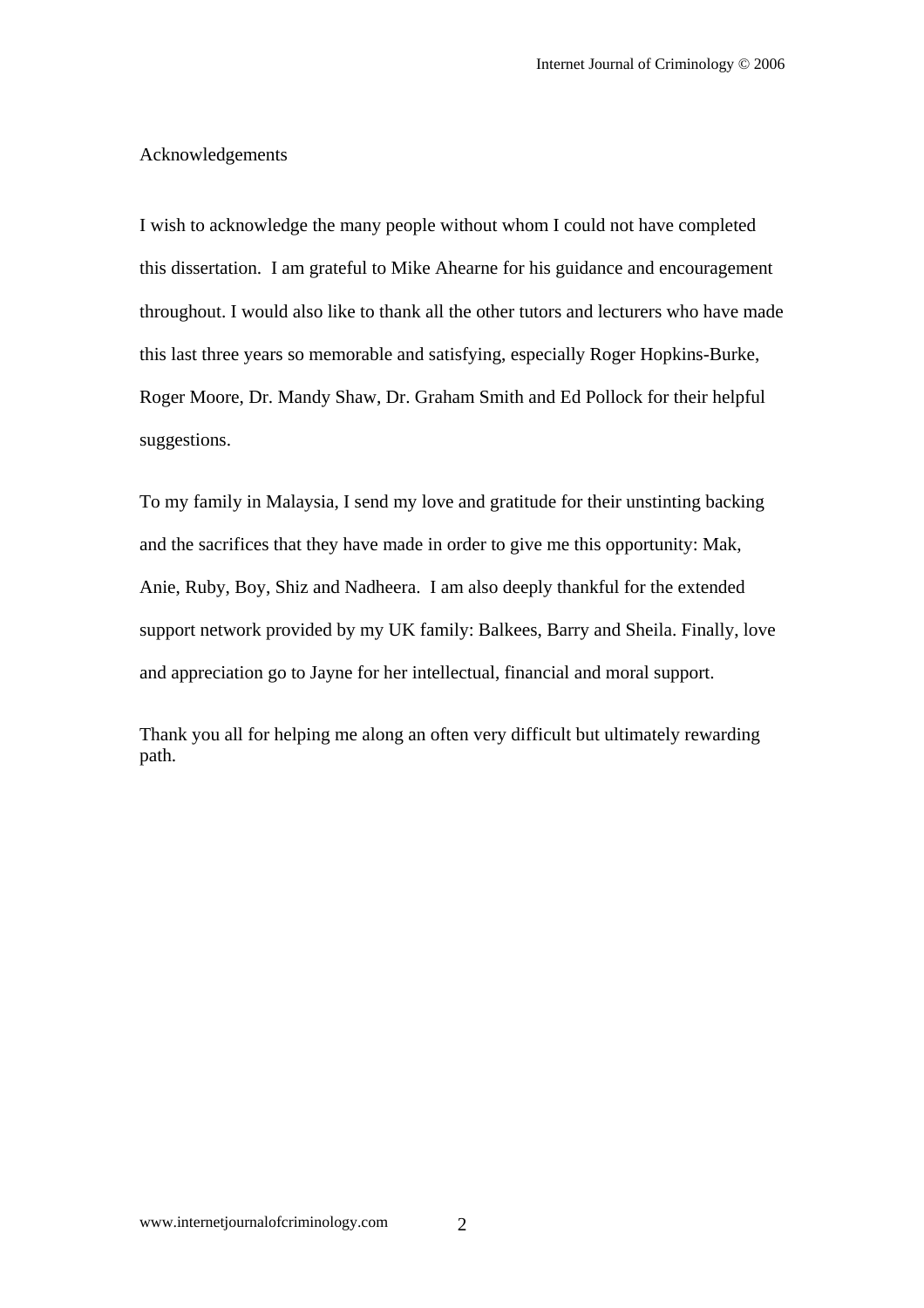# **1. Introduction**

The general research aim of this dissertation is to investigate the problems faced by the criminal justice system (CJS) in addressing fraud committed by multinational corporations (MNCs). MNCs are able to strategise and take advantage of all the opportunities that globalisation offers. They can escape the legal boundaries of many of their host nations, can afford the best legal and financial brains and routinely buy political influence to protect their operations. However, as the recent scandals at Enron, Worldcom et al demonstrate, when they commit fraud their offences eclipse every other form of crime in terms of the money drained from and harm done to national economies. As MNCs are more powerful and wealthy than many governments, it is imperative that they be subject to enforceable regulation. There is little value in philosophies that stress moral authoritarianism if those at the bottom of the economic ladder feel that the rich and powerful have no moral authority because they are immoral themselves.

After a brief description of the approach taken to the gathering and analysis of relevant literature in Chapter 2, Chapter 3 begins the substantive discussion by trying to establish the size of the problem through an examination of the available statistical data. Chapter 4 asks which investigators and enforcers (if any) are competent, willing and able to deal with the problem and whether the CJS is demonstrating a commitment to the fight against MNC fraud as shown by its allocation of resources, training and personnel. Chapter 5 examines important questions for our legal system and the difficulties that prosecutors experience when bringing a fraud case to trial. Chapter 6 introduces some of the background socio-legal, criminological debate.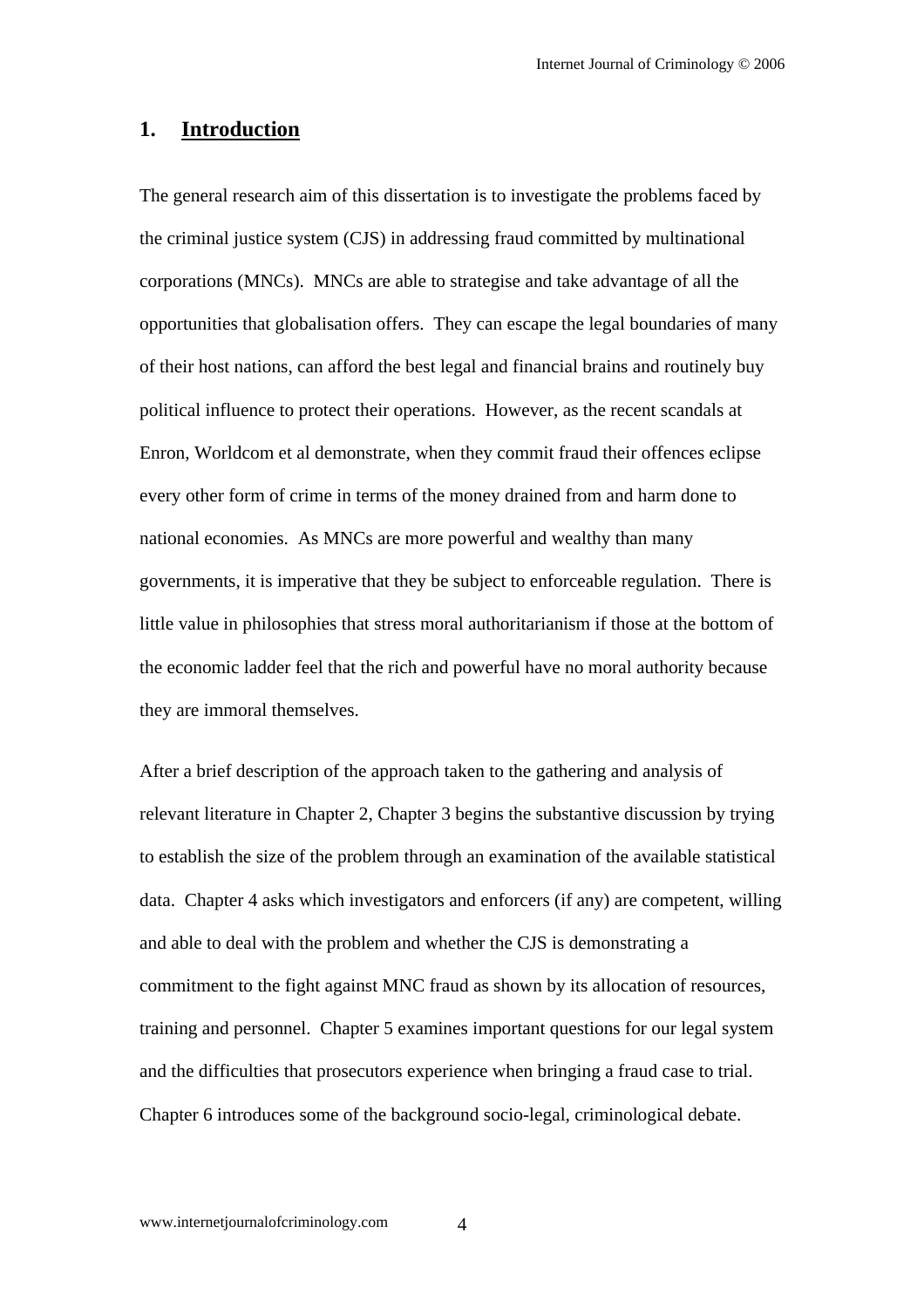In the conclusion, there are some brief recommendations about possible improvements to the statistical information base, the possibility of a dedicated national anti-fraud squad, the need for a simpler, better defined law of fraud and a call for a better international perspective.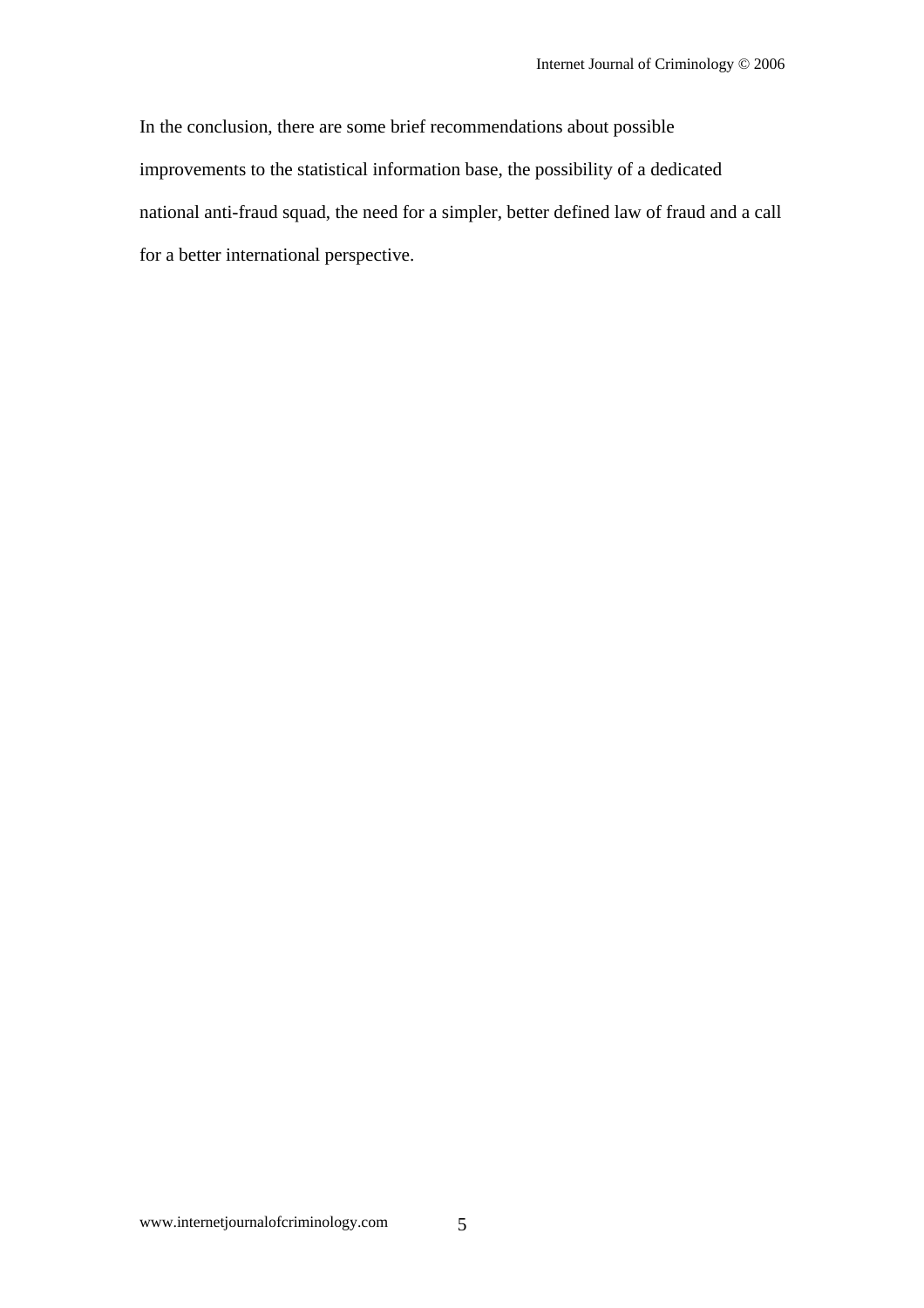# **2. Methodology**

It seemed, initially, that the task of researching the difficulties faced by the criminal justice system in tackling multinational fraud would be relatively straightforward. It was an important question, of especially topical concern, that contained within it the identification of the groups of people and organisations to be studied and a specific offence category to help narrow the focus. A mixed strategy, using both narrative and textual accounts, seemed to be the best approach (Noaks and Wincup, 2004; Jupp, 2000). Here, the first task would be to consult the official crime figures for an assessment of the incidence and prevalence of the problem and the efficiency of the authorities through arrest and prosecution rates, followed by a critical analysis of the strengths and weaknesses of the various agencies as evidenced by their success in reducing that incidence and prevalence.

It would, of course, have been naïve to expect the official statistics to contain the unvarnished, empirical truth, but even a cursory examination revealed that, as a quantitative measure of the size of the problem and as a longitudinal measure of the effectiveness of the various regimes and initiatives, the data was almost worthless. All the indications were that the official statistics, as a socially constructed product, had more qualitative than quantitative value and were more a measure of policy and attitude (Noaks and Wincup, 2004; Tombs, 2000).

In an ideal world, attempts to directly approach enforcement and regulatory agency personnel, corporate fraudsters and victims of corporate fraud might have been made, through questionnaire or interview. Unfortunately, this field is notorious for its access problems: offenders are secretive; the enforcement and regulatory agencies are impenetrable; victims are hard to identify and all are publicity-shy (Whyte, 2000).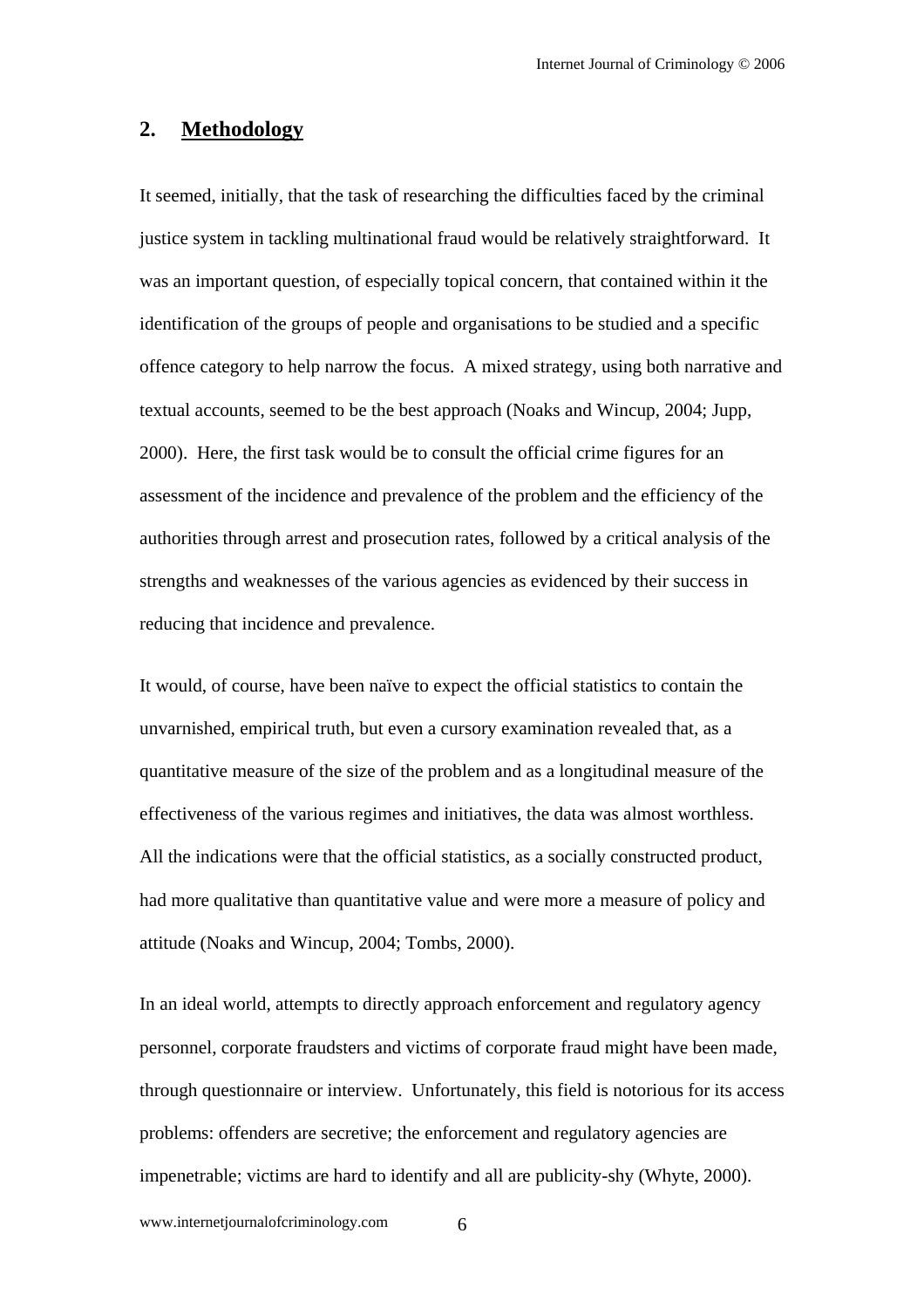The confidential nature of business activities and fraud investigation are a major consideration, as great harm can easily be committed by a clumsy researcher and access would need to be negotiated with delicacy and diplomacy. It was decided that, with the time and resources available, the only possible method would be a librarybased, documentary review, which included academic texts, journal articles, news reports, legal texts, case law and any other relevant materials. Although no new data would be produced, examination, evaluation and integration of the existing material would be a worthwhile objective (Noaks and Wincup, 2004; Bryman, 2001).

This would be 'critical research' as described by Jupp (2000, p.18), drawing 'upon abstract concepts such as ideology, power and discourse, and also on bodies of ideas which are expressed in terms of these'.In addition to the texts listed above, as source of current information, the Internet was invaluable, as it gave access to authoritative web-sites from all sides of the debate. The Home Office and regional police webpages were of particular interest, but several well-known and reputable accountancy and law firms, and a number of respected NGOs also gave information and briefings which were immensely useful, as were the many academic on-line journals sourced through NTU Libraries Electronic resources, Google Scholar, Ingenta etc.

The main steps of qualitative research outlined by Bryman (2001), where collection of relevant data is followed by interpretation and conceptual analysis leading to a refinement of the research question and a reflexive, iterative collection of further data, are a fair description of the method finally adopted.

It was felt that, in order to ensure Bryman's (2001, p.272) criteria for evaluating qualitative research, of '*trustworthiness* and *authenticity',* sources should be carefully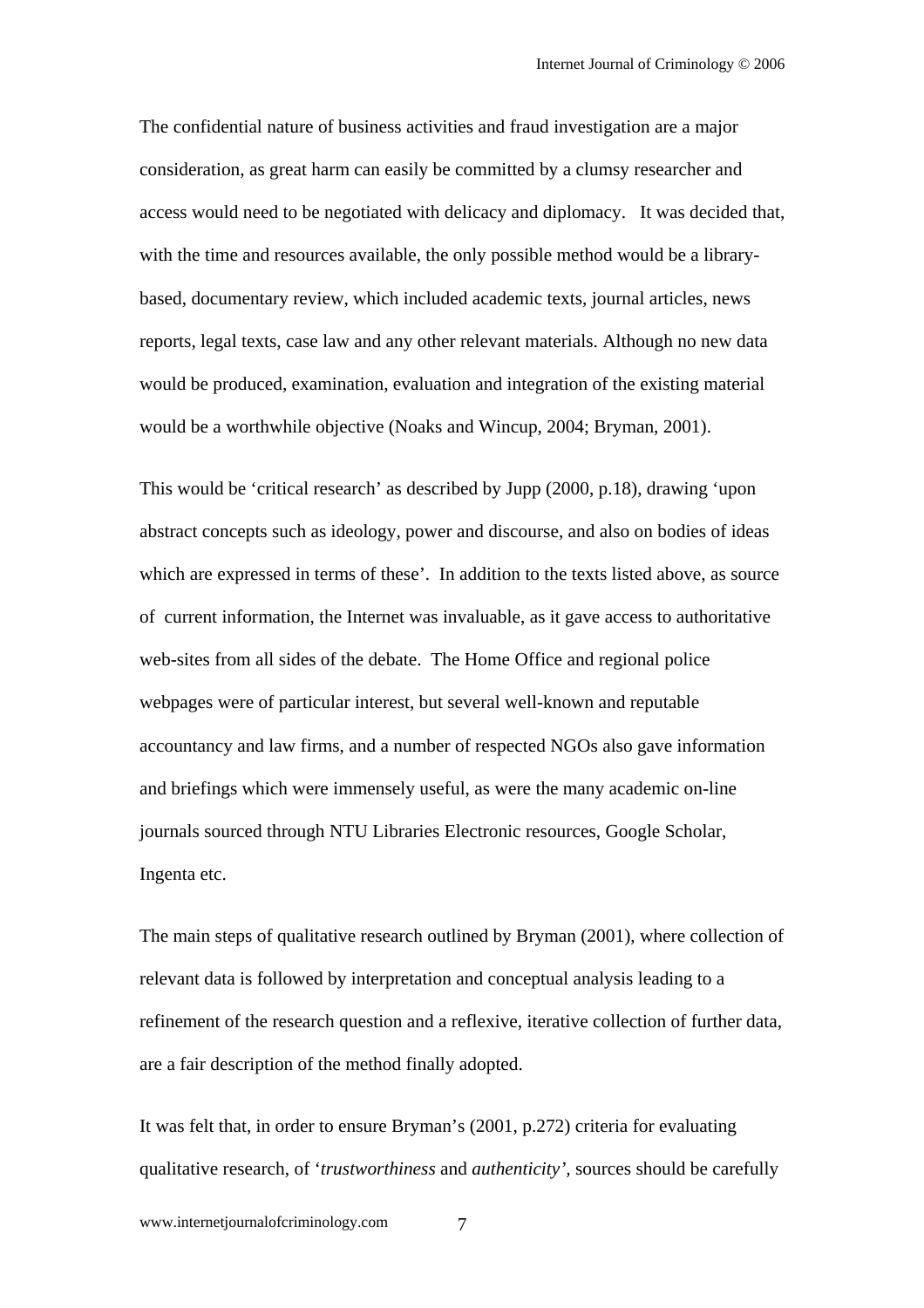assessed for their credibility. There are numerous competing points of view on corporate accountability, including those of the corporations themselves, the regulators, states, human rights activists, anti-globalists, shareholders, consumers, victims and many others. These (where they existed) were critically assessed and the pros and cons of each position evaluated for credibility.Although the overall critical analysis had to be presented from an academic, criminological point of view, to ensure fairness, it would be necessary to include the perspectives of all the major actors. These perspectives were identified as: political; business/economic; legal; enforcement and academic. Each would have their own particular concerns and would naturally emphasise different aspects.

For every perspective, a further range of opinion was identified. For instance, UK political perspectives could be sub-classified as Marxist, socialist, liberal, centre, or conservative. It became clear that the further to the left a commentator was, the more in favour of strong government oversight and control he or she would tend to be, whereas those further to the right would be more censorious of an interfering and over-regulatory government. But this 'left to right' spectrum could also be applied to the other perspectives. The views of the business community ranged from a leftleaning belief in corporate social responsibility to a right-leaning conviction that markets should be entirely free. Legal theorists could be divided into those who thought that corporate fraud was *mala prohibita2* and more properly a regulatory issue (right tendency) and those who felt it was *mala in se*<sup>3</sup> and should remain criminal (left tendency). It should be noted that grading from left to right was only intended as a convenience, to ensure the selection of as wide-ranging a sample of material as

 $\overline{a}$ 

 $2$  please see Appendix I – Glossary of Terms and Acronyms

 $3^{3}$  as above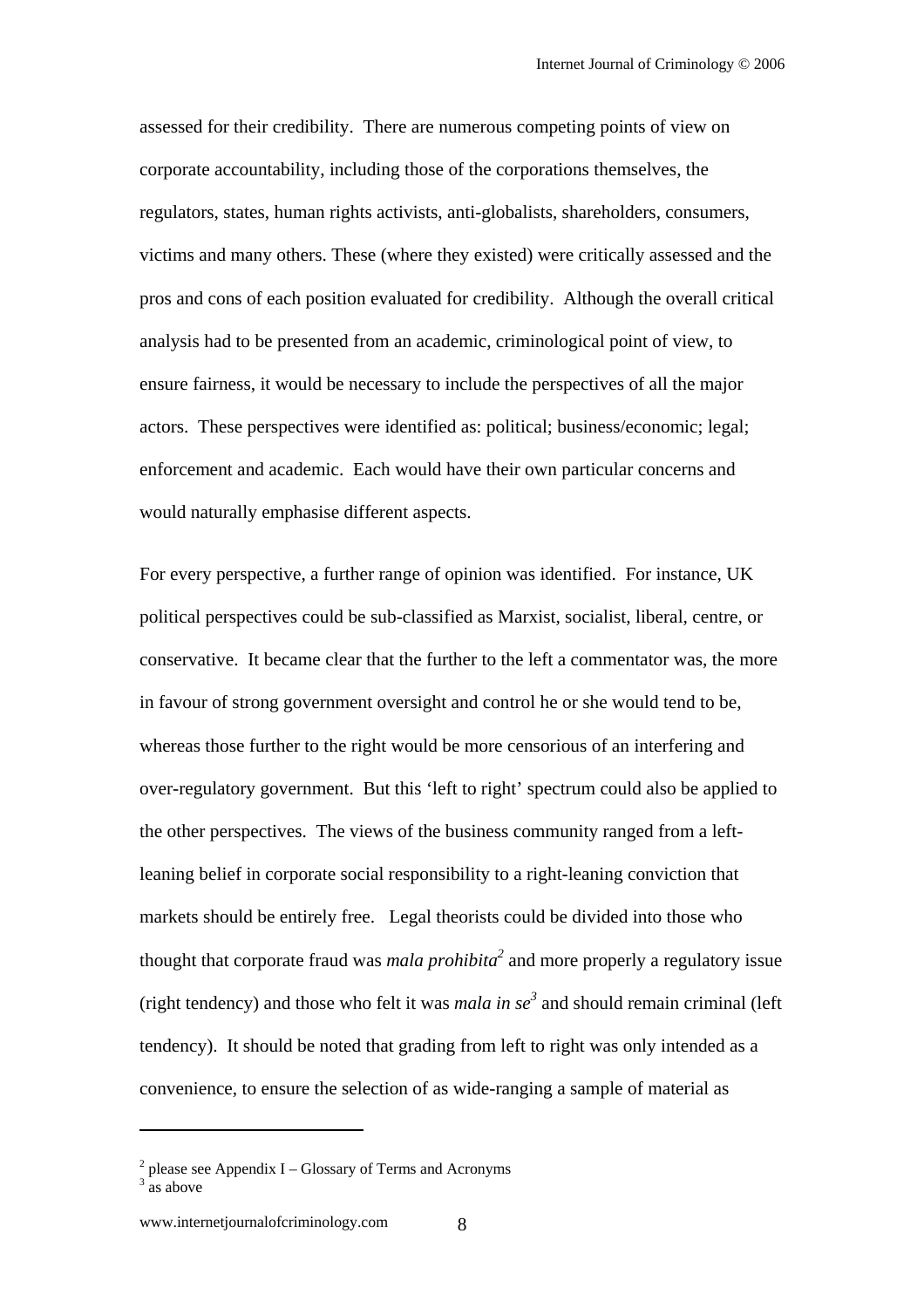possible, and that the danger of assigning an unconscious value judgement along with classification was recognised and, hopefully, avoided.

For all the many complaints about the underprioritisation of corporate crime, one of the main problems was the sheer volume of source material. Although there was very little specifically about MNC fraud, there was an abundance of legal, political, economic, commercial and sociological commentary from which to extrapolate. It was simply not possible, within the time available, to achieve a theoretical saturation point. In fact, the desire to accumulate as wide a range of opinion as possible soon came into conflict with the need to focus in and uncover key underlying themes. Eventually, it was the time element rather than the conviction that enough material had been discovered that forced the information collection stage to close and the final critical analysis to commence.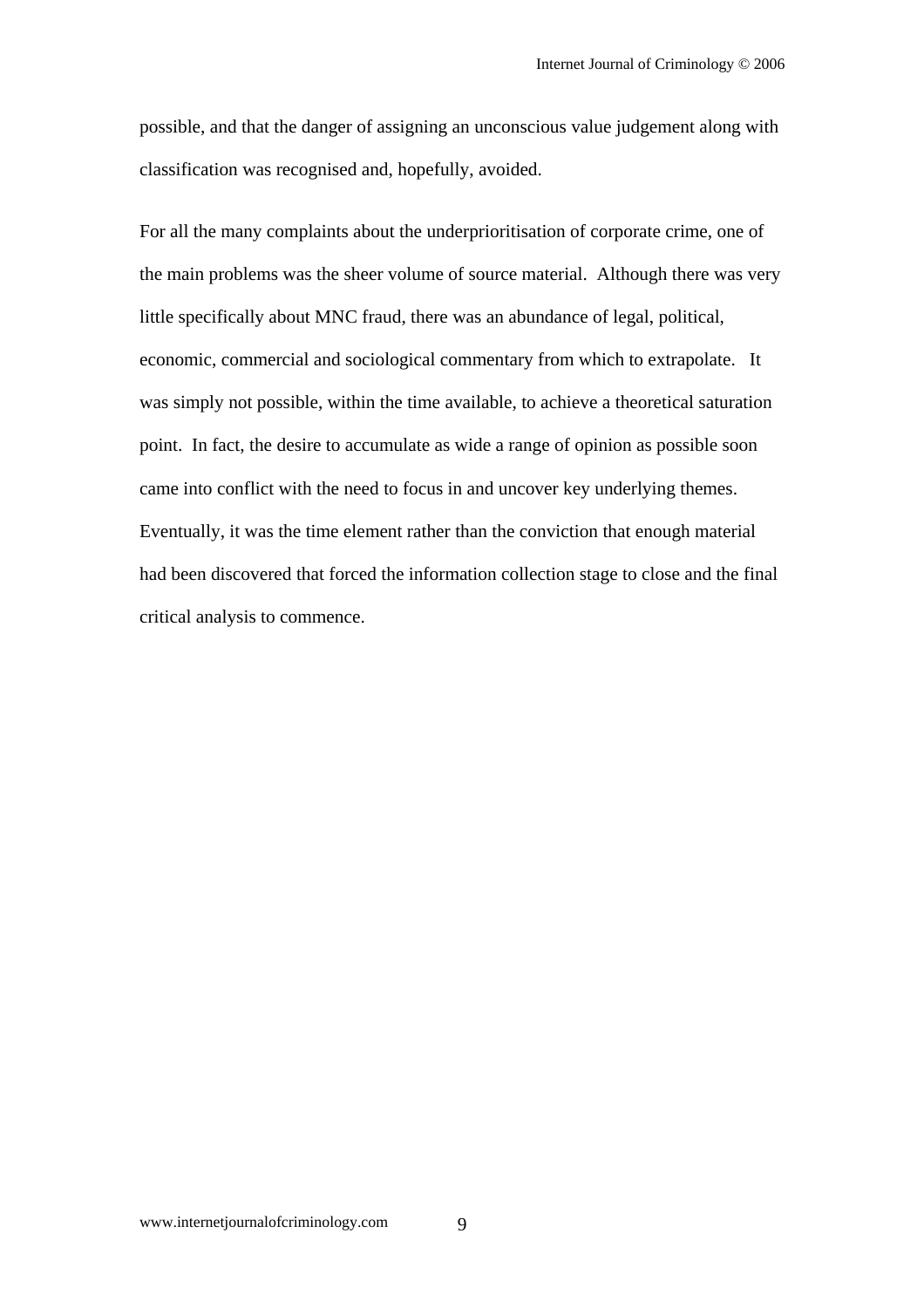# **3. The Size of the Corporate Fraud Problem**

One of the aims of this dissertation is to assess the levels of fraud committed by multinational corporations (MNCs), at least in the context of the UK. This may seem like a relatively straightforward task at first glance but, in fact, it is fraught with difficulty.

#### **3.1 The Difficulty of Defining Fraud**

One of the problems in counting fraud is that there is no single definition and 'contrary to popular belief, there is in English law no criminal offence called fraud' (Arlidge, Parry and Gatt, 1996, p.1). The Benefits Fraud Inspectorate say that it is 'the deliberate misrepresentation of circumstances or the deliberate failure to notify changes of circumstances with the intent of gaining some advantage', while the Treasury says that fraud is the 'use of deception with the intention of obtaining advantage, avoiding an obligation or causing loss to a third party' (NERA, 2000, p.4).

It would be difficult to meaningfully apply either of these definitions to frauds committed by MNCs, where deliberately misrepresenting circumstances or using deception to obtain advantage may be construed as normal business strategy. Landmark cases (*Dodge v. Ford Motor Company* 170 N.W. 668 (Mich. 1919); *Hutton v West Cork Railway Co* (1883) 23 Ch D 654) have determined that the ruling business ethic is that profits be maximised for the benefit of shareholders; if deception helps to maximise profits it is justified unless the deception is specifically prohibited by the law (Bakan, 2004). It seems, therefore, just as benefit fraud is defined by what constitutes illegally deceptive behaviour for claimants, corporate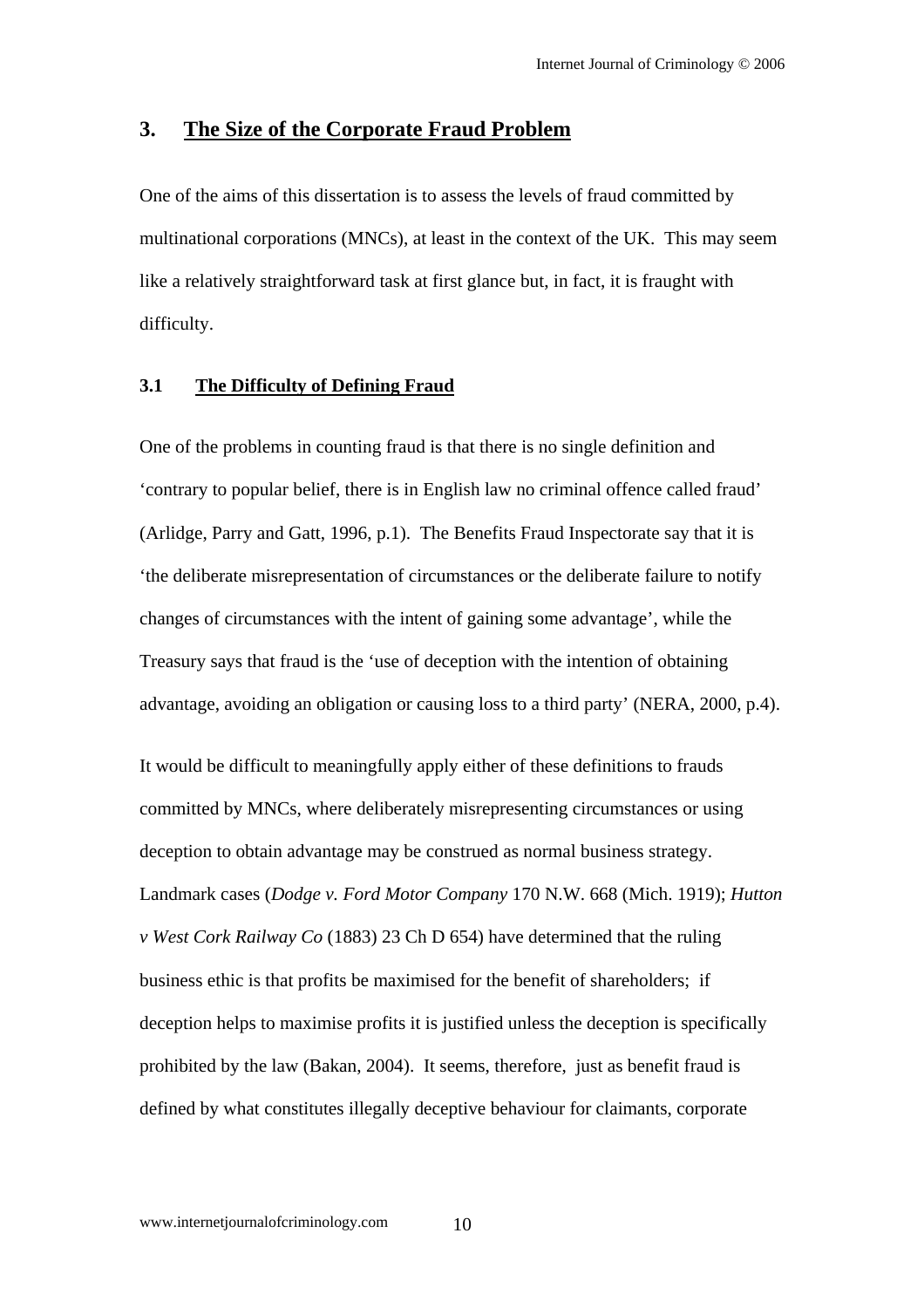fraud must be defined by what constitutes illegally deceptive behaviour for corporations (and their agents).

The Home Office recorded crime statistics appear to contain only two sub-definitions of fraud that may reliably be ascribed to corporations: fraud by company directors and false accounting. 'Other frauds', as defined by the Home Office Counting Rules for Recorded Crime (Home Office, 2004b), may cover some corporate crime as the category includes obtaining property or pecuniary advantage by deception; conspiracy to defraud; suppression of documents; cartel offences or insider dealing. However, as the same category embraces acting as a spiritualistic medium for reward, cheating at play and various types of benefits fraud, it is very difficult to disentangle the corporate element from the rest. It is also not possible to ascertain the ratio of 'bankruptcy and insolvency frauds' that have been committed by private individuals as opposed to corporate agents. Only a small amount of information can be deduced about offenders or victims from such 'offence-based' definitions.

The Serious Fraud Office (SFO) categorises fraud according to the type of victims involved: fraud on investors; fraud on creditors of companies; fraud on banks and other financial institutions; fraud on central or local government; and fraud involving the manipulation of financial markets (Serious Fraud Office, 2002). Victim-based definitions are more helpful when trying to assess the impact of fraud, but still present problems for a researcher trying to gauge the levels of fraud committed by particular types of offender (in this case, MNCs).

Even after a cursory investigation, it seems clear that, for statistics to be of any use in quantifying levels and impact of MNC fraud, a great deal more thought needs to be given to the ways in which fraud is defined, by offence categorisation, by victim or by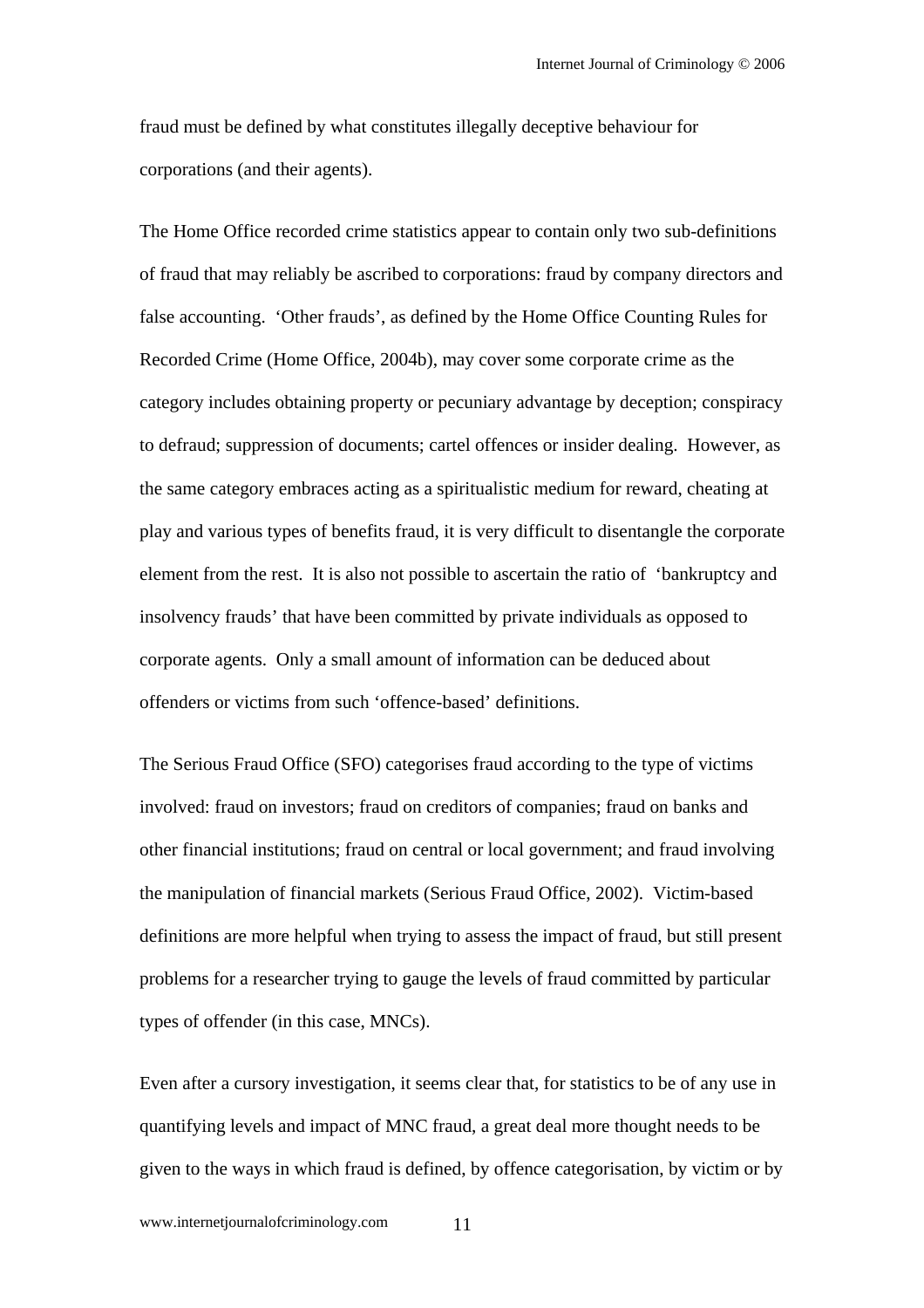offender. As the Fraud Advisory Panel (1999, p.3) states: 'Problems in drawing conclusions were … caused by the lack of a comprehensive or universally accepted definition of fraud and by the way in which organisations collect and present data and categorise fraud'. In 2002, it seemed as though the Home Office agreed and was 'considering how to improve and rationalise the police recording of fraud' (Home Office, 2003, p.69) but they do not seem, so far, to have made much progress.

#### **3.2 Fraud Statistics and Their Problems**

Official crime statistics are produced for several apparently practical reasons: to make comparisons and reveal trends; to gauge the efficiency of the criminal justice system; to identify problem areas; to provide information to the public and to explore crime causation. A commonly held view amongst criminologists is, however, that the statistics reveal more about those collecting, reporting and recording than they do about crime itself (Reiner, 1996; Tombs, 2000).

Following on from the idea that the data is more interesting as a reflection of police activity, the statistics concerning the numbers of fraud cases by police area confirmed some natural assumptions. In areas with a large commercial sector, high volumes of fraud and forgery cases could be expected. As predicted, the total volume of cases in 2001/2 was highest for the Metropolitan Police at 87,873, followed by West Midlands at 26,119 and Greater Manchester at 15,705 (Home Office, 2003, p.72). There did seem to be some correlation between volume of cases and the numbers of staff dedicated to the investigation of fraud and forgery. In 2000-1, Metropolitan Police had the highest number of dedicated staff at 70, followed by West Midlands with 38 and Greater Manchester with 35 (The United Kingdom Parliament, 2001, p.1-2). The top three in terms of volume were also the top three in terms of staffing. Similarly,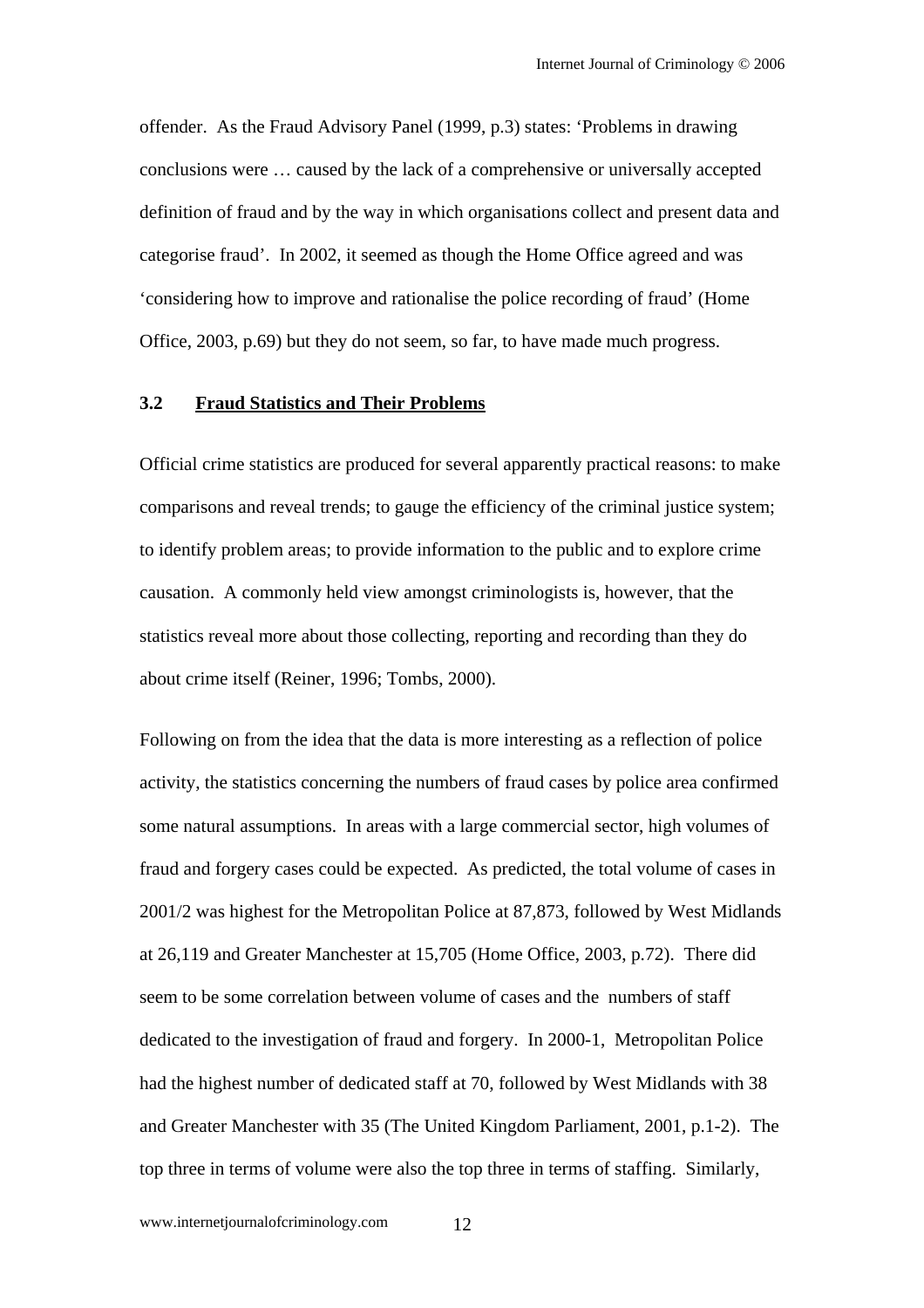visits to the webpages of some of the police authorities suggested that those with high levels of staffing and high numbers of cases also appeared to give fraud a higher profile, both in their public advice and in their policing priorities.

Returning to the Recorded Crime Statistics 1989-2002/03 (Home Office, 2005a, p.1) we can see that fraud and forgery offences account for six per cent of all recorded crime offences in 2001/02, at 330,128 cases. The two largest categories are 'cheque and credit card fraud' at 142,514 and 'other fraud' at 168,958. 'False accounting' cases are much lower at 861, with 'frauds by company directors' at 28. The total of the two strictly corporate categories represents 0.015% of total crime recorded for the year. This level of fraud sounds almost negligible. Even when the volume of serious revenue and customs fraud (private and public sector) is added, at 1,750 cases, the numbers appear very low (Home Office, 2003, p.74). This does not mesh well with the widespread conviction that the volume and value of corporate fraud is massive.

The difference between the recorded number of crimes and the undiscovered or unreported number is referred to as the 'dark figure' of crime (Coleman and Moynihan, 1996). The dark figure seems to haunt corporate crime to an extraordinary degree. Levi (1987, p.21) claims that estimating 'the extent of commercial fraud is a task that presents far greater problems than is the case in other types of crime' and comments upon '*official* statistics on fraud, whose very patchiness tells us something about the priority with which fraud – both by and against business – has traditionally been regarded'. The National Economic Research Associates (NERA) say that '[f]raud is unusual in that there is significant potential for it to be undiscovered, either for a period of time or permanently' (NERA, 2000, p.2). The first sentence of the 'Fraud and Forgery' section of the Home Office Crime Statistics also acknowledges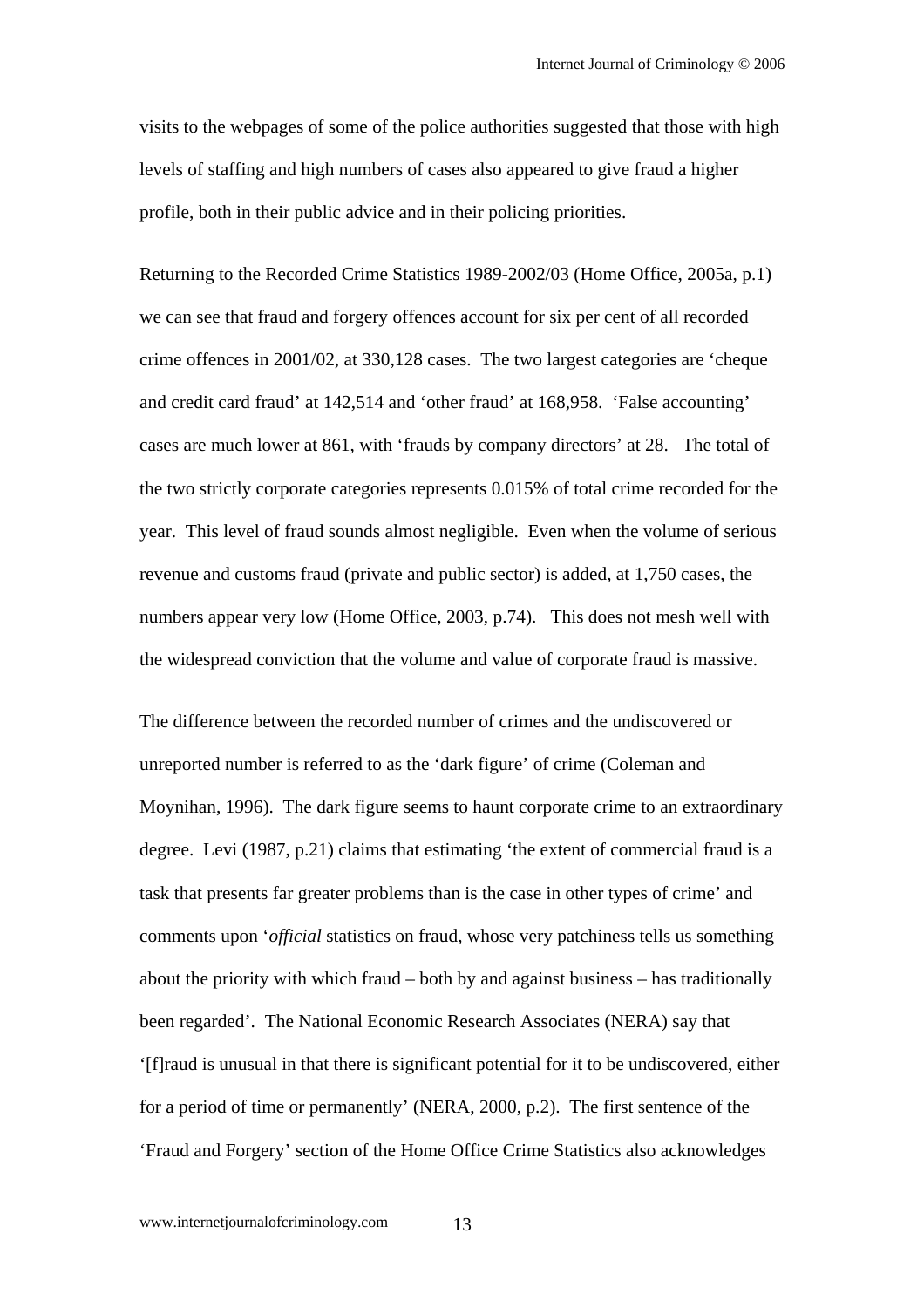that the 'nature of fraud [and] forgery means that the number of offences recorded by the police is significantly lower than the number actually committed' (Home Office, 2004a, p.1). Although most commentators agree that the actual fraud figures must be many times higher than official statistics suggest, any estimate of a realistic figure must remain a 'guesstimate'.

 There are many explanations of the disparity between the recorded crime figures and the suspected levels of corporate fraud. The most obvious is that a large proportion of fraud may not be immediately discovered and some may never come to light. Corporate victims may be disinclined to report frauds that they have discovered because there are few advantages. In a study of auditors/accountants conducted by Higson (1998, p.6), a respondent stated that: 'In our experience ... clients only want to actively prosecute in 1 in 30 cases'. Managers tend to prefer civil asset recovery to the criminal route as this is perceived to be more successful. Civil proceedings rarely get underway until the criminal process has been exhausted and, especially in complex cases, there is no guarantee that a police investigation will lead to a successful prosecution. Other reasons for non-reporting are the potential length and cost of proceedings, bad publicity and embarrassment or shame over appearing incompetent (Higson, 1998). The finding that the majority of corporate fraud is committed internally, by management (55%) or other employees (30%), adds a personal element that other corporate officers might find difficult to deal with (Ernst and Young, 2002, p.11). During a study into the long-term effects of fraud on private investors, the researchers noted that the victims displayed a peculiar sense of selfblame. One interviewee was 'disgusted with me, that I could have been such a dope' and another said 'we've never even told our kids that it happened. We would hate for them to know that we were that dumb' (Shover, Fox and Mills, 1994, p.92).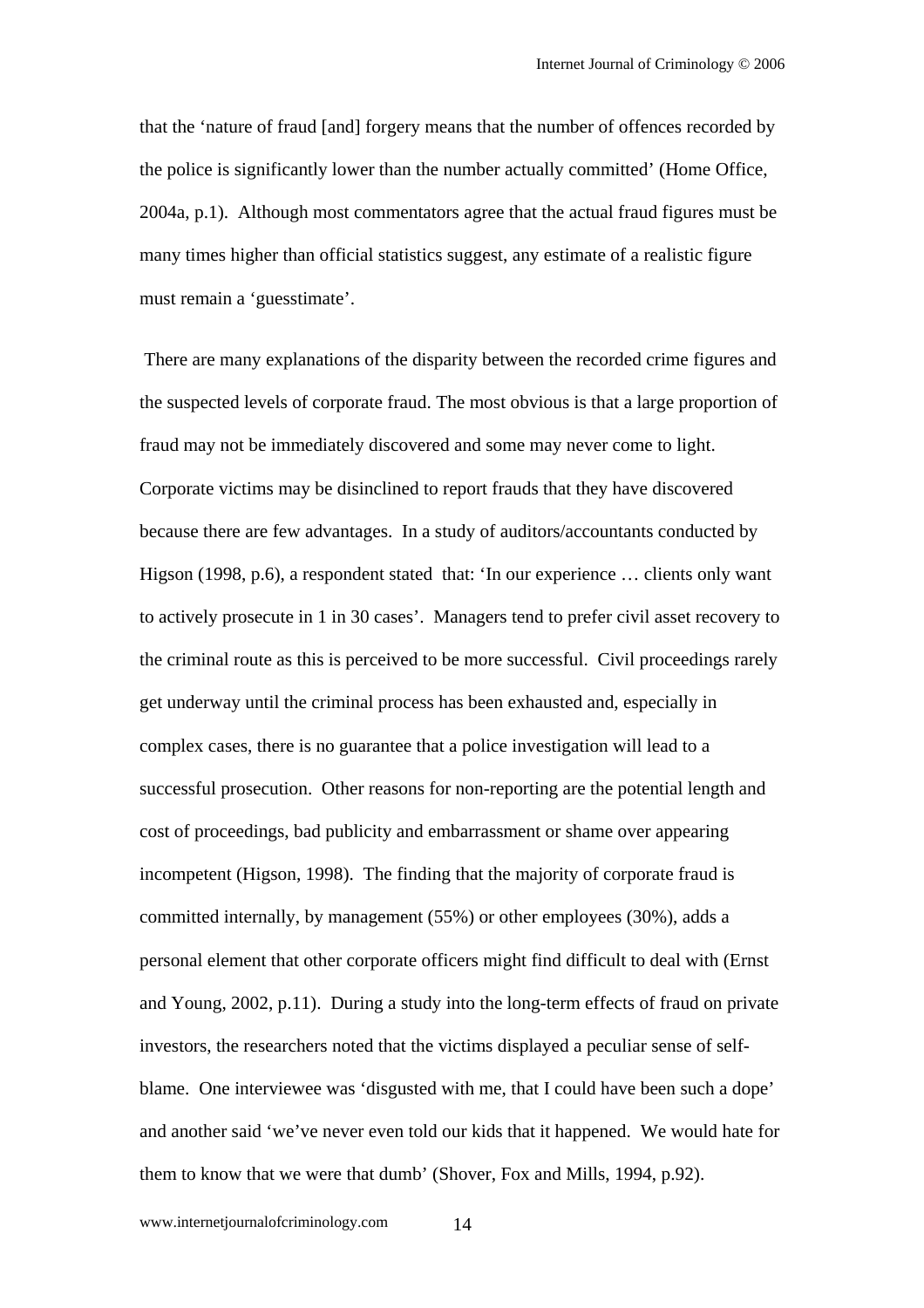Although victimisation studies, such as The British Crime Survey (BCS) have helped to uncover the extent of some hidden crime, such as assault or burglary, it does not offer any measurements for fraud and cannot, thus, help in making a more accurate assessment. There are industry victimisation' fraud surveys conducted by, for example, Ernst and Young, KPMG and the Association of British Insurers (Fraud Advisory Panel, 1999). These are valuable in terms of assessing the impact of corporate fraud, but are flawed by their reliance upon respondents' willingness to admit to losses.

#### **3.3 The Cost of Fraud**

The recorded crime statistics tend to look more closely at the incidence of fraud (the numbers of cases per recording period) than the value involved. For an impact analysis, the cost of fraud may be more important – for example, plastic card fraud figures are high in volume but typically low in value, in comparison with false accounting, where each case might incur losses of millions of pounds.

The problem is that the opinions regarding losses vary wildly. In 1999, the Association of British Insurers estimated the annual cost of major fraud as £16 billion, Ernst and Young claimed it was £4-5 billion, the SFO set it at £5 billion, while KPMG said it was £400-700 million (Fraud Advisory Panel, 1999, p.6). RSM Robson Rhodes gave a 2004 estimate for the cost to business of all economic crime at £40 billion, although they added that this 'could just be just the tip of the iceberg' (RSM Robson Rhodes, 2004). The sense that these figures are being drawn out of a hat is intensified when a popular formula that they may be based upon is examined. According to US audit executive and author, Howard Davia, 20% of fraud is 'exposed and in the public domain', a further 40% is '[k]nown by a few & not made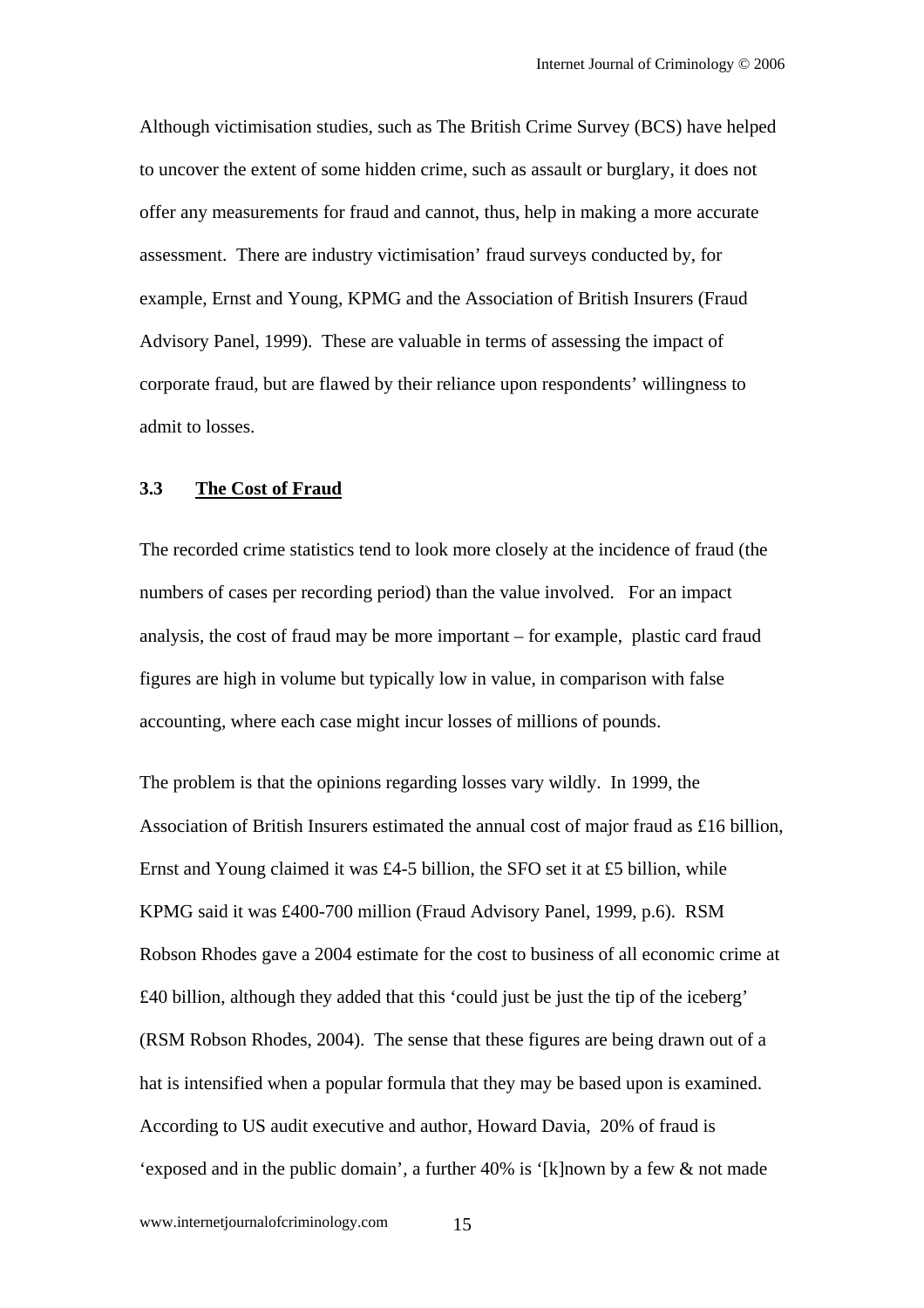public' while the remaining 40% is 'undetected' (Ernst and Young, 2002, p.5). This begs the question of how the figure of 40% for undetected fraud has been arrived at – if it is undetected, by definition no-one can know the true amount or the true percentage.

What we do know about is the cost of policing and prosecution. NERA tells us that the cost to the criminal justice system for 1997/8 was over £260 million (£75 million on Legal Aid alone) (NERA, 2000, p.13). Prior to charging, the cost of police investigation and prevention activities was £270 million (NERA, 2000, p.14). SFO costs were set at over £16 million (NERA, 2000, p.16). The sheer cost to the state of fraud prosecution might hold a clue to the lowly priority accorded to it in government policy.

Cost, however, is not something that can always be measured objectively. Even a small-value fraud could impact upon a victim company's reputation and affect its performance and the wellbeing of all its stakeholders – employees, investors, customers, suppliers and the community around it.

It seems that none of the desired aims of crime reporting, mentioned earlier, are being met with regard to corporate fraud. Everyone apparently understands that the corporate fraud problem is big, but nobody knows how big and few people seem to be in a hurry to find out for sure.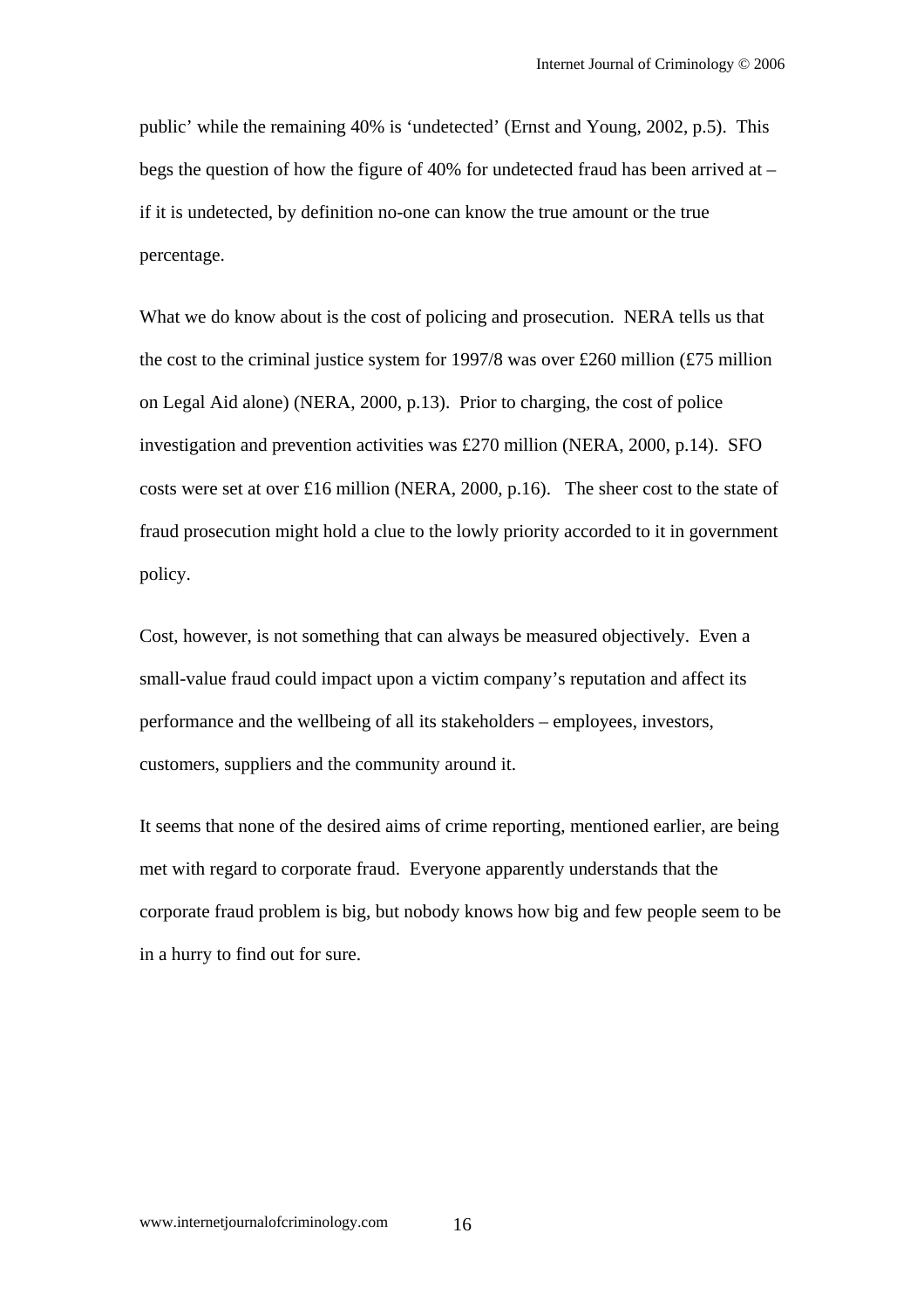# **4. Investigating Fraud**

As previously discussed, the majority of corporate fraud may never come to the attention of authorities but, even when a fraud is uncovered and investigated there are still many barriers to a successful prosecution. This chapter will discuss some of the agencies responsible for investigating and prosecuting corporate fraud and where their powers and procedures, obligations and limitations, policies and priorities might affect the successful conclusion of a case.

There are many official agencies in the UK and internationally, who have an interest in the regulation and investigation of fraud. Amongst these are the Financial Services Authority (FSA), the National Criminal Intelligence Service (NCIS), the European Anti-Fraud Office (OLAF), Department of Trade and Industry-Companies Investigations Branch (DTI-CIB) and HM Revenue and Customs (HMRC). The most important anti-fraud investigators within the UK are the local police fraud squads, the Metropolitan Police Fraud Squad (MPFS), the SFO and HMRC. Many of the 'regulatory' agencies may conduct initial inquiries, if fraud is reported to or discovered by them, but they will generally refer cases to the police or the SFO if criminal proceedings appear to be warranted (Levi, 1993).

The MPFS and the SFO act mainly upon referral, taking only those cases that match their criteria of seriousness. For example the MPFS will normally only take fraud cases valued in excess of £750,000 (Metropolitan Police, 2005c, p.1), while the SFO threshold is £1 million (Serious Fraud Office, 2005, p.1). The investigative and preventive activities of HMRC will be directed towards frauds that fall within their special remit - tax or duty evasion (HM Customs and Excise, 2003). There is a new move to expand the role of the City of London Police fraud squad, extending their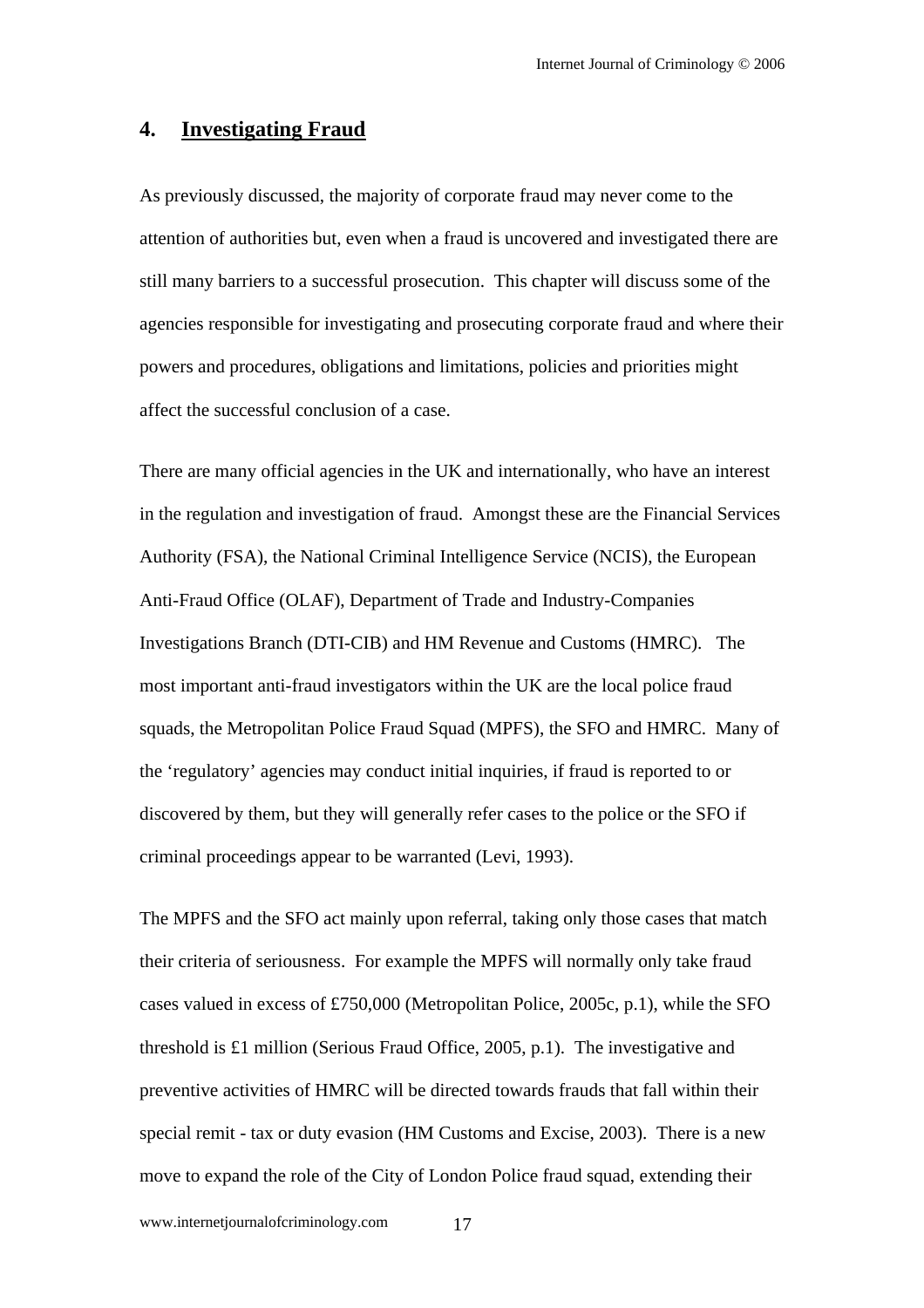investigative area to London and the South East, and acting as a police resource for the SFO (Home Office, 2005b). The remainder will largely fall to the regional police fraud squads to deal with.

#### **4.1 Serious Fraud Office**

The SFO came into being in April 1988, as the result of a long process of consultation that started with the Roskill Committee 1986 and which led to the Criminal Justice Act 1987. Initially, it 'was to be responsible for all the functions of detection, investigation and prosecution of serious fraud' but 'detection was dropped from its remit' (Widlake, 1995, p.xi). It is 'statutorily required to concern itself only with "serious or complex fraud"' (Law Commission, 1997, p.143).

Since its inception, there have been many criticisms levelled at the SFO. Widlake (1995) has portrayed them, at least in their early days, as being a gung-ho, grandstanding organisation. He points to several impressive failures, including County NatWest/Blue Arrow, which at the time was one of the most expensive fraud trials in Britain, collapsing at a cost to the taxpayer of £40 million. This has since been eclipsed by the collapse of their Jubilee Line case at £60million (Clough, 2005).

This specialist organisation, intended to be the most efficient and cost effective way of tackling the most serious and complex frauds, is not living up to the high expectations of its founders. There is no doubt that fraud is a very expensive crime to investigate and prosecute. The budget for SFO in 2005/6 was expected to be £37.7 million (Serious Fraud Office, 2004b, p.1). However, the Home Office (2003, p.80) acknowledges that the 'activities of the SFO are constrained by its budget'. In April 2004, there were 244 permanent and 61 non-permanent staff and, in addition, they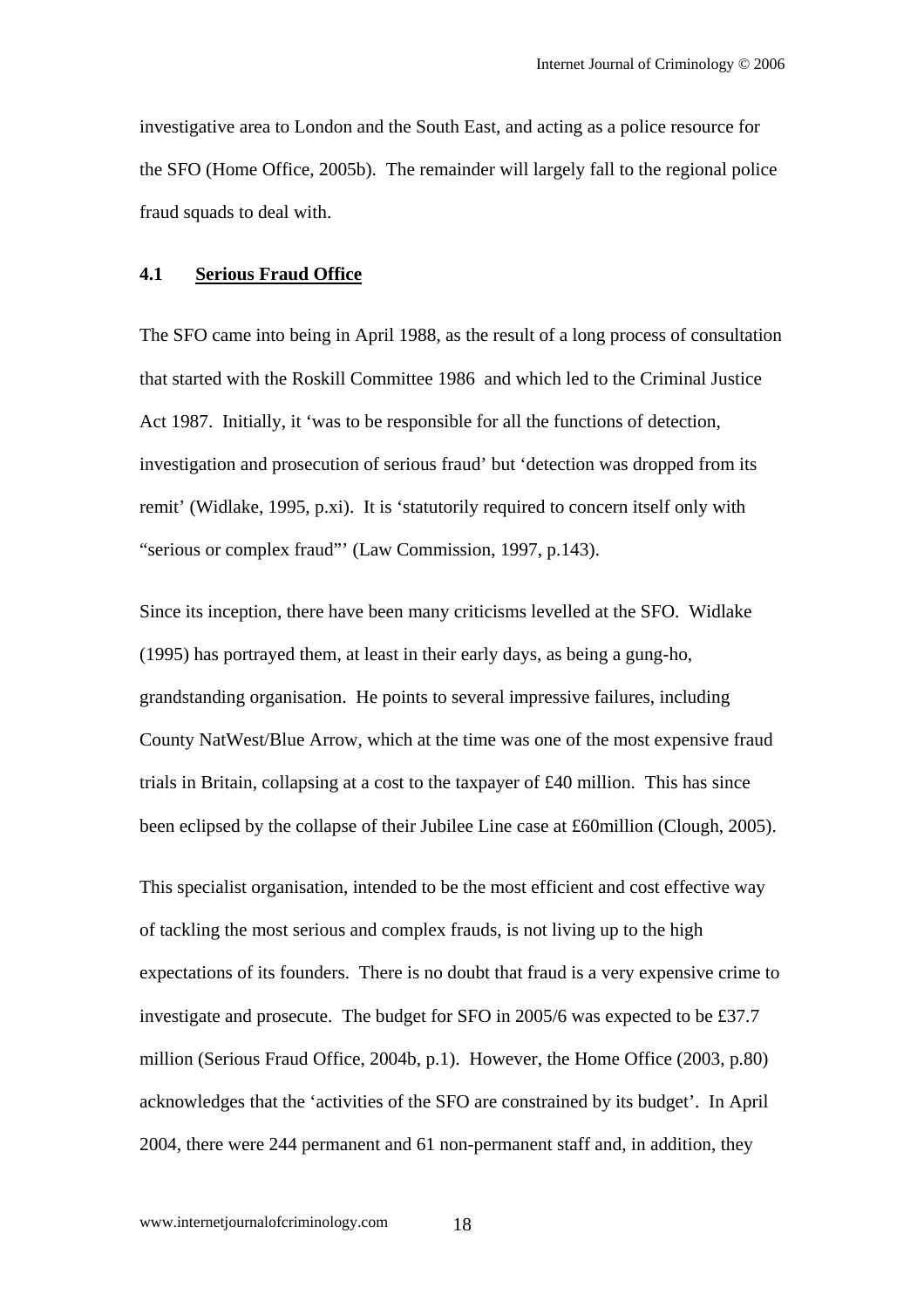'employed consultants, external accountants and counsel for individual cases…augmented by a variable number of police officers allocated by their respective chief constables to work on SFO investigations on a case-by-case basis' (Serious Fraud Office, 2004a, p.1). The implication is that, with a larger budget and more personnel, the workload of 71 cases in progress (Serious Fraud Office, 2004b, p.1), could be expanded. However, the caseload seems to have stayed stable even though the budget has increased by more than the rate of inflation year-on-year. Levi (1987) comments that, unless salaries are comparable with the private sector, the SFO might still have difficulty in attracting the best calibre employees.

In their ability to draw upon and develop specialist knowledge, the SFO should be at an advantage over, say, the police; although their own perceived elite status and the differences between them and the police over their powers and lines of accountability may actually hamper performance. For example, the SFO is directly accountable to the Attorney General, whereas police officers are accountable to their own Chief Police Officers. (Levi, 1987). The powers of interview and information gathering, granted to the SFO under section 2 of the Criminal Justice Act 1987 (CJA 1987), are not compatible with the Police and Criminal Evidence Act 1984 (PACE) governing police investigations. Although witnesses can be forced to give information to the SFO, this information is not admissible in court except in certain explicitly defined circumstances (Law Commission, 1997). However expert the SFO officers might be in the investigation of complex fraud, Levi (1993, p.46) explains that police who have been seconded to the SFO 'express disappointment at the underutilisation of what they saw as being their particular professional skill: the interviewing of suspects and…witnesses'. Not only do the police see their interviewing skills as superior but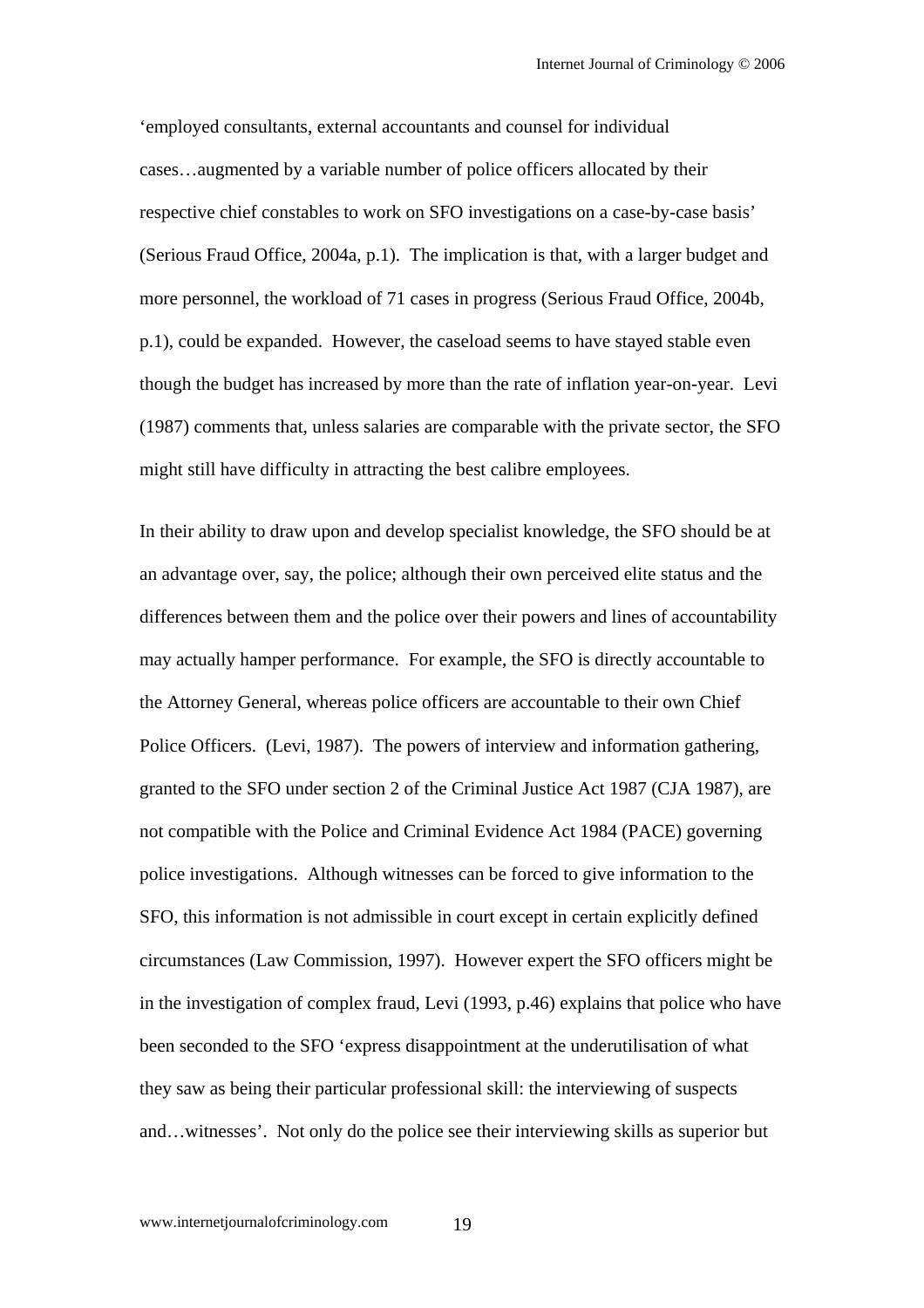suspects would also fall under the protection of PACE, rendering their statements admissible in court (Levi, 1993).

#### **4.2 Metropolitan and City of London Police Fraud Teams**

In 2000, there was a reorganisation at the Metropolitan Police and the original MPFS, which was first established in 1946, was brought under the Economic and Specialist Crime branch of the Specialist Crime Directorate (Metropolitan Police, 2005a). The MPFS is now comprised of four teams 'responsible for combating serious and complex fraud cases (except cheque and credit card fraud), public sector fraud and corruption' (Metropolitan Police, 2005b, p.1). In 2001, staffing levels were reported at 68 police officers and 2 civilian staff (United Kingdom Parliament, 2001, p.2). The MPFS website also says that these teams can call upon the assistance of 'five 'volunteer' and four 'special constable' accountants' (Metropolitan Police, 2005b, p.1). The MPFS frankly admits to 'being under-strength in both police and civilian support staff' (Metropolitan Police, 2005a, p.1). There is co-operation with the SFO and some cases may be initially investigated by the MPFS but then transferred over to the SFO as the more appropriate agency. The implementation of new legislation is a freely acknowledged problem: 'The Regulation of Investigatory Powers Act, the Human Rights Act and the Crime and Disorder Act have all had significant impact on police investigations and subsequent court proceedings' (Metropolitan Police, 2005a, p.1).

The City of London Police (CLP) Economic Crime Unit is, they maintain, the UKs largest fraud squad (City of London Police, 2005a). The famed 'square mile' of the City is the hub of British finance and a magnet for those intent upon economic mayhem. The CLP proudly claims to dedicate a higher percentage of its workforce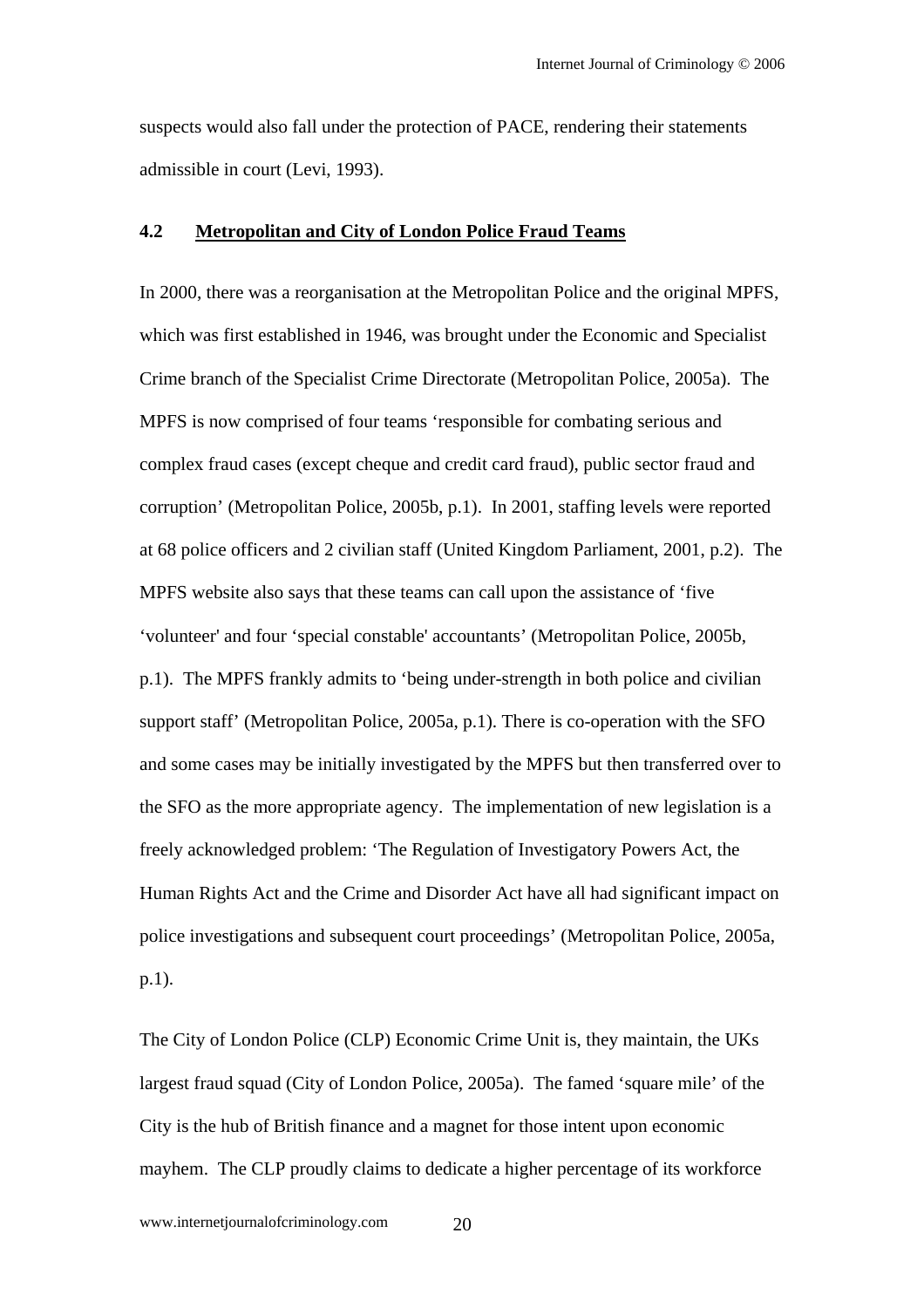(7%) to combating fraud than any other police authority (City of London Police, 2005b, p.1). In 2004, it raised levels to 113 police officers and 14 civilian staff (Luder, 2004, p.5). Refreshingly, it boasts one of the few police recruitment pages to emphasise the job satisfaction of economic crime-busting (City of London Police, 2005c).

In 2003, the Economic Crime Unit formed 'a strategic alliance' with the SFO which expanded their fraud investigation role well beyond the bounds of the City. Partnership is the order of the day, and they have joined with the Metropolitan Police and the Cass Business School, to found a teaching and research centre for fraud detection and prevention (City of London Police, 2005d). Despite the allocation of extra funding, including a £1 million contribution from the Corporation of London (Luder, 2004, p.5) this is unlikely to satisfy the CLP fraud squad head, Ken Farrow, who has previously voiced concern that: 'Budgets are so small that we need to be exceedingly careful of how much we can spend on each case… Ultimately, we have to ask whether it is economically viable' (Smith, 2002b)

#### **4.3 HM Revenue and Customs**

HMRC, responsible as they are for collecting duties and taxes incurred by corporations by virtue of their cross border activities, are highly likely to come into contact with MNC fraud. Remarkably, a visit to their website shows the prioritisation of a particular type of VAT offence, catchily dubbed Missing Trader Intra Community Fraud (HM Customs and Excise, 2003) which is more associated with criminal organisations than with legitimate companies. The most common types of tax and excise fraud that authentic MNCs are likely to engage in are false declaration or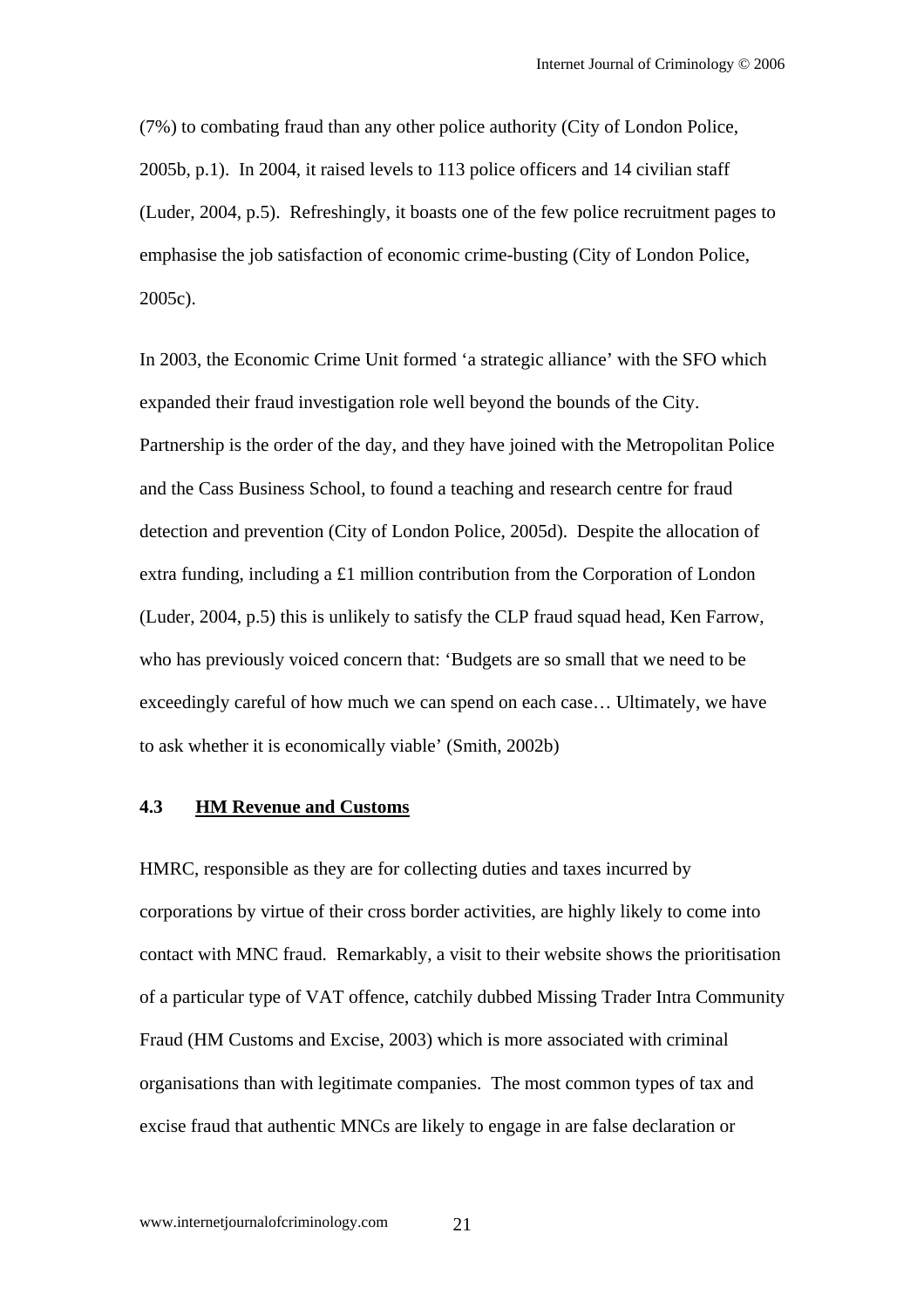'double-invoicing' or abuses of the so-called 'transfer pricing' system<sup>4</sup>, of which there is no mention. Unfortunately, there is very little literature indeed about the investigative function of HMRC in relation to both fraud and MNCs.

#### **4.4 The Regional Police Fraud Squads**

There is no UK national police force. In England and Wales there are, instead, 43 regional police forces, most of which have their own fraud squads (Transparency International, 2004). The regional areas, however, are notorious for the underprioritisation of fraud, except of the common cheque and credit card variety: a visit to many of the regional websites is remarkable for what is missing rather than what is mentioned. The FAP is particularly critical of this underprioritisation, 'despite the Home Secretary's previous acknowledgement that fraud and economic crime are a key priority for policing in this country' (Fraud Advisory Panel, 2004b, p.1). They point to a reduction of the number of suitably trained police officers over the last 10 years, the diversion of trained and experienced officers to other duties or to the private sector and the failure to recruit and train replacements. Nearly 20 years ago, Levi pointed to similar problems, explaining that there were few opportunities for promotion within fraud squads and that, until there were better career prospects, few competent police officers would wish to specialise in fraud over the long-term (Levi, 1987). Although the FAP praises the work of the Northumbria Police in sponsoring the North East Fraud Forum, it complains that there 'are very few police forces in this country which give priority to fraud … and the number is falling' (Fraud Advisory Panel, 2004b, p.2).

 $\overline{a}$ 

<sup>4</sup> please see Appendix I – Glossary of Terms and Acronyms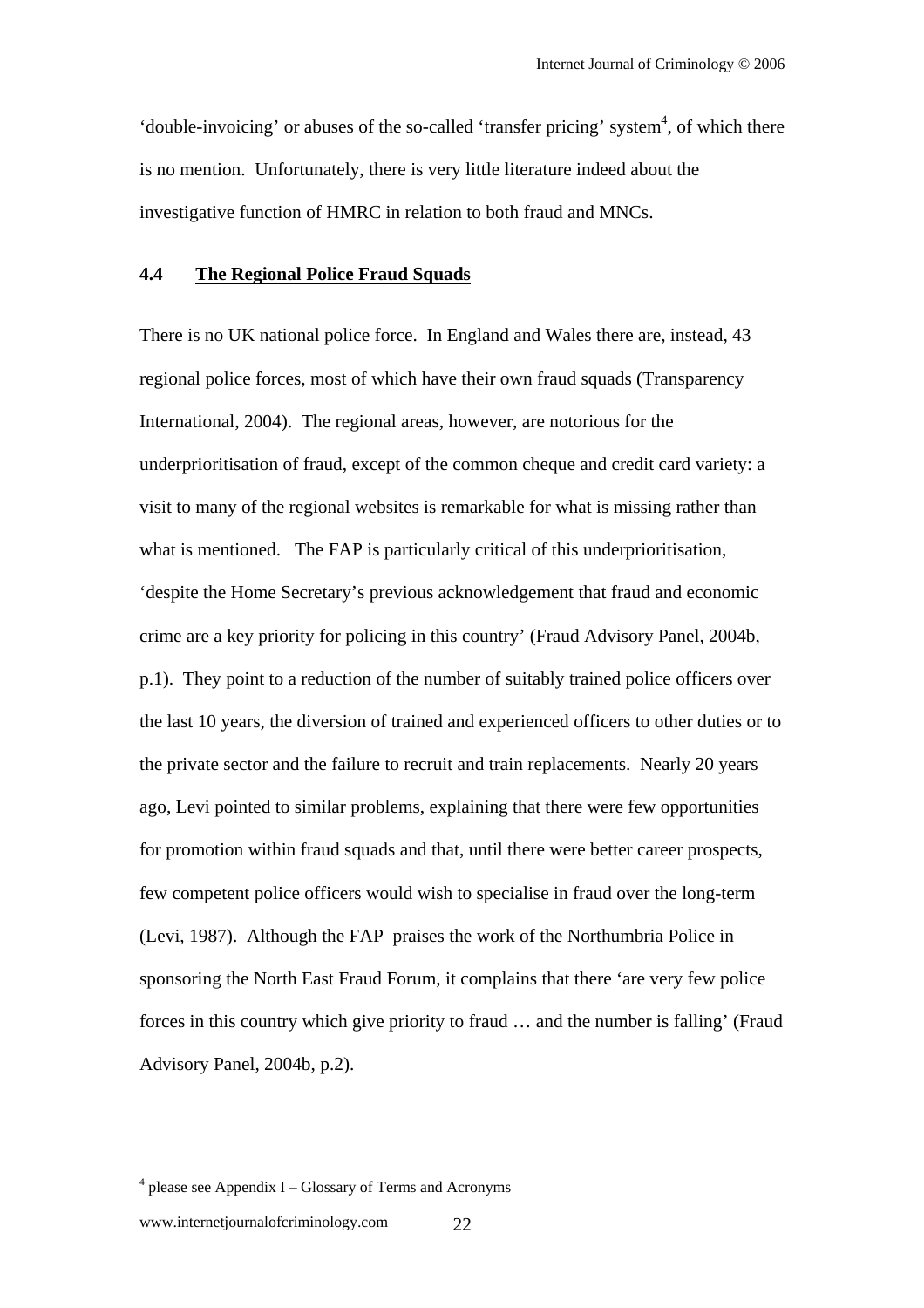#### **4.5 A National Fraud Squad**

There are many criticisms about the nature of UK provision for anti-fraud and anticorruption policing. For instance, with regard to bribery and corruption by MNCs, Organisation for Economic Co-operation and Development (OECD) examiners 'consider that the very large number of investigative bodies has resulted in excessive fragmentation of efforts, lack of specialised expertise, lack of transparency for the public and for investigative authorities, and problems in achieving coherent action', adding that police 'resources for investigating economic crime in general have been falling – handicapping the SFO too, since it has no police officers of its own' (BBC News, 2005, p.2). In 2002, hopes were raised that a National Fraud Squad might be established, at a cost of £85 million, with 1200 full time investigative officers (BBC News, 2002a, p.1). Despite enthusiastic support in several quarters, this proposal has not yet won Home Office approval (Fraud Advisory Panel, 2003; BBC News, 2002a).

#### **4.6 The International Dimension**

The discussion above has looked at some of the common difficulties faced by investigative agencies in dealing with any serious or complex fraud, however, MNC fraud raises the game to another level. The SFO reports that 'approximately 65% of our cases have an international dimension' (Serious Fraud Office, 2005a, p.1). Investigation at the international level requires an even higher set of skills and larger operational budgets.

The main anti-fraud agencies have forged links with their overseas counterparts, assisted by Mutual Legal Assistance Treaties, and with supranational agencies such as the US Federal Bureau of Investigation (FBI), Interpol, Europol and OLAF (Serious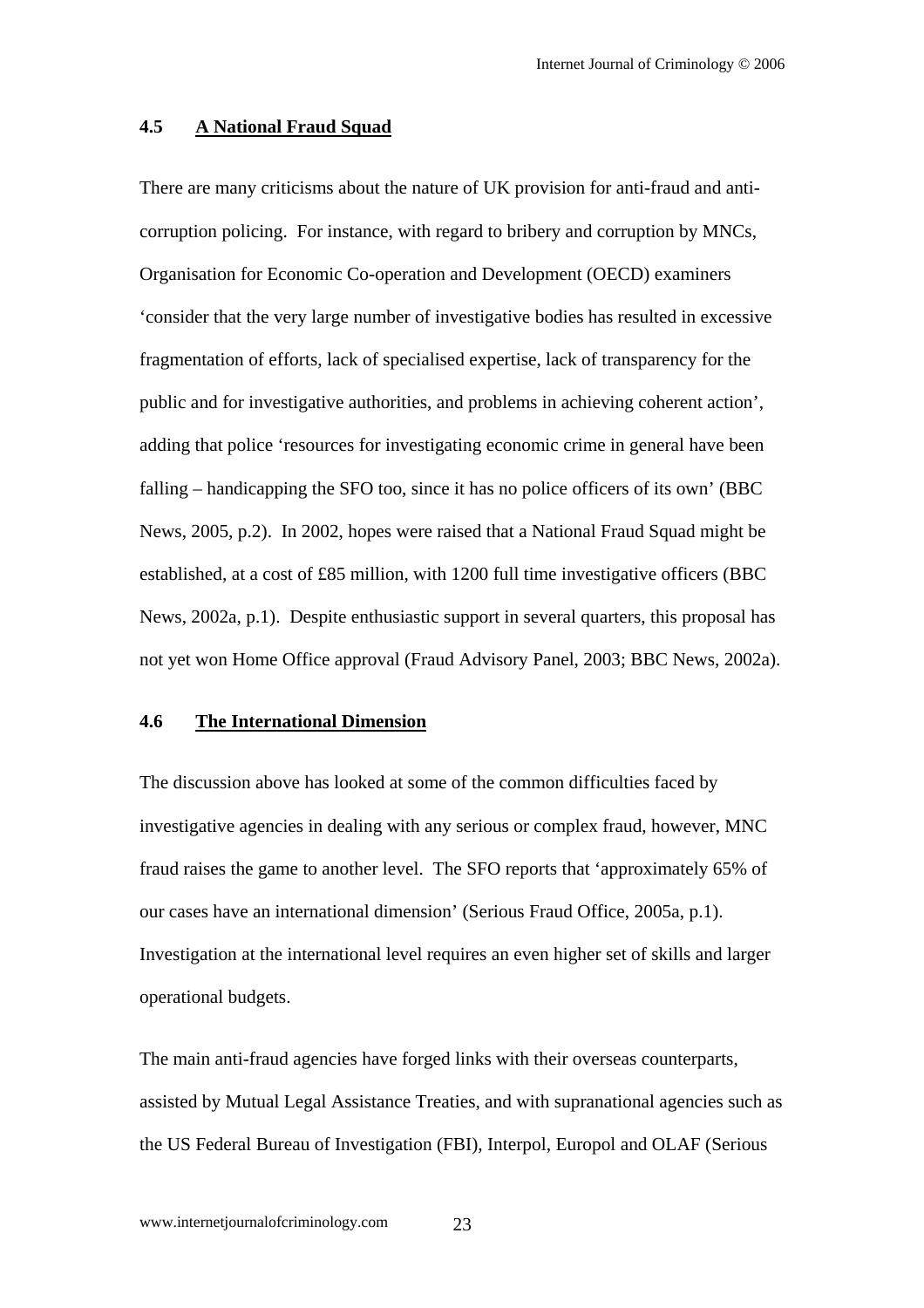Fraud Office, 2005a). Of course, this is all very well in principle, but there are bound to be conflicts when the interests, cultures and legal systems of different states collide. This problem is well recognised by the European Council, which has been working towards a EU-wide system of investigatory powers – the 1997 Amsterdam Treaty and Tampere Conclusions paving the way for a 'European legal space' (Fair Trials Abroad, 2001, p.1). Even if the EU becomes a more accommodating place for international fraud investigators, the rest of the world will continue to operate according to the 'request principle', where 'one sovereign state makes a request to another sovereign state, which then decides whether or not to comply with it' (Europa, 2002, p.1).

This is not an exhaustive introduction to the problems faced by investigators. There has been no space to consider political, institutional or ideological pressures, alongside the more prosaic issues of staffing, funding, skills, training and jurisdiction. Issues of culture, class and psychology, where cops are pitted against 'upperclass' robbers, have also been neglected. It is clear, though, that investigating fraud is frequently an unglamourous, frustrating, unrewarding and underappreciated arm of law enforcement.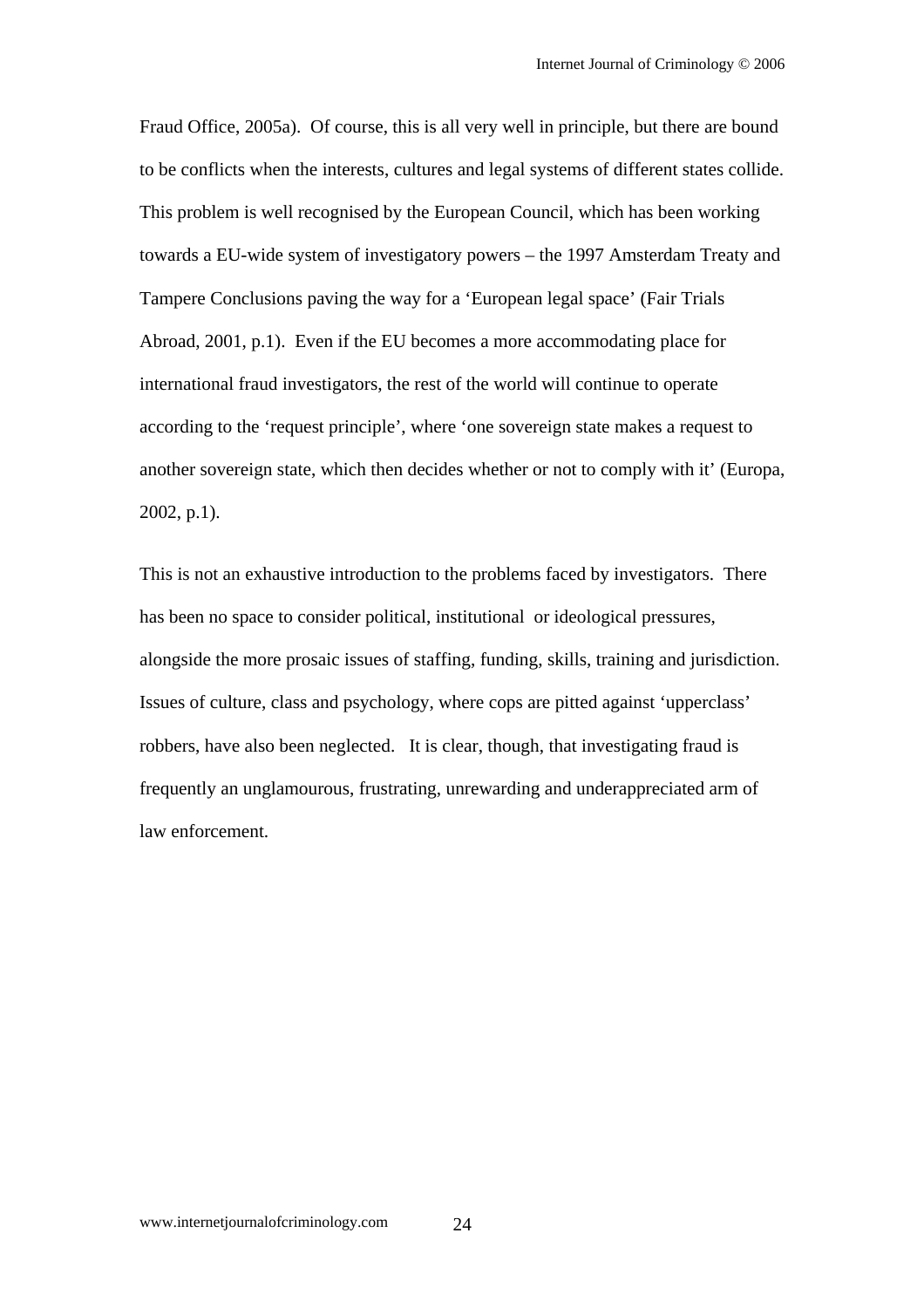# **5. Prosecution and Legislative Issues**

Fraudulent behaviour by corporations is grounds for both criminal and civil sanction and there is an increasing volume of legislation and regulation granting powers to or limiting the actions of investigators, regulators, enforcers and prosecutors. The majority of fraud offences that might be committed by agents of MNCs are covered by criminal law and this, rather than regulatory law, will be the focus of the following discussion.

#### **5.1 The Criminal Status of Fraud**

As mentioned before, there is no single general offence of fraud (Arlidge, Parry and Gatt, 1996) although the Law Commission (2002), enthusiastically seconded by the Fraud Advisory Panel (2004a), has recommended that there should be. The new Fraud Bill is currently making slow progress through Parliament. The existing offences that can be classified as fraud are defined in a wide variety of statutes, as are the available sanctions and powers of investigation. The legislation includes: the Theft Act 1968, the Criminal Law Act 1977, the Theft Act 1978, the Customs and Excise Management Act 1979, the Magistrate's Courts Act 1980, the Criminal Justice Act 1980, the Forgery and Counterfeiting Act 1981, the Criminal Attempts Act 1981, the Companies Act 1985, the Insolvency Act 1986, the Financial Services Act 1986; the Criminal Justice Act 1987, the Banking Act 1987, the Criminal Justice Act 1993, the Financial Services and Markets Act 2000 – this is by no means an exhaustive list (Arlidge, Parry and Gatt, 1996; Crown Prosecution Service, 2005).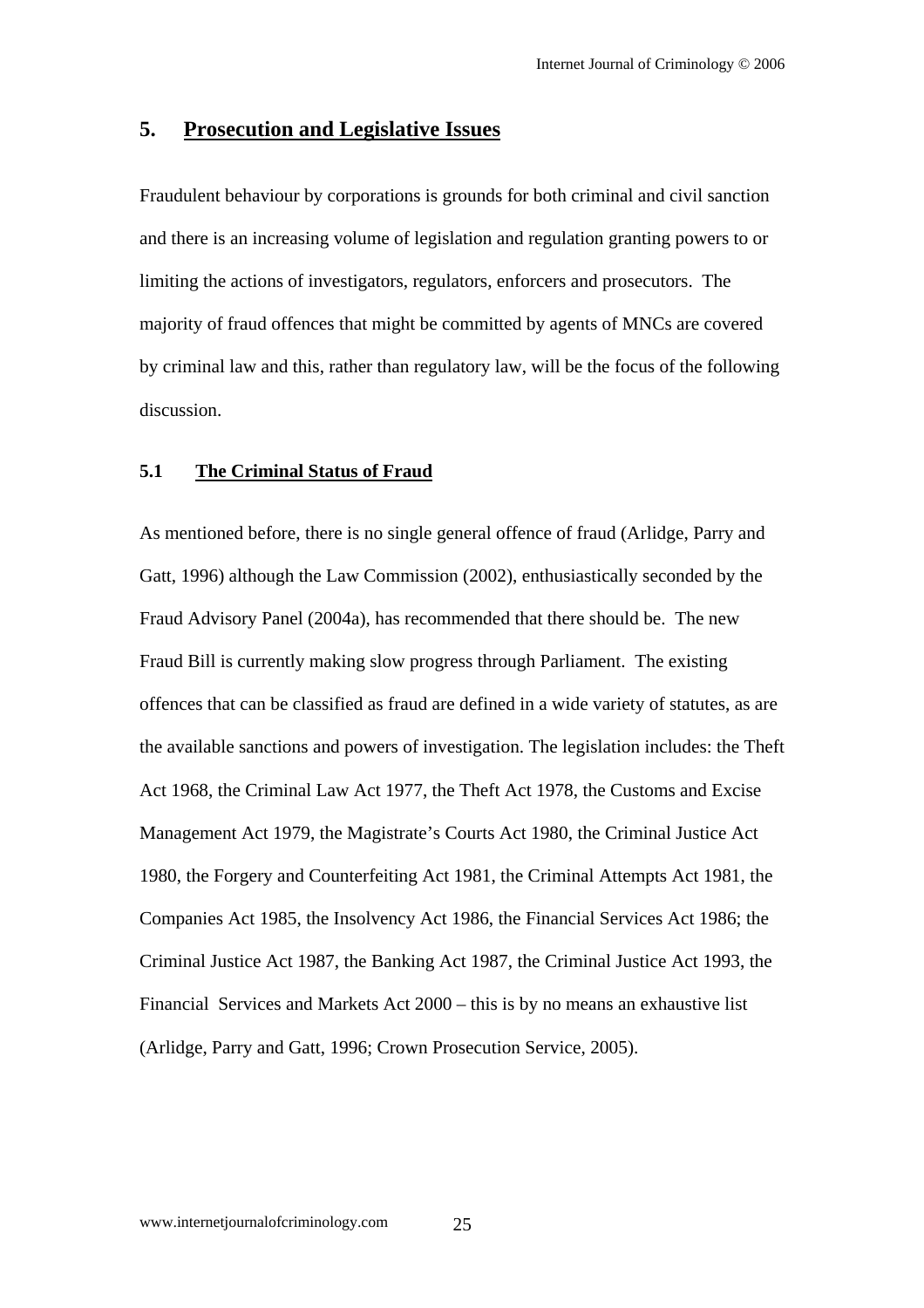The new law has been proposed precisely because the patchwork nature and development of fraud law presents, in itself, a major problem. As the Law Commission comments:

At present, juries cannot be given a single straightforward definition of fraud. The current statutory offences are too specific to offer a comprehensive definition, while the common law offence of conspiracy to defraud is so wide that it offers little guidance on the difference between fraudulent and lawful conduct. At present, serious fraud indictments may need to employ a number of different offences before the alleged fraudulent behaviour is fully covered, thus leading to long, confusing trials. (Law Commission, 2002, p.1)

Although generally welcoming the recommendations of the Law Commission, the Fraud Advisory Panel (2004a) warns against a careless drafting of the proposed new law, especially if it seeks to repeal the inchoate offence of conspiracy to commit fraud which is needed to tackle the larger, more serious and complex cases.

#### **5.2 Criminal Liability**

There are two main schools of thought, that some of the criminal liability for frauds committed by its agents on behalf of and for the benefit of a corporation should be borne by the corporation itself, whereas others would prefer to maintain the current status quo, with full responsibility falling upon the individuals (directors, managers, employees and agents) only (Slapper and Tombs, 1999; Wells, 2001). There are no known cases in UK law, so far, where a corporation has been found criminally liable for fraud although, arguably, it ought to be possible. However desirable it might be to assign criminal responsibility to the corporation, as a means of condemning the role of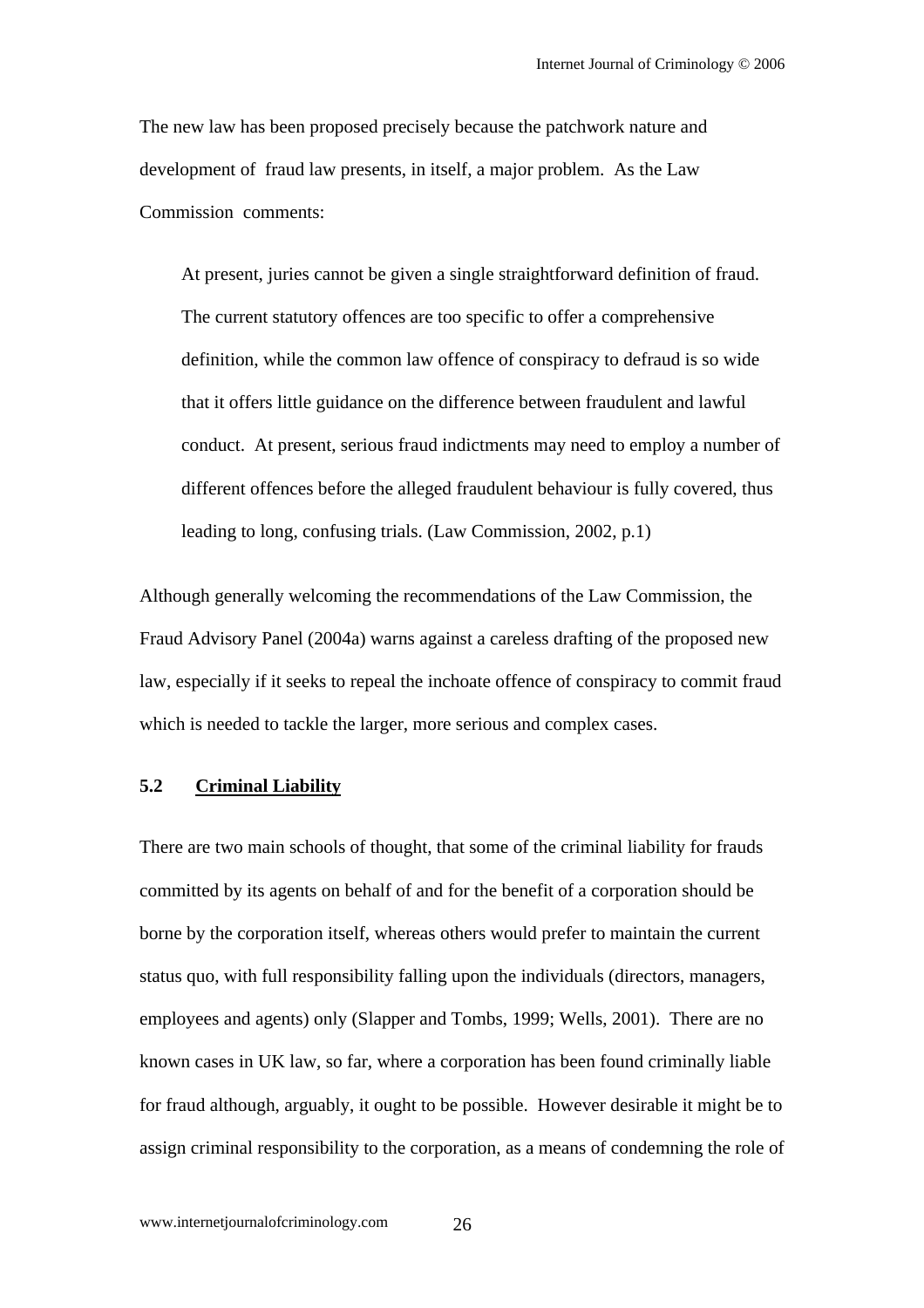organisational goals in promoting the crime or the organisational failure to provide sufficient safeguards, there are some major legal issues that need to be resolved.

Criminal law usually requires that there be *mens rea* and *actus reus* (a guilty mind and a guilty act) and that the commission of the offence was voluntary. '[A]n accused must not only have behaved in a particular way, but must also usually have had a particular mental attitude to that behaviour' (Elliott and Quinn, 2004, p.8). Regulatory offences, on the other hand, usually involve the contravention of a prohibition or neglect of a duty set out by statute and have less stigma or less severe penalties attached. Sometimes referred to as 'no-fault' offences, or 'offences of strict liability', it may not be necessary to establish *mens rea* for regulatory offences (Elliot and Quinn, 2004; Smith, 2002a; Arlidge, Parry and Gatt, 1996).

The lower burden of proof is often cited by writers on corporate responsibility as a reason why it might be preferable to attack offending corporations using the civil law. Furthermore, civil sanctions are likely to involve greater sums of money than are criminal fines. It is argued, thus, that the civil route is easier to pursue and, by hitting corporations in the profit margin where it hurts most, more deterrent (Simpson, 2002; Khanna, 2003). However, others point to the facilitating effect a criminal conviction might have upon a subsequent civil case: 'the counter argument…may be that a criminal prosecution is required in order to prove that someone has committed a fraud and thus have a stronger chance of recovering the missing assets' (Higson, 1998, p.11). The other arguments relate to the economic value of a company's reputation, which would suffer greater damage and stigma through criminal conviction and that 'death sentences' for egregious or recidivist offences would only be appropriate for criminally convicted corporations (Spencer, 2004).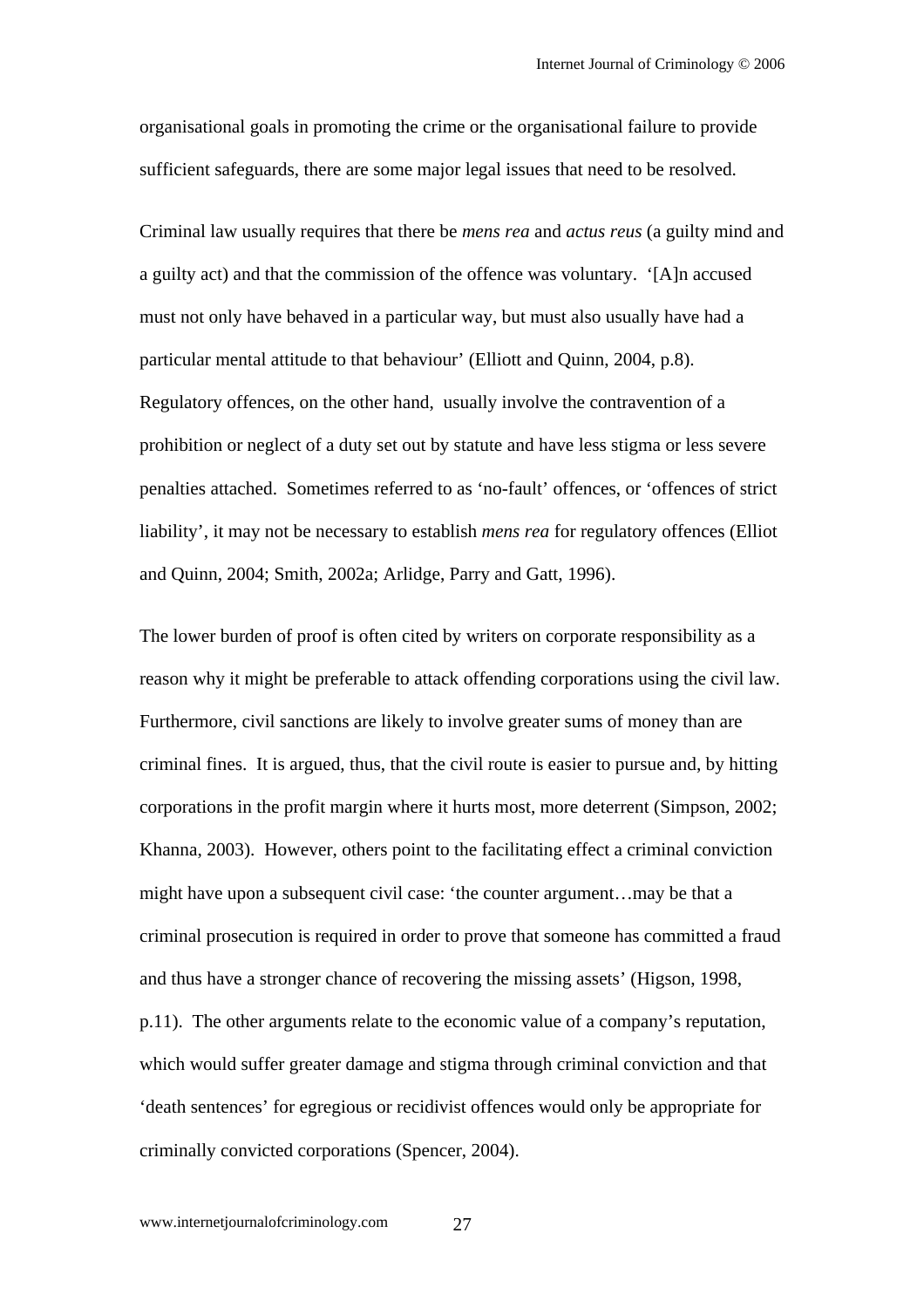If corporations were to be charged with fraud, there are two concepts that would need to be invoked – vicarious liability and the doctrine of identification. Vicarious liability simply means that one legal person can be liable for the acts of another. Elliott and Quinn (2004) give the example that, when a shop assistant is selling food, the owner of the shop can also be said to be selling the food. This is a way of saying that a company's representative is acting as the company for all intents and purposes, so the company should be liable. Where vicarious liability does not apply, doctrine of identification 'allows certain senior people within a company to be recognised for legal purposes as being the company, so that any criminal liability they incur while going about the company's business can be assigned to the company' (Elliott and Quinn, 2004, p.246). It is notoriously difficult to show an incriminating link between the person who committed the act and a senior corporate officer. The problems are magnified as the size of a corporation, the number of its operational locations and the complexity of its structure increases. It is interesting to consider these possibilities, however, much of the discussion is academic as there are no immediate plans to hold corporations criminally responsible for fraud in the UK.

#### **5.3 Jurisdiction**

The next area of contention, which is of particular relevance to MNCs and fraud, is that of legal jurisdiction. Formerly, it was a general principle that no-one could be tried in England and Wales for an offence committed abroad unless there was a statutory provision that permitted it. It was not thought possible to prosecute criminal acts committed abroad in English and Welsh courts unless the perpetrators were British subjects and foreign subjects could not be tried in the UK for offences committed overseas (Kirk and Woodcock, 2003). These rules arise from the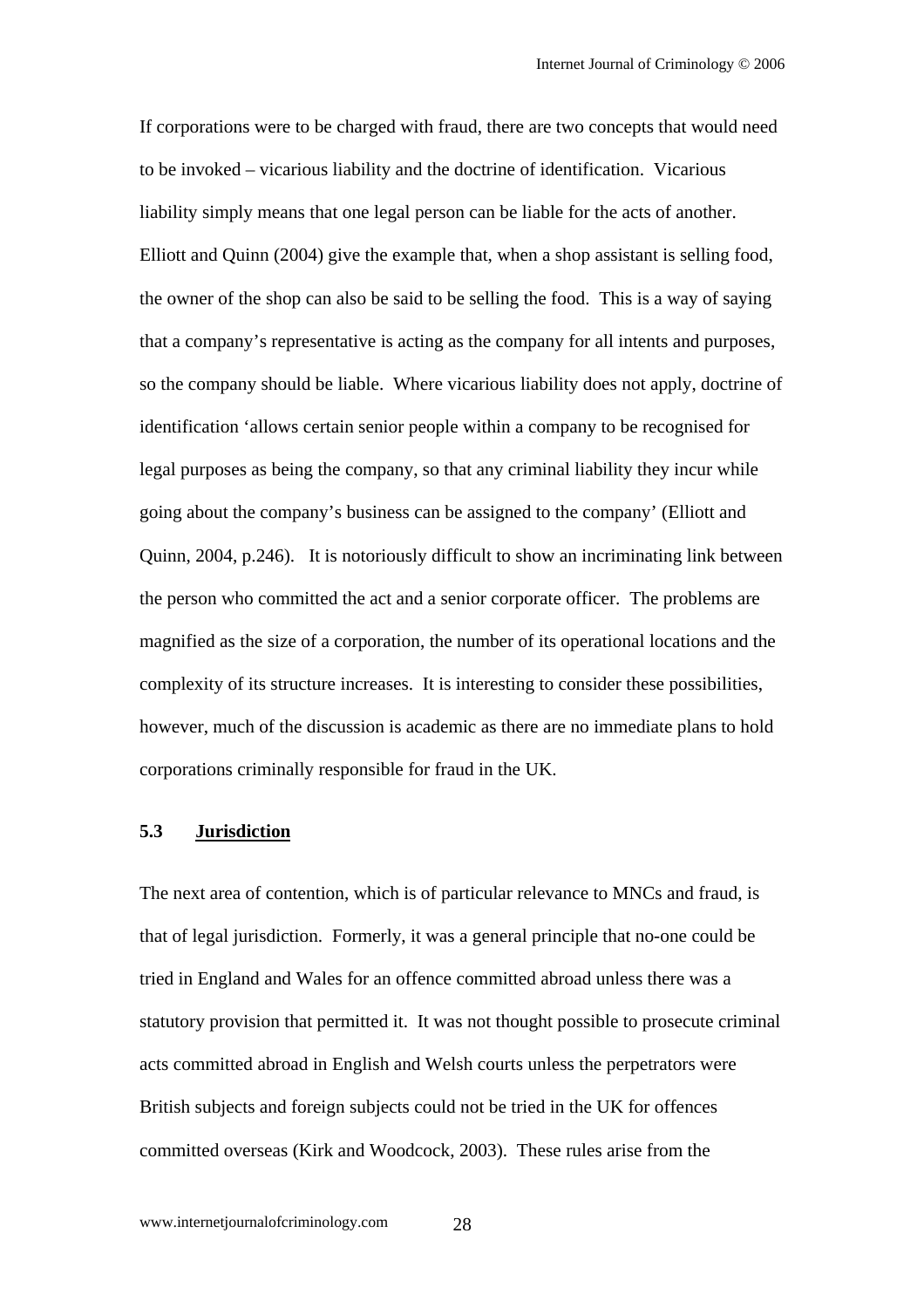territorial nature of criminal law which presumed that a crime could only be committed in one place and where attempts to interfere in the jurisdiction of other states would almost certainly have been construed as an attack upon their sovereignty (Kirk and Woodcock, 2003). However, there is now an increasing understanding that the international nature of MNC operations make it necessary to look beyond state borders. In 1986, the chairman of the Fraud Trials Committee, Lord Roskill, addressed the problems arising from frauds committed across national boundaries since the introduction of modern methods of communication and transfer of money (Law Commission, 1989). The recommendation of the Fraud Trials Committee, that 'such offences should be triable in this country if any part of the conduct or any of the results forbidden by such crimes takes place here' (Law Commission, 1989, p.2) has since been adopted into law through the Criminal Justice Act 1993.

The Extradition Act 2003 was originally designed to relax the rules and ease the extradition of terrorist suspects to 'category one' countries (EU member states) and 'category two' countries (e.g. the USA) (Herbert Smith, Gleiss Lutz, Stibbe, 2004, p.14). The US has already taken advantage of the legislation to request the extradition of three British bankers implicated in the Enron scandal (BBC News, 2004). It is hard, as yet, to know how to respond to this development. The one-sided nature of this arrangement, where the US retains its stricter criteria for extradition, is a cause for concern with regard to fairness. The bankers are, for example, complaining that what they did was not illegal, but that they (contradictorily) should be tried in the UK and that they would not receive a fair trial in the US. They appealed against the decision 'not just for ourselves, but on the basis of the fact that many, many other people are likely in the near future to suffer the kind of iniquity and injustice that is today being perpetrated on us by the US government' (BBC News, 2004, p.2). There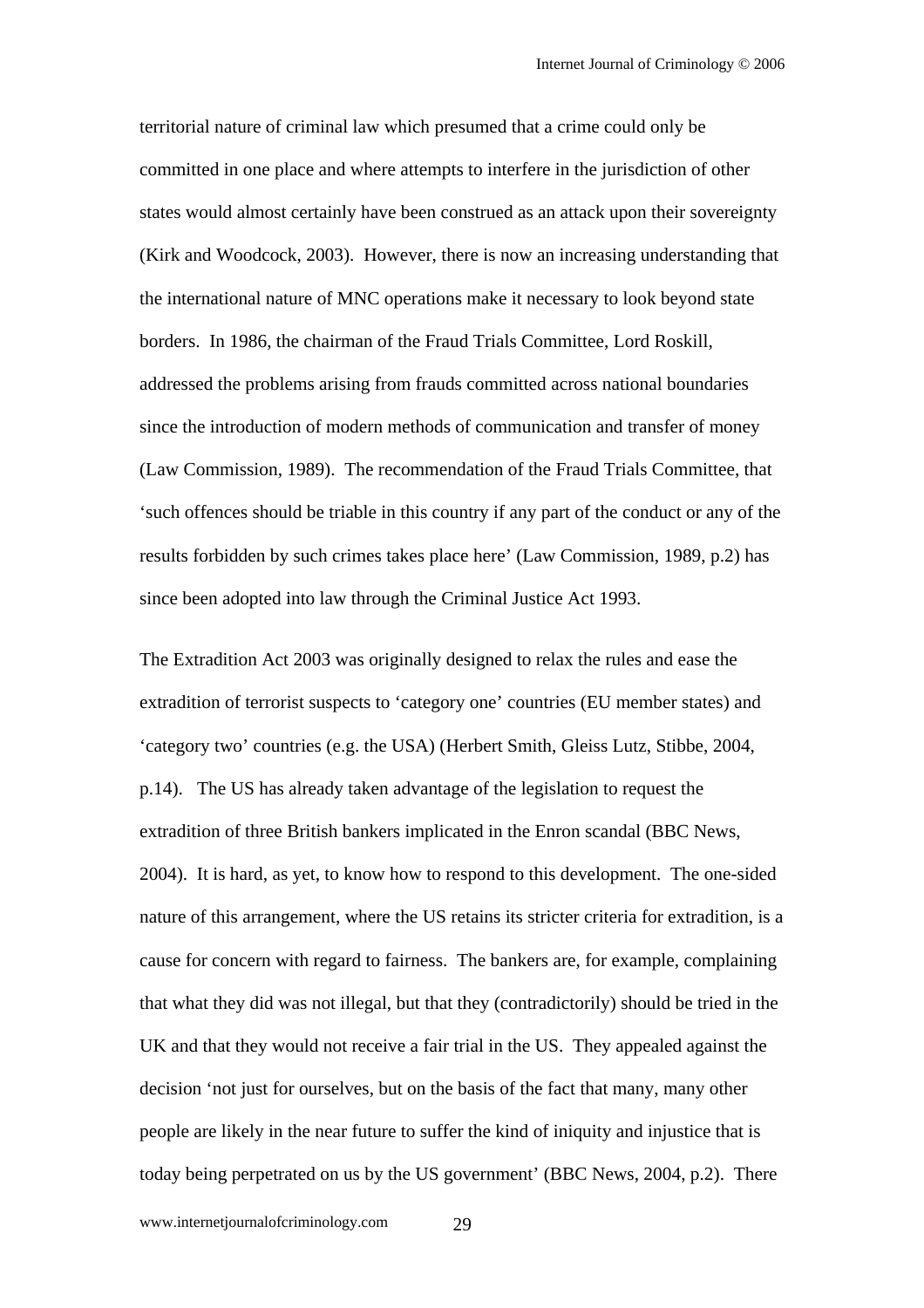have been other criticisms, particularly over the legal systems of the newest EU member states and their compatibility with legal standards in the UK but, on the whole, it is hard not to approve of a situation where 'businesses must ensure that not only are their businesses compatible with UK law, but also that in carrying out their various activities they do not breach the criminal law in other jurisdictions' (Herbert Smith, Gleiss Lutz, Stibbe, 2004, p.15).

Thankfully, the situation with regard to criminal jurisdiction is much simpler than that in civil tort cases, where complicated legal conventions for deciding jurisdiction such as the '*Spiliada Doctrine'* and '*forum non conveniens'*<sup>5</sup> may be invoked. However, with governments rather than civil claimants driving criminal prosecutions for MNC fraud, there is a possibility that (with the high cost of prosecution) jurisdiction might be decided on domestic or international political grounds rather than in the interests of justice.

#### **5.4 Powers of Investigation**

The next set of problems concern the legal powers that the enforcement agencies have to investigate MNC fraud, and the limits to those powers imposed by PACE and the Human Rights Act 1998 (HRA).<sup>6</sup>

One of the first things that need to be understood are the different organisational structures of the various enforcement agencies. For instance, police officers are accountable to their respective Chief Officers, whereas the agents of the SFO are directly answerable to their own Director. The SFO Director is given extensive

 $\overline{a}$ 

 $<sup>5</sup>$  please see Appendix I – Glossary of Terms and Acronyms</sup>

<sup>&</sup>lt;sup>6</sup> For reasons of space, this section will focus upon the SFO and the police, whilst recognising that other enforcement agencies such as HM Revenue and Customs are bound by specific legislation drafted with their circumstances and roles in mind.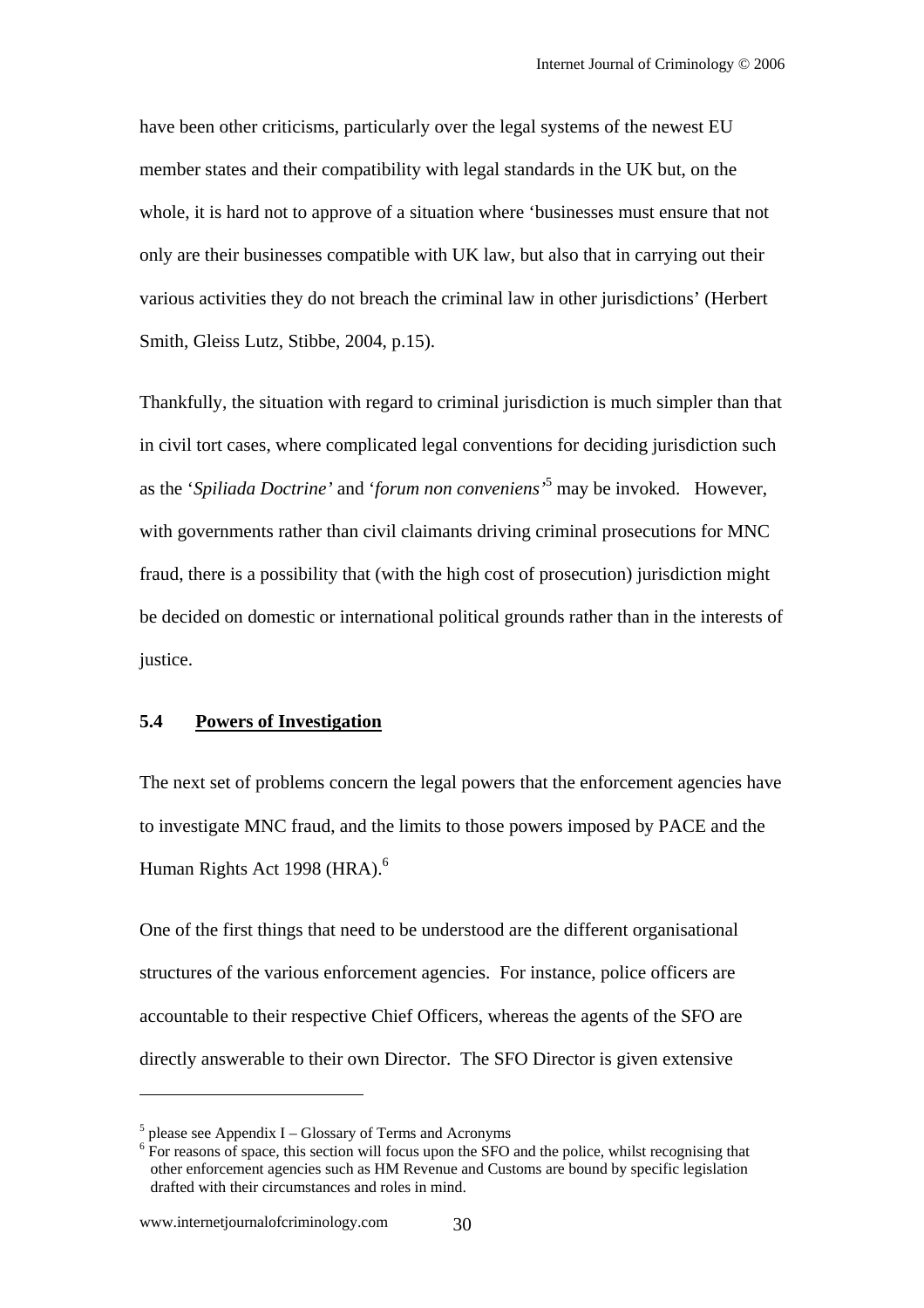powers under Section 2 of the CJA 1987 to investigate serious or complex fraud and these may be devolved to SFO officers and to any other professionals aiding an SFO investigation, with the specific exemption of the police (Fraud Advisory Panel, 1998). This exclusion relates directly to the constitutional differences between the two bodies, where SFO staff are classified as civil servants and the police are officers of the Crown. Problems inevitably arise during joint investigations, not least because the police are additionally bound by PACE.

To give just one example of these problems, in joint investigations SFO officers and police officers are not able to interview or interrogate suspects on the same basis. Section 2 of CJA 1987 gives SFO staff the power to require bank, financial institution, accountancy or other professional personnel to answer questions, provide information or produce documents for the purposes of an investigation, but answers may not be used in evidence against them at their trial (with certain rigidly delineated exceptions) (Law Commission, 1997). PACE provides safeguards for suspects, which the police must adhere to, but information gathered during police interview is admissible in court (Levi, 1993).

A more recent development affecting investigation is HRA. Because of the fiction that corporations are legal persons, they are given full rights of privacy under Article 8 of the European Convention for Human Rights (ECHR), as the 'freedom from search of home or business premises is protected by the right to respect for private [and family] life' (Cheney, Dickson, Skilbeck, Uglow and Fitzpatrick, 2001, p.61). Comer (2003) advises companies wishing to investigate corporate frauds committed against them to think very carefully before involving the police (or private investigators who might have any connection to or identification with the state) in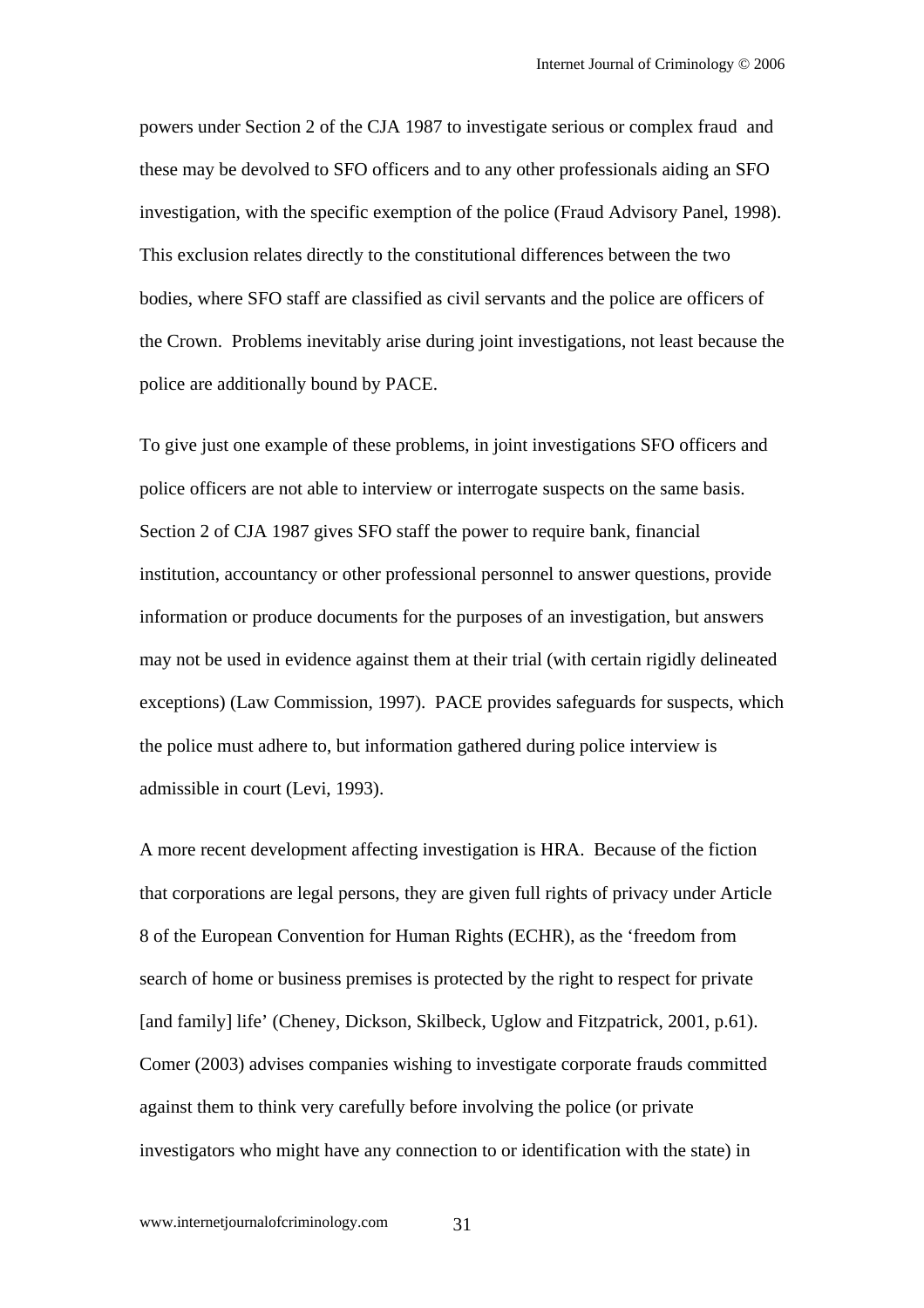order to evade the negative effects that ECHR Article 8 might have upon civil proceedings and upon the recovery of assets. It is still too early to tell if Comer's fears are justified.

The detection of fraud is problematical, partly because of the low priority given to it by regional police forces, but also because the SFO (as the dedicated fraud agency) depends largely upon referral. This means that the role of inside informants, colloquially known as 'whistleblowers', is extremely important. Insiders may be deterred from raising the alarm about fraudulent activity, especially if it is being conducted by someone senior to themselves or by a client important to their business because of unpleasant consequences, including dismissal for breach of confidence. In cases of serious illegality, the Public Information Disclosure Act 1998 (PIDA) promises protection to whistleblowers (PCaW, 2005). However, there are tests that need to be met, to ensure that informants are acting disinterestedly, in the public good, not out of malice or for personal gain. The first test is one of 'good faith'. This is the only test that must be passed for 'internal disclosure', disclosure to Ministers, or disclosure to 'prescribed bodies', even though it begs the question of who defines 'good faith'. Interestingly, however, another raft of tests is brought into play when 'wider disclosure' is made: giving information to both the police and the general media is classed as 'wider disclosure' and, as the SFO does not feature on the list of prescribed bodies, it must be assumed that they also are on the same footing with newspapers and TV stations (PCaW, 2005). It must be said that each level of tests represent a barrier to whistleblowers and the PIDA has not been in effect long enough to assess the effectiveness of the promised safeguards.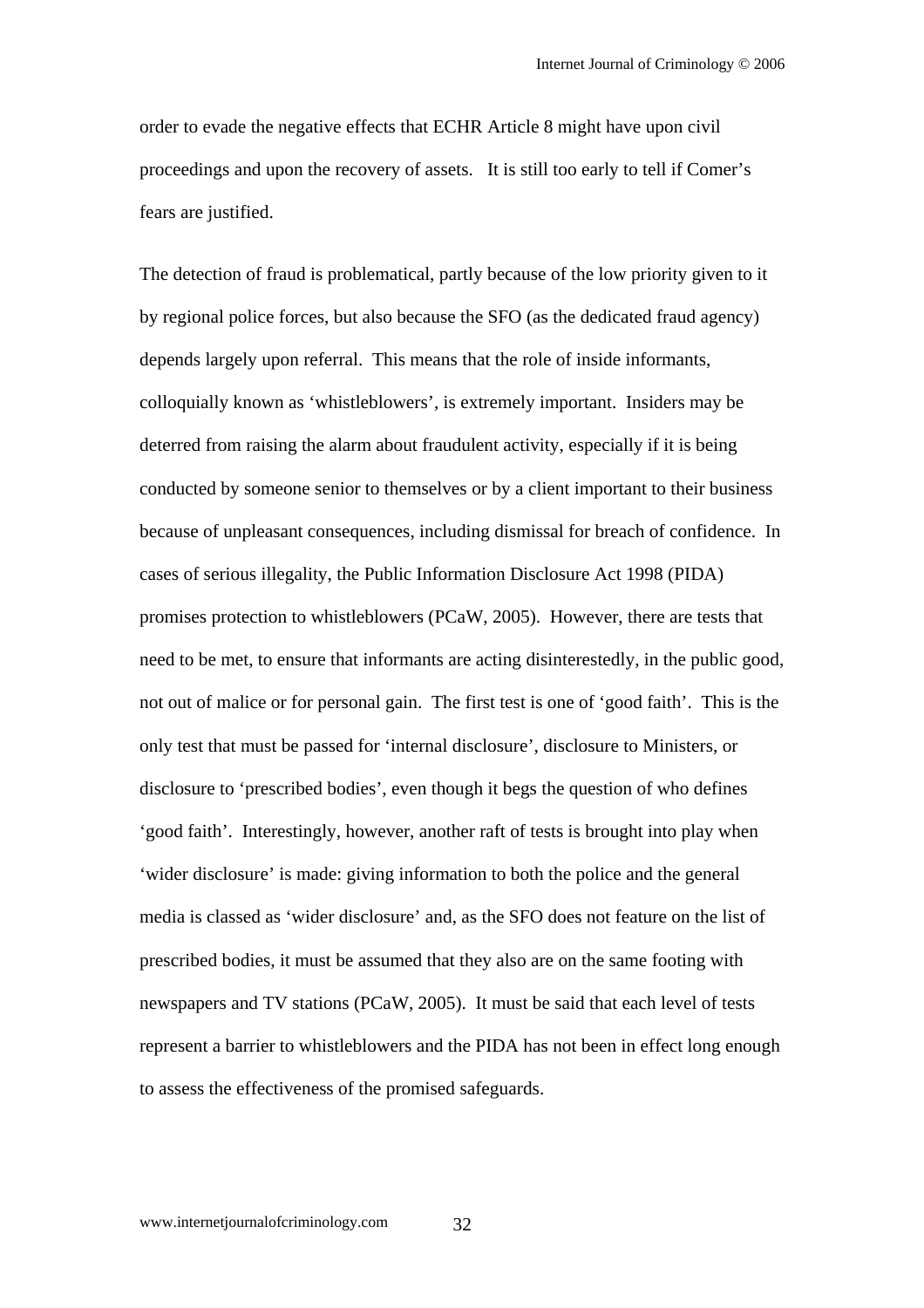#### **5.5 Problems at Trial**

In 1999, Lord Justice Auld was appointed to conduct a review into the working of the Criminal Courts. He echoed the findings of the Roskill Committee in 1986, by making a firm recommendation that, because of the lengthy, complex and costly nature of fraud trials, they should no longer be put before a jury but should be transferred out of the criminal justice process and be treated instead as regulatory offences. Lord Justice Auld gave one of the most persuasive reasons as follows: 'although the issue of dishonesty is essentially a matter for a jury, the volume and complexities of the issues and the evidence, especially in specialist market frauds, may be too difficult for them to understand or analyse so as to enable them to determine whether there has been dishonesty' (Auld, 2001, p.1). Lord Justice Auld noted the opinion of the 'Director of the Serious Fraud Office [who] has recently said that the average length of a serious fraud prosecuted by it is six months, which would come largely before a jury of "the unemployed or unemployable"' (Auld, 2001, p.1).

The FAP disagreed strongly with this suggested change as they did not believe that:

[T]he regulation of the financial markets is morally neutral ... The Panel would not welcome a return to the characterisation of certain financial delinquency as "victimless crimes" and, therefore, not deserving of the stigma and punishment resulting from criminal conviction. (Fraud Advisory Panel, 2002, p.5)

Instead, the FAP welcomed suggested procedural reforms which might include 'suitable training as well as secretarial, administrative and technological assistance' for trial judges (Fraud Advisory Panel, 2002, p.2).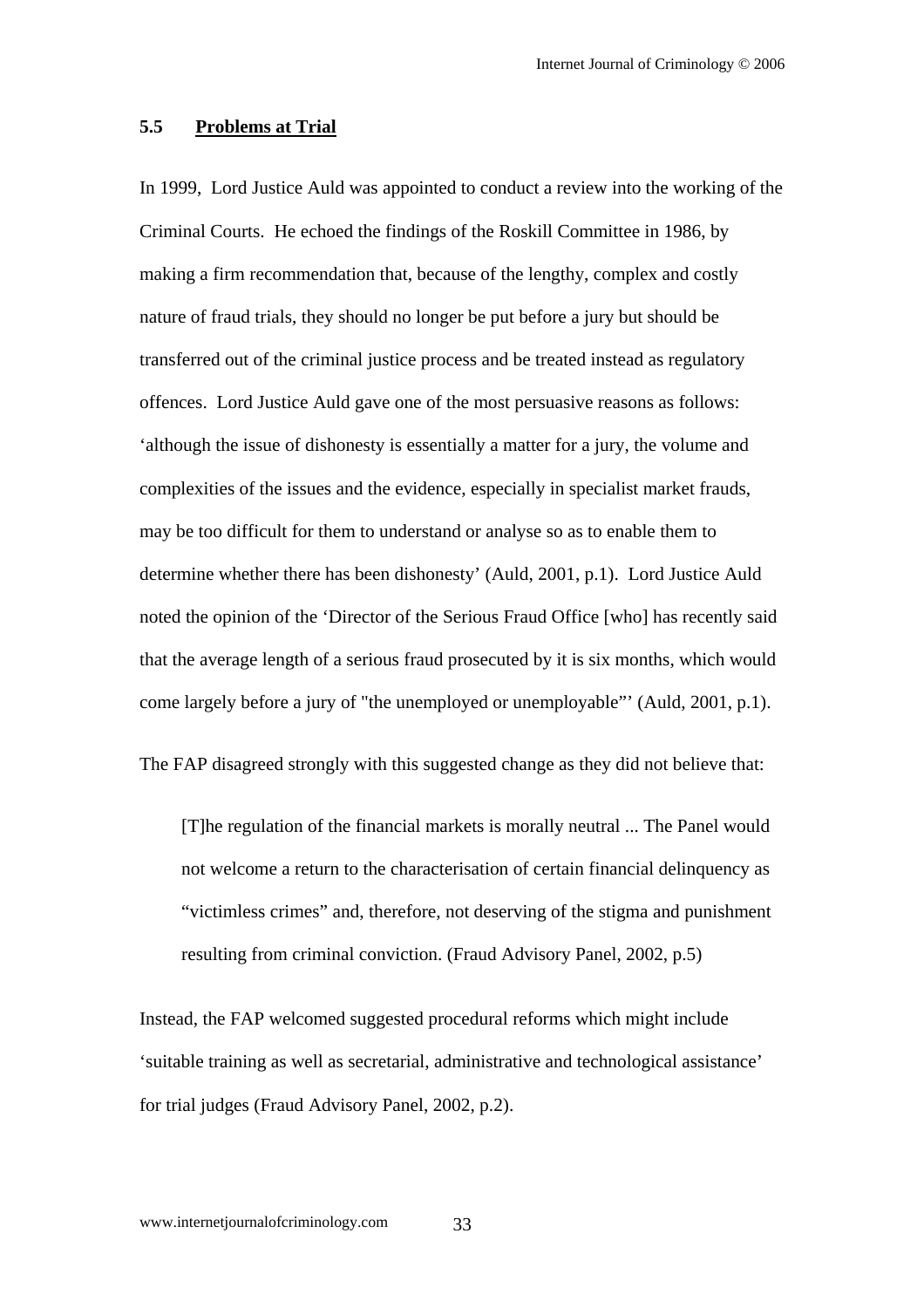It appears that the Auld report has been accepted by Parliament, if not by many others. The Guardian (2005, p.1) reports that: 'The 2003 Criminal Justice Act provided for jury-less fraud trials, but it is so controversial it has been agreed not to bring it into force until further debate'. Another news story, concerning the collapse of the London Underground Jubilee Line fraud case (at an estimated cost of £60 million to the taxpayer), reports added pressure for jury-less trials, but gives the Bar Council response, that it would be 'wrong to hold such trials without juries' and that '[j]uries are perfectly capable of trying fraud cases if proper systems are put in place' (Clough, 2005, p.1).

In this review of legislative and prosecution issues, it is clear that fraud is making itself felt upon the criminal justice agenda and arouses very strong feelings on all sides. There are many complex issues involved, and this chapter has merely skimmed the surface. The argument that follows from this section must concern not just the procedural and legal quarrels but also the social impact of decisions currently being taken about the criminal versus the regulatory status of fraud.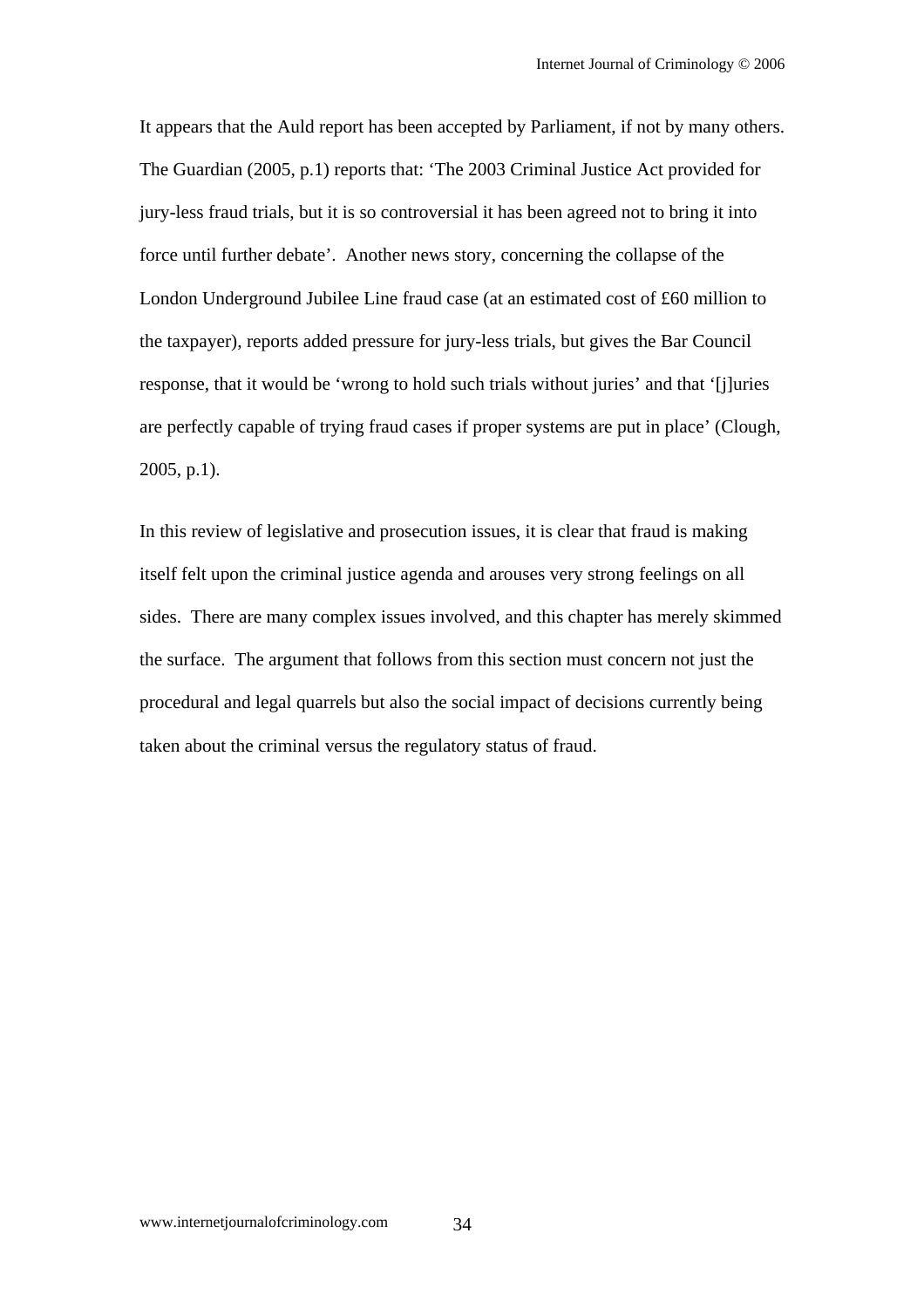#### **6. The Background Debates**

A full understanding of MNC fraud requires many different levels of discussion, from basic questions about crime and criminality, through more complex issues related to white collar crime and 'elite deviance' and, at the most rarefied level, embracing global economics, political systems and social justice. This is a massive field to cover and there is a danger that, by trying to address the whole picture, the benefits of a tighter focus using the chosen filters - of internationality, corporate crime and CJS problems - might be lost. The best starting point for this debate is to look at the current political, ideological, legal and academic battles being waged around the issue of multinational corporate fraud and to beg indulgence for those areas that deserve mention but must be neglected.

This is a particularly interesting time, in the run-up to a general election. As usual, two of the biggest campaigning themes are 'law and order' and the economy. Michael Howard, for the Conservative Party, believes in: 'free enterprise, free markets, free trade' and feels that:

There is no better system for spreading the fruits of man's labour to the many than free enterprise. No better system for lifting people out of poverty. No better system for raising people's living standards. (Howard, 2004, p.1).

The Conservative Party fears that Britain may be losing out economically to other countries and that, in order to remain competitive, there should be low taxation and 'light touch regulation' of business (Howard, 2004, p.1). Labour must also be anxious, as despite their stated intention 'to deregulate where desirable and regulate with as light a touch as possible' (Cabinet Office, 2005, p.1) 'only a tiny proportion of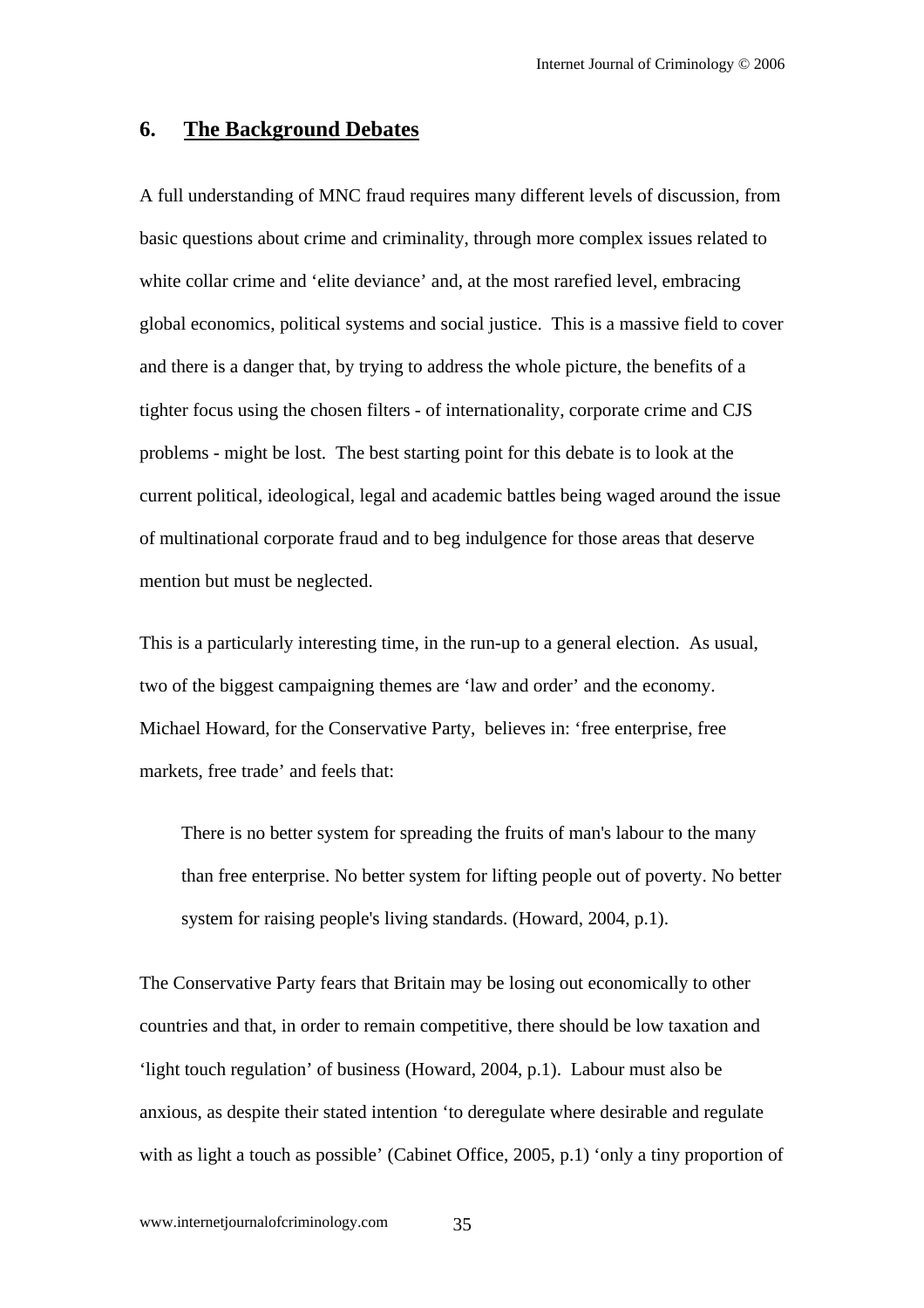UK finance directors think the government's regulatory environment encourages companies to expand' (Financial Times, 2005, p.1). Both parties agree that 'responsibility from the family outward to the community is at the core of tackling disrespect, thuggery and criminality' (Labour Party, 2004, p.1). This is not a party political broadcast but merely an attempt to demonstrate some political realities. In the UK, in the year 2005, both of the main political parties feel that there is only negative political capital to be gained from the firm regulation of corporations, whereas the firm regulation of 'yobs' is thought to be essential. This bias needs explaining.

When Sutherland first described white-collar crime, he was trying to correct the misapprehension that crime was concentrated in the lower socioeconomic class and that, in fact, crime could 'be committed by a person of respectability and high social status in the course of his occupation' (Sutherland, 1983, p.7). The term white-collar crime contains a reference to the social standing of the offender, whereas the concept of corporate crime positions the 'white-collar' perpetrator within an organisational context. Kramer (1984, p.18, cited in Slapper and Tombs, 1999, p.16) describes corporate crime as 'criminal acts (of omission or commission) which are the result of deliberate decision making (or culpable negligence) of those who occupy structural positions within the organization as corporate executives or managers'.

Corporate crime doesn't fit the traditional notion that crime is about evil people committing evil deeds. Offences are not always committed for the immediate financial benefit of the offender, but often in pursuit of corporate goals, such as profit maximisation (Russell and Gilbert, 2002). In the recent corporate crime spree at Enron, for instance, corporate executives made false statements of earnings and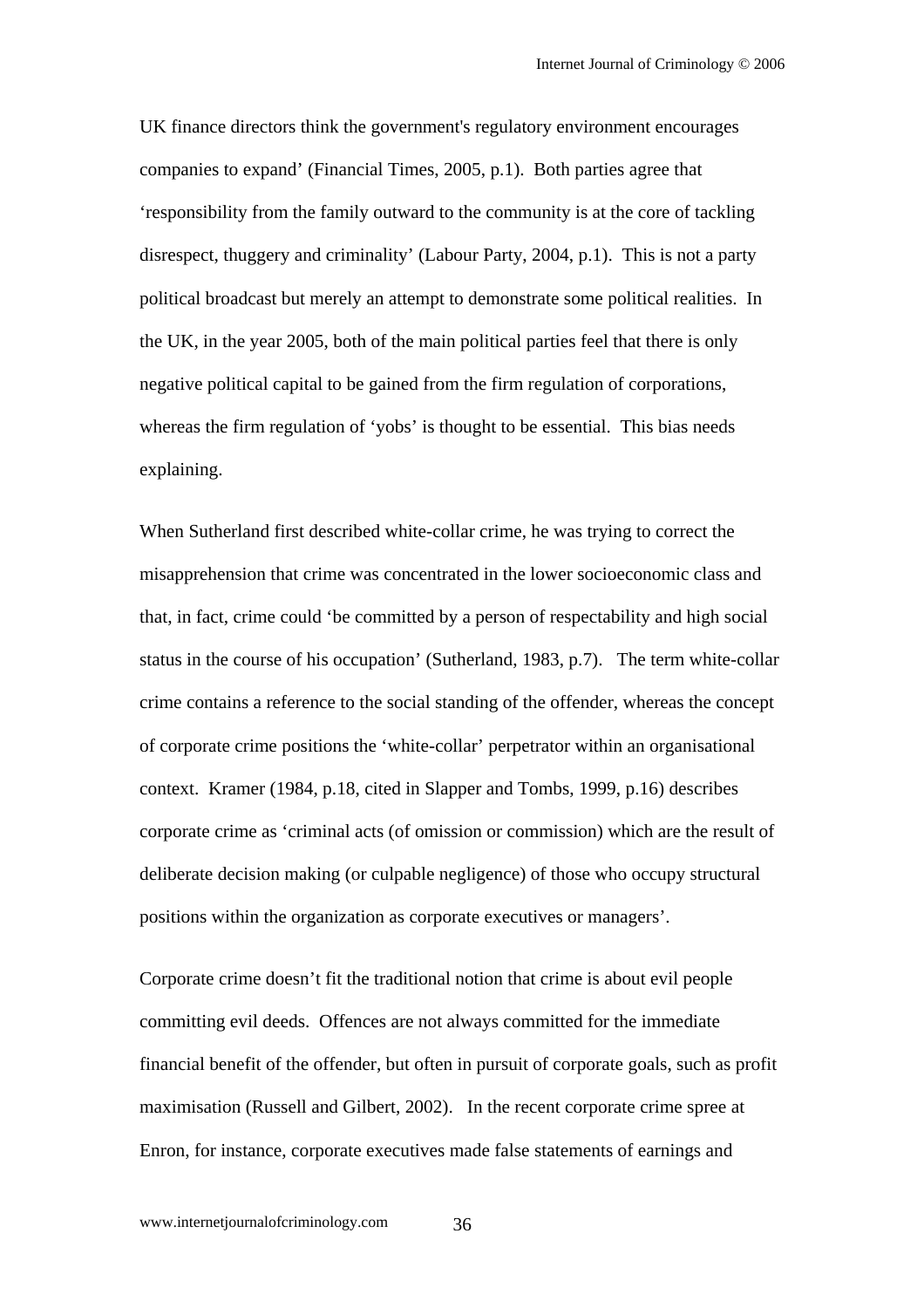disguised trading losses in an effort to keep share prices high (Bryce, 2002). Although the actions are classified as crimes, both in the US and in the UK, at first they do not sound so very terrible. No-one was physically hurt, no harm was intended and, in this case, it is difficult to assert that money has actually been stolen from anyone. This raises the question of whether offences like these are really crime at all and wrong in themselves (*mala in se*) or wrong simply because they contravene a set of regulations (*mala prohibita*) which not everyone in the business world is in agreement with (Slapper and Tombs, 1999). In the event, the consequences were dire and could have been predicted, with many people losing their livelihoods, investments and pension plans (Bryce, 2002).

The wider social effect of the Enrons and the Worldcoms has yet to be researched fully, but it is thought that the unveiling of this 'higher immorality' could undermine the public's confidence not only in big business but also in governments, major institutions and, for the 'socially excluded', in the whole social contract (Simon, 1996; Young, 1999). Merton's strain theory of deviance describes a social structure that encourages all members of society to strive for certain goals, but doesn't provide equal means to achieve them (Downes and Rock, 2003). If the elite are observed to take more than their fair share of resources through cheating and dishonesty, the less fortunate are more likely to feel alienated and reject the norms that seem to support this inequity. As Jock Young explains: 'Crime and intolerance occur when citizenship is thwarted; their causes lie in injustice, yet their effect is, inevitably, further injustice and violation of citizenship' (Young, 1999, p.198). There may be closer links between street yobbery and suite yobbery than Howard and Blair are willing to admit.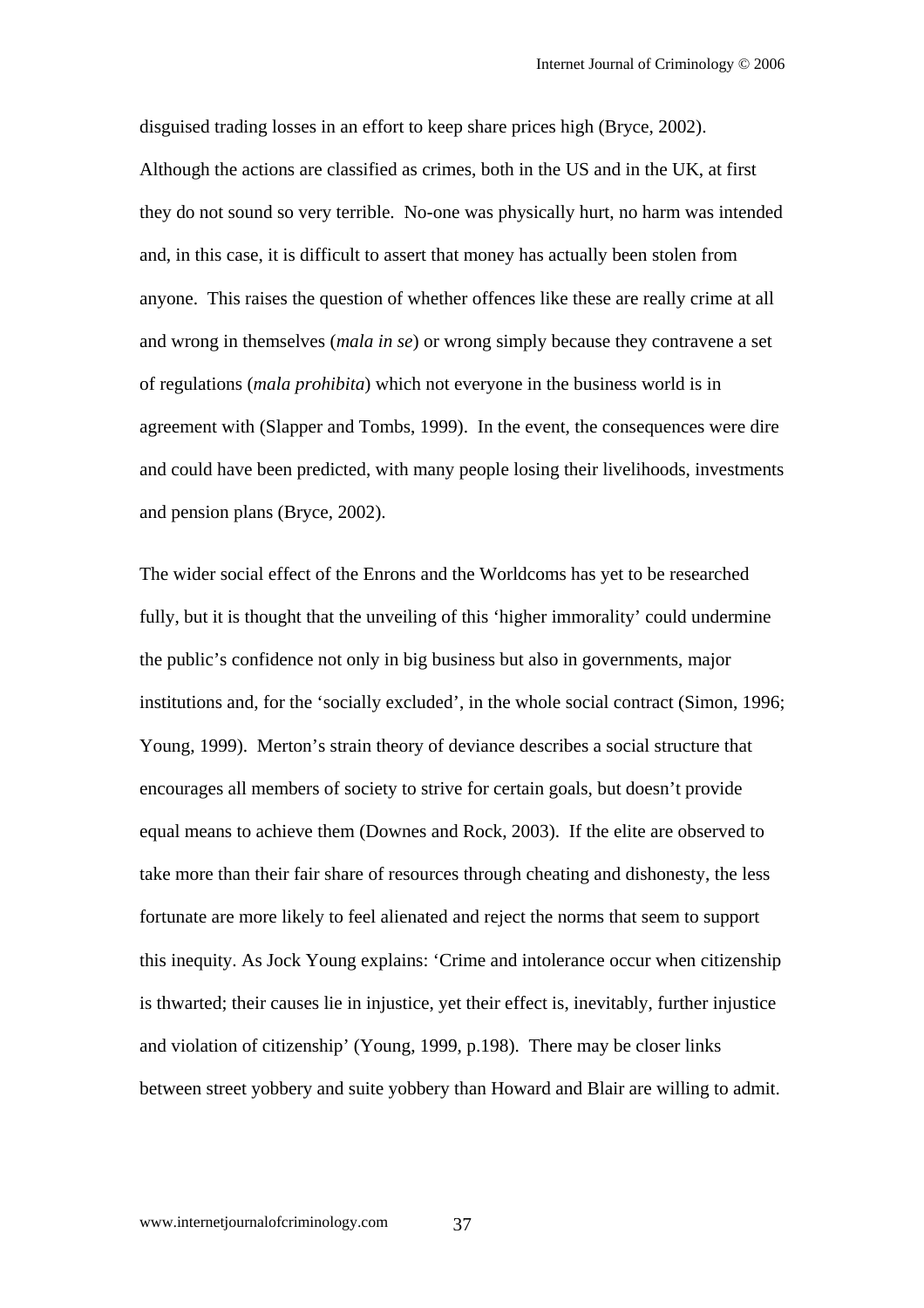Conflict theories of criminality seem quite appropriate to an understanding of corporate crime and reactions to it. They describe a social order where the law protects vested interests and enforcement is directed at the underdog, not the powerful (Hopkins Burke, 2001). Those with economic and political power are able to influence 'the social process of naming *crime*' (Kramer, Michalowski and Kauzlarich, 2002, p.266). According to Box (1996, p.248): 'The process of law enforcement, in its broadest possible interpretation, operates in such a way as to *conceal* crimes of the powerful against the powerless, but to *reveal* and *exaggerate* crimes of the powerless against 'everyone'. Reiman (1984, p.2) asks us to: 'Imagine that instead of designing a correctional system to reduce and prevent crime, we had to design one that would maintain and encourage the existence of a stable and visible "class" of criminals'. Perhaps Reiman should be asked if there is only one such class, or two. It seems that there may be a second, corporate class of criminals, equally stable but only intermittently visible.

Despite this, the political and legal consensus is moving away from criminalisation of corporate offending, towards an increasingly regulatory approach. The majority of frauds are covered under criminal law, which means that a perpetrator must be identified, charged with the crime and prosecuted and the person found criminally responsible may be fined or sent to jail. However, peer or management pressures, or a negligent lack of safeguards may have contributed towards the crime, in which case it might be desirable to hold the corporation accountable. There is a vigorous debate about whether certain types of corporate fraud, e.g., insider trading, might be best dealt with as regulatory rather than criminal offences.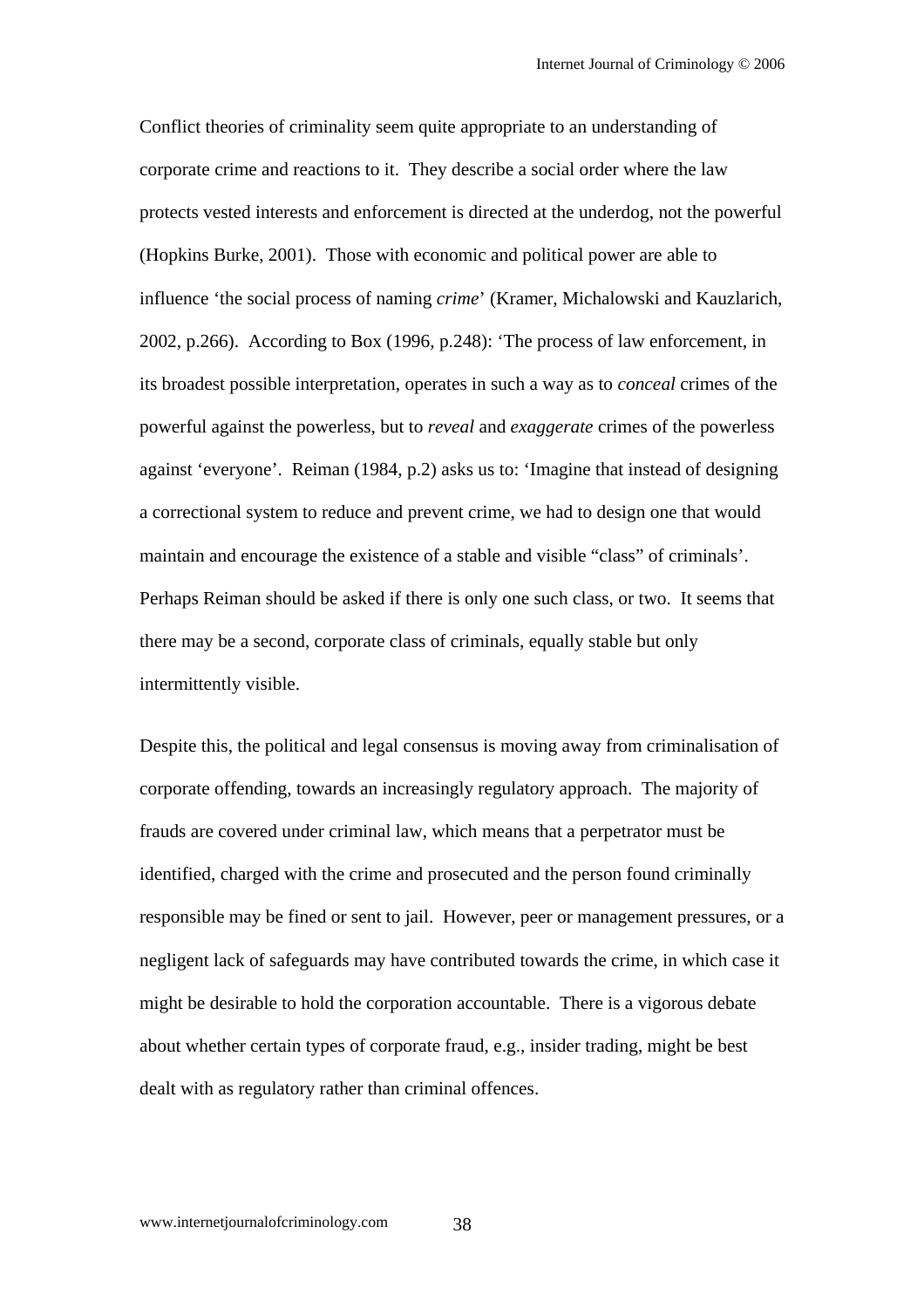Khanna points to the recent explosion of corporate crime legislation in the US, including the Sarbanes-Oxley Act of 2002 and asks how this is possible if corporations are so good at lobbying and wield so much political power. His explanation is that 'corporate criminal liability imposes relatively low costs on corporate interests, may help to avoid legislative and judicial responses that are more harmful to their interests, and may at times help to deflect criminal liability away from managers and executives and on to corporations' (Khanna, 2003, p.1). He would prefer to reduce corporate criminal liability and focus more on corporate civil and managerial liability, in the interests of deterrence. There are several problems with this, especially in the UK context. There are quite different regulatory styles in the UK and US; the US tends to be more adversarial and litigious, whereas the UK style is based upon negotiation and non-confrontation and civil sanctions tend to be lower and thus less painful (Sakurai, 2002). But such sanctions, if set at anything less than a crippling level, can be fairly easily recouped by laying off workers or raising prices – a classic example of the externalisation of costs by which corporations evade responsibility (Russell and Gilbert, 2002; Stiglitz, 2002).

The notion of deterrence is, in any case, as problematical for corporate malfeasance as it is for individual wrongdoing. Cavadino and Dignan (2002, p.36) state that the deterrent position is improved not by severity of penalty, but by the 'potential offenders' *perceived likelihood of detection*' and that there is 'little to suggest that severer punishments deter any better than more lenient ones' (Cavadino and Dignan, 2002, p.36). The assertion that the best way to prevent an offender from offending repeatedly is not to catch him in the first place does not seem to ring true for corporate criminals but, taking the example of Enron, the perpetrators are more likely to have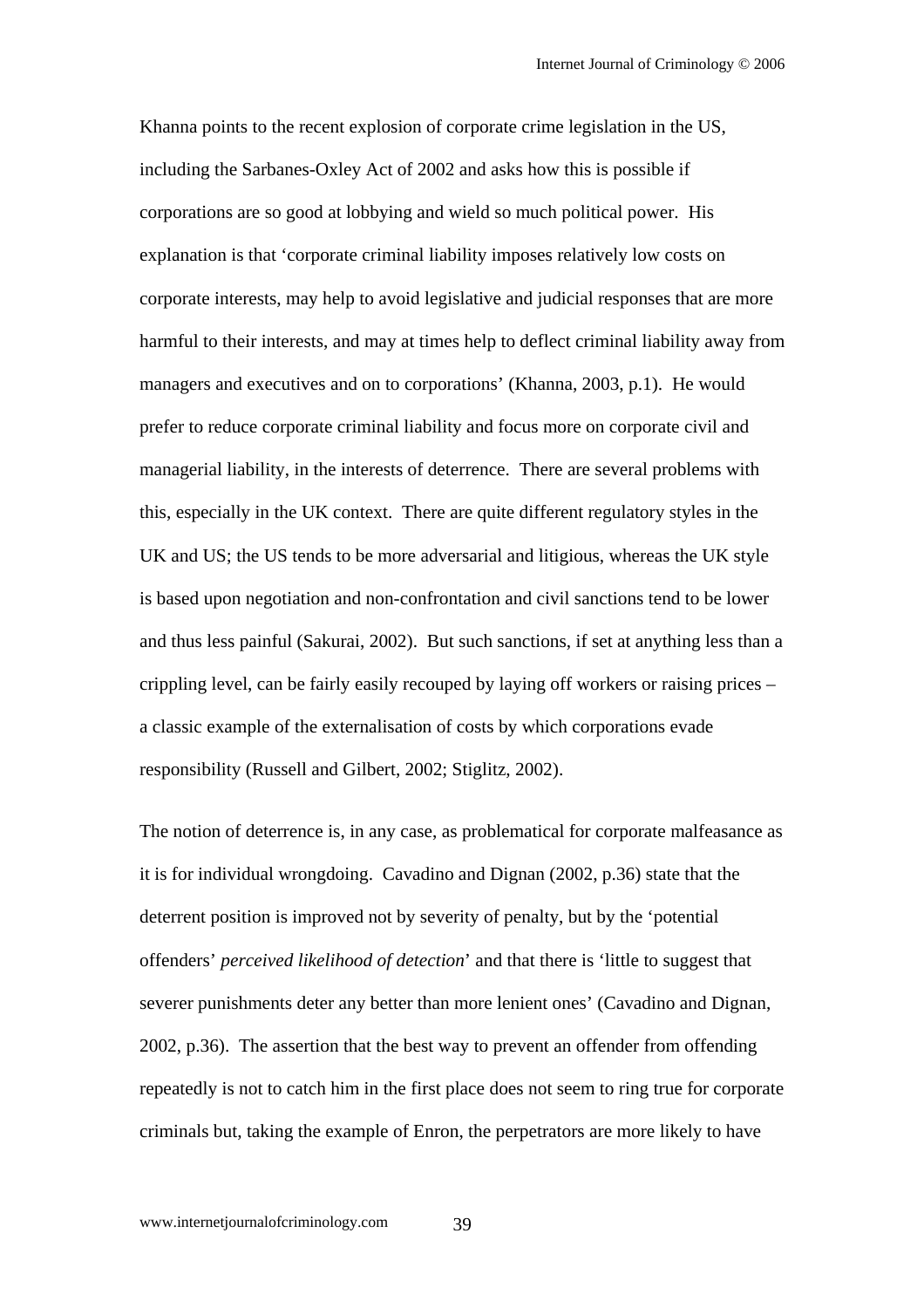spent the best part of their lives being told how great they are, so 'labelling effects' are probably absent.

Another reason for taking a regulatory stance is the workload and strain on criminal enforcement resources (Benson, 2001, p.381). The nature of corporate crime and enforcement resources mean that the CJS response is reactive and highly discretionary. As Slapper and Tombs (1999) point out, direct regulatory enforcement through the threat of prosecution, licence suspension or adverse publicity, does put pressure on companies to improve their systems of internal regulation. This transfers the major cost of regulation to the company itself. Nelken (1997, p.920) is also partly referring to enforcement agency workload and budget when he says that 'the choice may lie between stigmatization without effective regulation or regulation without stigmatization'.

Wells (2001, p.19) gives one of the best arguments for the retention of criminal sanctions when she says: 'What is often seen as at stake is the justness versus the social usefulness of punishment'. Punishment contains an expression of censure or condemnation and removing the criminal label from corporate crime risks sending an even stronger message that such behaviour is merely *mala prohibita.* Wells (2001) considers that the regulatory/criminal dichotomy may be unnecessary. Some offences can be considered as hybrids and, even now, criminal proceedings do not rule out civil proceedings and vice versa.

Moving on, the final area for consideration involves the international sphere. The rights and wrongs of the global market have added a special sense of urgency to the debate, as anti-globalists protest that the inequities of the capitalist system are being exported to the developing and undeveloped world (BBC News, 2002b; Bakan, 2004).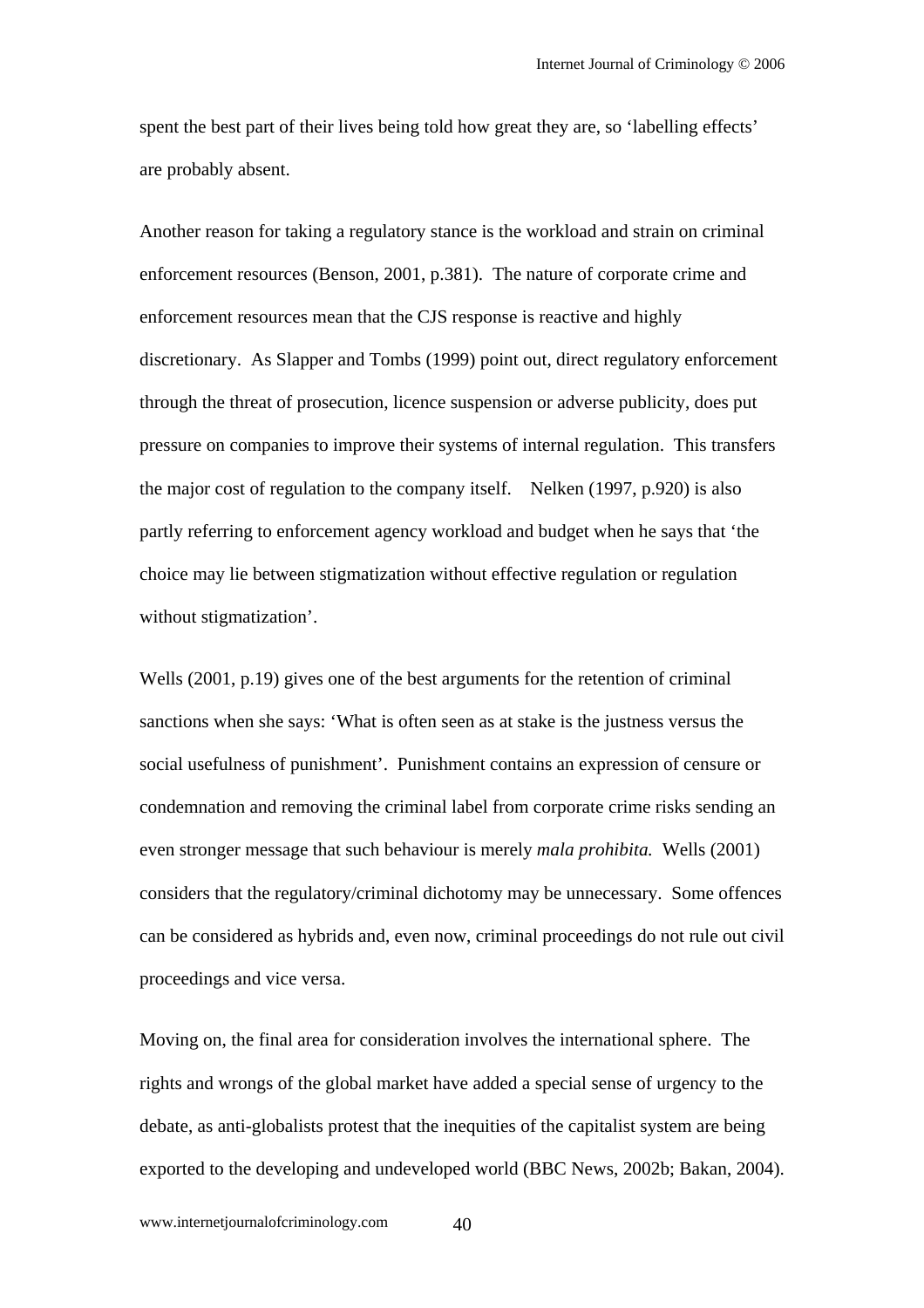There are deep concerns that multinational corporations are escaping the control of states. Maurice Punch best expresses the problem:

Traditional regulation is geared to the formal organization working within national boundaries. Clearly, it experiences considerable difficulty in tackling the transnationals, who can export their dirty tricks, dirty products, and 'clean' investments with impunity…and now it will have to face diffuse, amorphous, shifting networks of companies and sub-units that can rapidly switch location, personnel, data, composition, task, and contractual basis of employment. (Punch, 1996, p.270)

Even arch-capitalist, George Soros, has warned that 'capital can simply go away to the environment where it is least harassed' and that there is, therefore, an urgent need to establish 'basic international law' in order to ensure global social justice (Shapiro, 2000, p.1-2, cited in Russell and Gilbert, 2002, p.40). This brings us full circle to our starting point – the pending general election and the lack of public awareness about multinational fraud as a political/electoral issue: 'Countries have to take a long-term and multinational approach to global crime fighting. Unfortunately, electoral shifts and domestic political pressure will make that difficult' (Gros, 2003, p.79).

This has been something of a whirlwind tour of issues that span the parochial to the global, encountering a great deal of fatalism, resignation, optimism, idealism and pragmatism on the way. This is the stuff that makes social science and criminology so absorbing, exciting and relevant.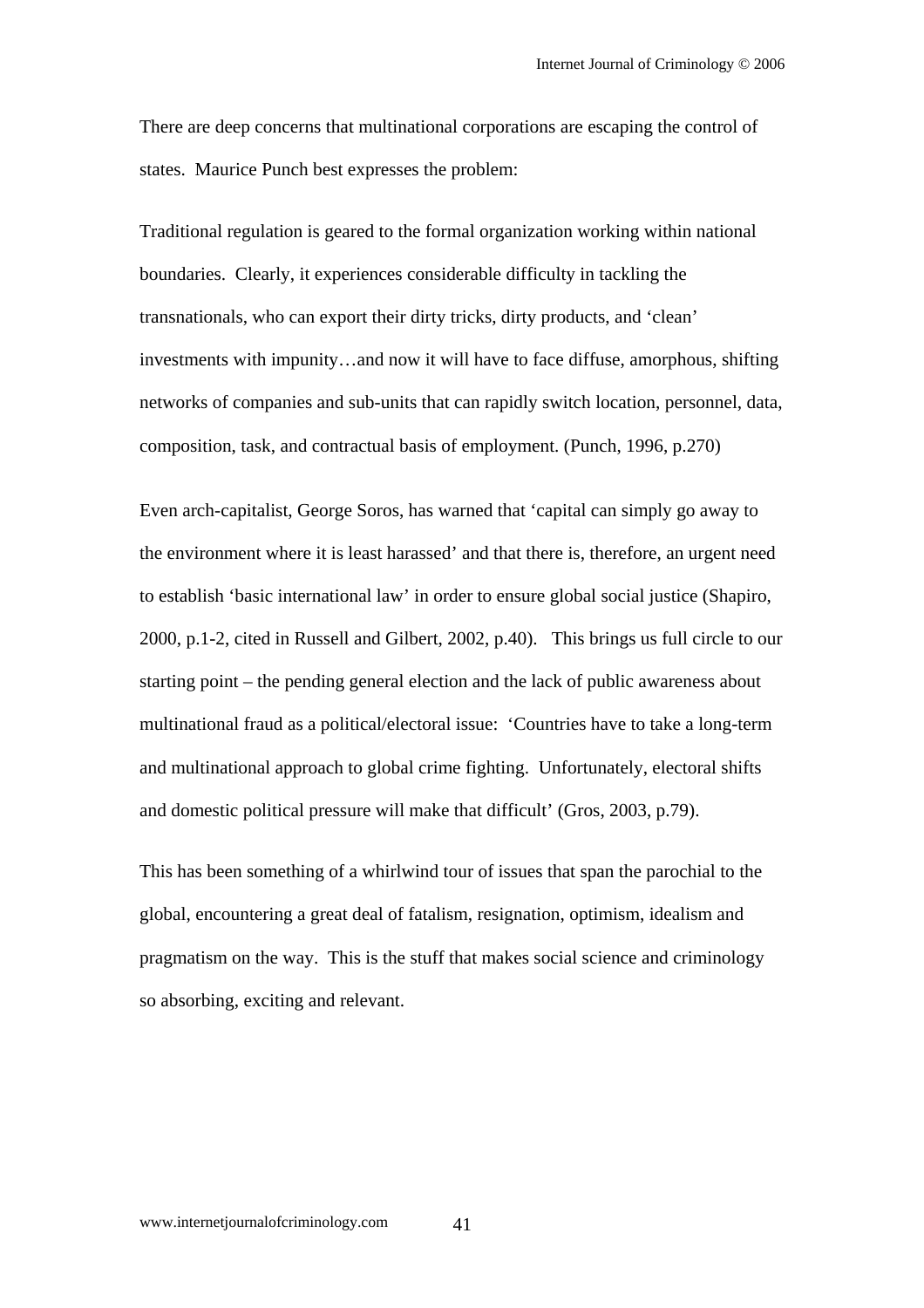#### **7. Summary and Recommendations**

After the collapse of BCCI, then Barings, then Enron, then Worldcom, then Parmalat, the tendency was to wail that the corporate sky was falling. It clearly has not. This is the problem with MNC fraud. It is an incredibly serious issue and contains within it so many fundamental matters that deserve urgent attention, not just for the business fraternity, but for everyone – the cake-eating rich and the crumb-seeking poor alike. But it is difficult to convey this importance to the average person.

The extent to which the prevalence and cost of fraud is unknown is astonishing. This means that fraud statistics can be bent to suit a wide range of different agenda. Fraud investigators may use the statistics in an alarmist fashion to keep themselves in work, whilst business interests and politicians may use lower-end estimates to buttress faith in their institutions. The truth is that no-one knows the full extent, begging questions of how seriousness is to be estimated and how budgets and resources are to be fairly targeted. Keeping in mind that there will always be a certain amount of undetected fraud, as victims are unaware of their victimisation, it must be a priority to discover the true picture, as far as is possible. For truly meaningful and helpful data, the current official crime statistics need to be reformulated, so that corporate fraud is represented in the victimisation studies and greater attention is given to a system of categorisation, which includes information about the corporate status of offenders.

The fragmented nature of the enforcement response to serious and complex fraud, especially where there is an international element, is a major stumbling block. Acting upon the proposal to set up a dedicated national fraud squad would solve many problems. It could give a clear career structure, with good promotion prospects, which would help with the training and retention of skilled, specialist staff who could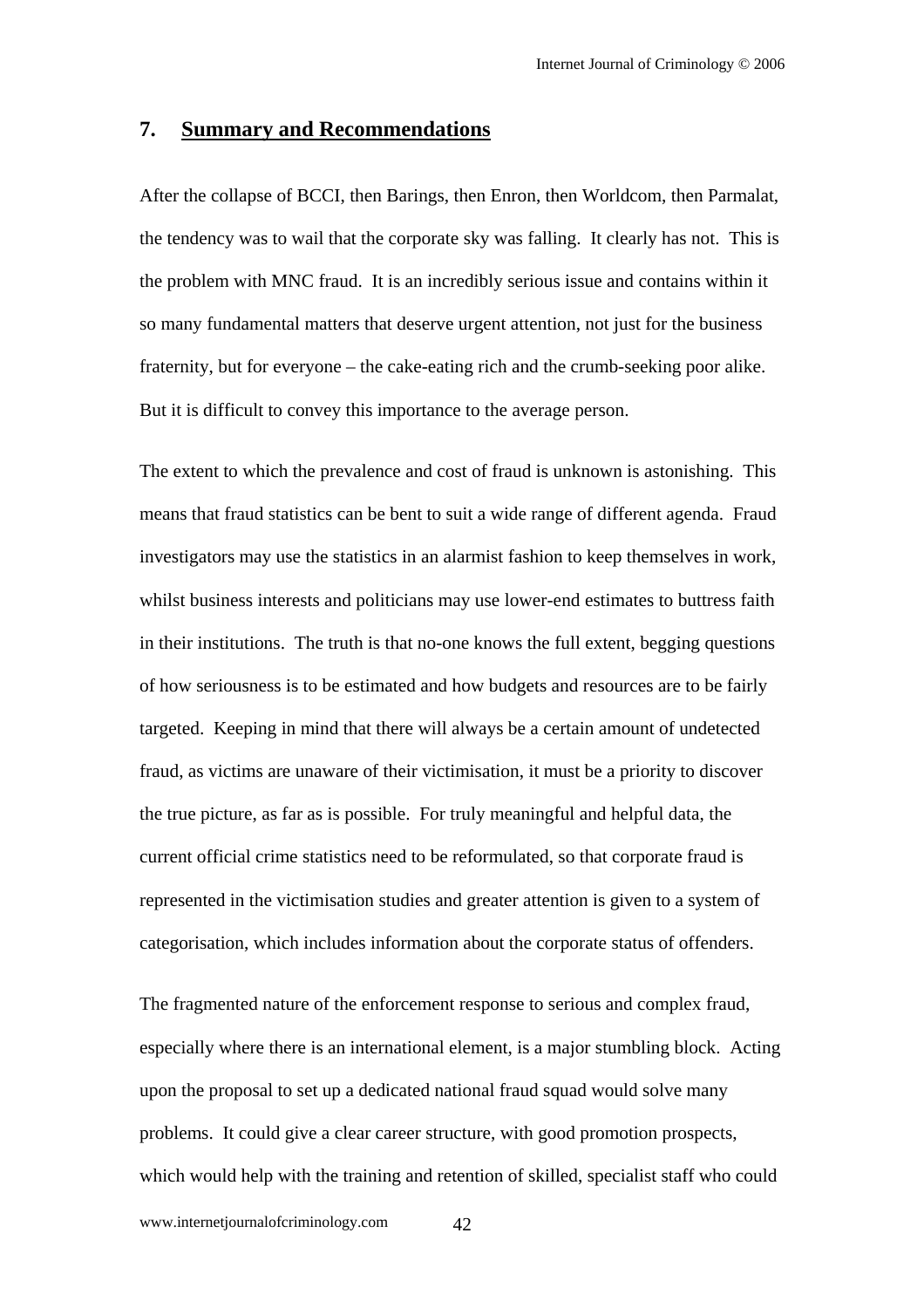enjoy job satisfaction, decent remuneration, prestige and appreciation at the same time binding them to a common code of practice and ethical conduct and a clear chain of command and responsibility.

The proposal for a fraud law, which simplifies and carefully codifies the many disparate elements that prosecution and defence teams now have to negotiate, and which gives a clear legal definition, must be welcomed. However, the legal theorists must give more consideration to the jurisdictional problems that help MNCs to escape state control. The developed, wealthy nations need also to consider the activities of their corporate citizens throughout the globe and legislate for social justice beyond their national borders.

The sky may not have fallen yet, but the anti-globalist demonstrations in Seattle, Davos, Genoa and beyond are causing it to shake and tremble. It seems important to answer the big questions, involving the deviance of elites compared with that of the underclass, to see which is the most demoralising to our society.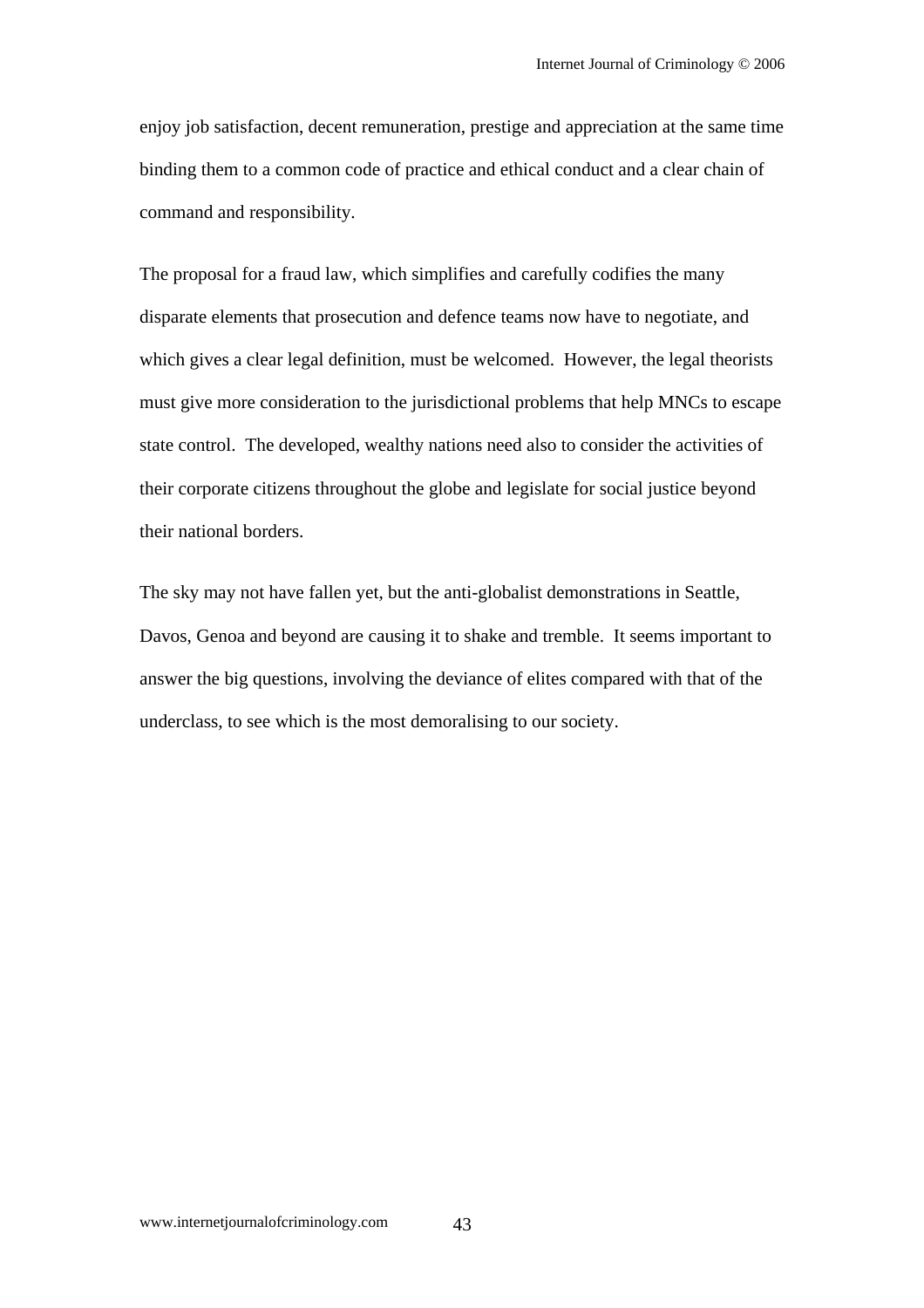| Actus reus                 | From the Latin, a guilty act. The essential element of a |
|----------------------------|----------------------------------------------------------|
|                            | crime that must be proved to secure a conviction, as     |
|                            | opposed to the mental state (mens rea) of the accused.   |
|                            | In most cases, the actus reus, accompanied by specified  |
|                            | circumstances. Sometimes, however, it may be an          |
|                            | ommission to act or it may include a specified           |
|                            | consequence. In certain cases actus reus may simply be   |
|                            | a state of affairs rather than an act. (Martin, 1997)    |
| <b>BCS</b>                 | <b>British Crime Survey</b>                              |
| <b>CJA 1987</b>            | Criminal Justice Act 1987                                |
| <b>CJA 1993</b>            | Criminal Justice Act 1993                                |
| <b>CJS</b>                 | Criminal justice system                                  |
| <b>CLP</b>                 | City of London Police                                    |
| Doctrine of Identification | The necessity to identify an individual who represents   |
|                            | the 'controlling mind' of a company and who is culpable  |
|                            | of gross negligence before a conviction can be brought.  |
|                            | (International Peace Academy/FAFO-AIS, 2004)             |
| Double Invoicing           | A method used to evade duties and taxes, using false     |
|                            | documentation which underestimates the value of goods    |
|                            | being transferred across national borders.               |
| DTI-CIB                    | Department of Trade and Industry – Companies             |
|                            | <b>Investigation Branch</b>                              |
| Europol                    | The European Police Office located in The Hague,         |

# **Appendix I – Glossary of Terms and Acronyms**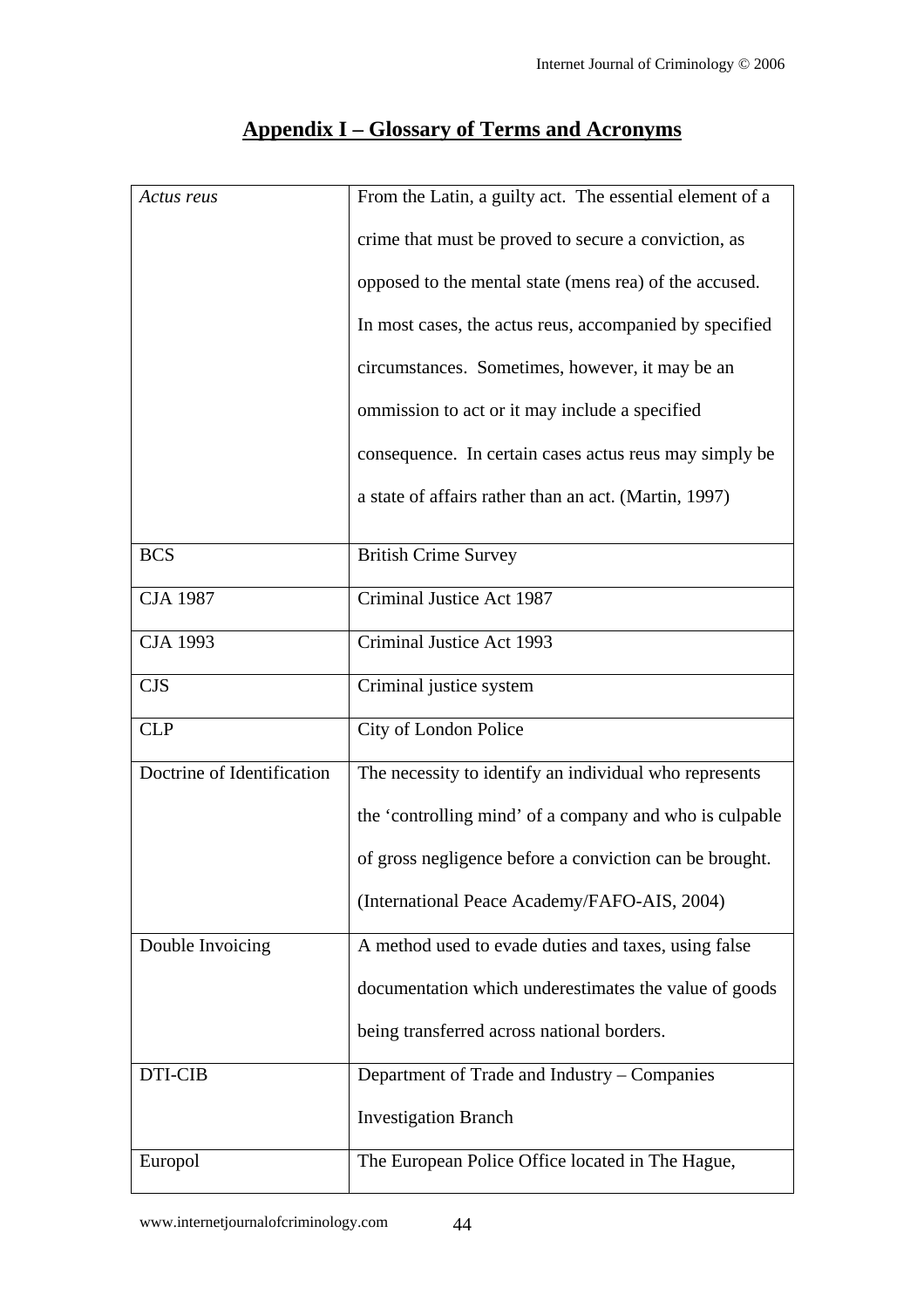|                      | Netherlands. Its task is to improve the effectiveness of,  |
|----------------------|------------------------------------------------------------|
|                      | and cooperation between, the competent authorities in      |
|                      | the European Member States.                                |
| FAP                  | Fraud Advisory Panel                                       |
| <b>FBI</b>           | Federal Bureau of Investigation – the national security    |
|                      | and law enforcement agency of the USA                      |
| Forum non conveniens | In civil procedure, the principle that for the convenience |
|                      | of litigents and witnesses there might be a more           |
|                      | appropriate forum than the one which would normally        |
|                      | have jurisdiction (Magaisa, 2001).                         |
| <b>FSA</b>           | <b>Financial Services Authority</b>                        |
| <b>HMRC</b>          | Her Majesty's Revenue and Customs - the newly              |
|                      | combined Inland Revenue and HM Customs and Excise,         |
|                      | which officially joined forces on 1 April 2005.            |
| <b>HRA</b>           | Human Rights Act 1998                                      |
| Interpol             | The International Criminal Police Organisation, based in   |
|                      | Lyon, France, which provides a global police               |
|                      | communication system, a range of criminal databases        |
|                      | and analytical services and proactive support for police   |
|                      | operations throughout the world.                           |
| Mala in se           | Evil in itself - behavior that is universally regarded as  |
|                      | criminal, such as murder (American Bar Association,        |
|                      | 2005)                                                      |
| Mala prohibita       | Wrong because prohibited - behavior that is criminal       |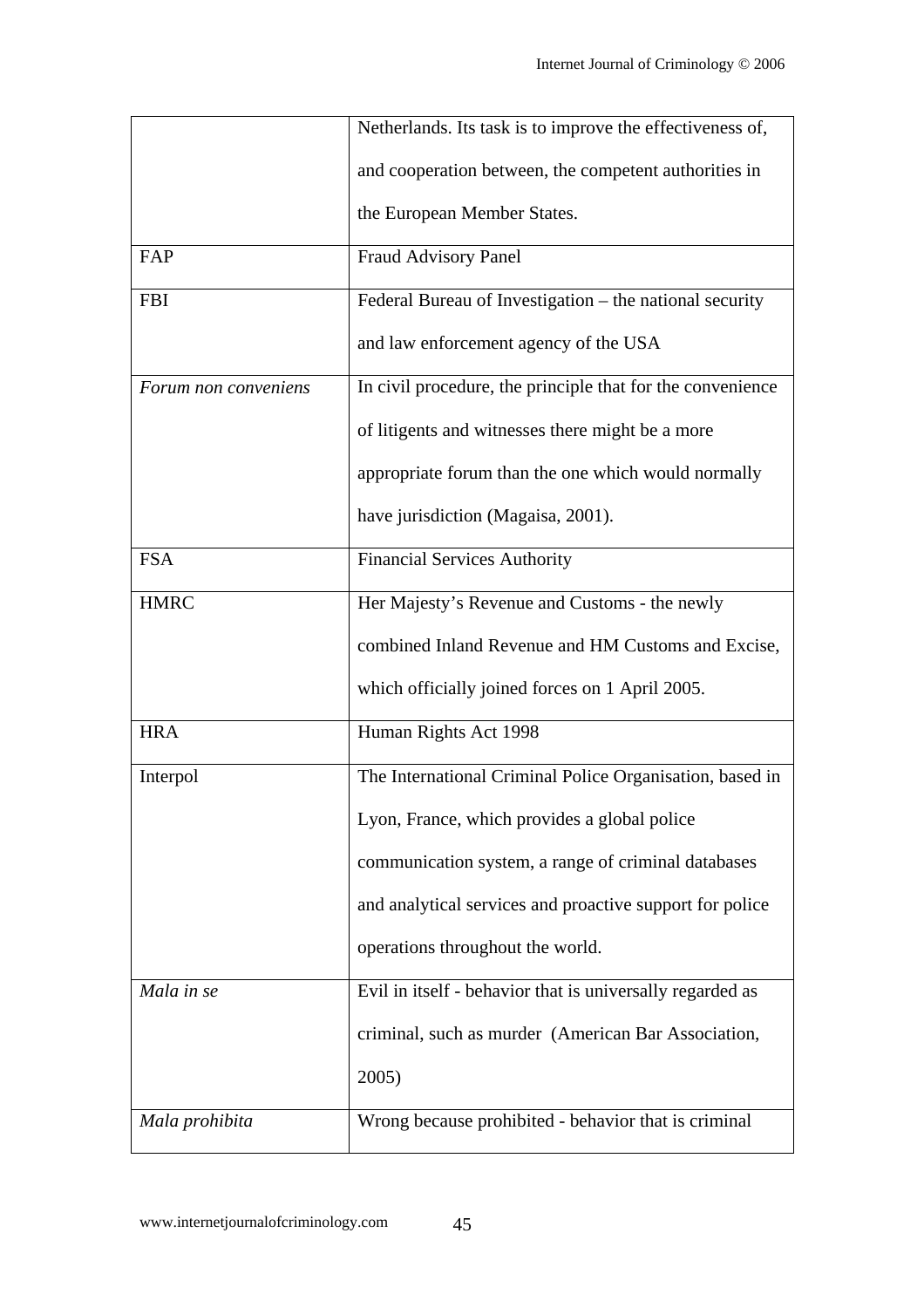|             | only because a society defines it as such. An example is    |
|-------------|-------------------------------------------------------------|
|             | the manufacture of alcoholic beverages during               |
|             | Prohibition (American Bar Association, 2005)                |
| Mens rea    | The "guilty mind" necessary to establish criminal           |
|             | responsibility (Martin, 1997)                               |
| <b>MNC</b>  | Multinational corporation – an enterprise irrespective of   |
|             | country of origin and ownership, comprising entities in     |
|             | two or more countries, regardless of the legal form aand    |
|             | fields of activity of these entities, which operate under a |
|             | system of decision-making, permitting coherent policies     |
|             | and a common strategy through one or more decision          |
|             | making centres, in which the entities are so linked, by     |
|             | ownership or otherwise, that one or more of them may        |
|             | be able to exercise a significant influence over the        |
|             | activities of others and, in particular, to share           |
|             | knowledge, resources and responsibilities with the others   |
| <b>MPFS</b> | Metropolitan Police Fraud Squad                             |
| <b>NCIS</b> | National Criminal Intelligence System                       |
| <b>NERA</b> | National Economic Research Associates - an                  |
|             | international economic consultancy                          |
| <b>OECD</b> | Organisation for Economic Co-operation and                  |
|             | Development – international forum to address the            |
|             |                                                             |
|             | economic, social, environmental and governance              |
|             | challenges of the globalising world economy                 |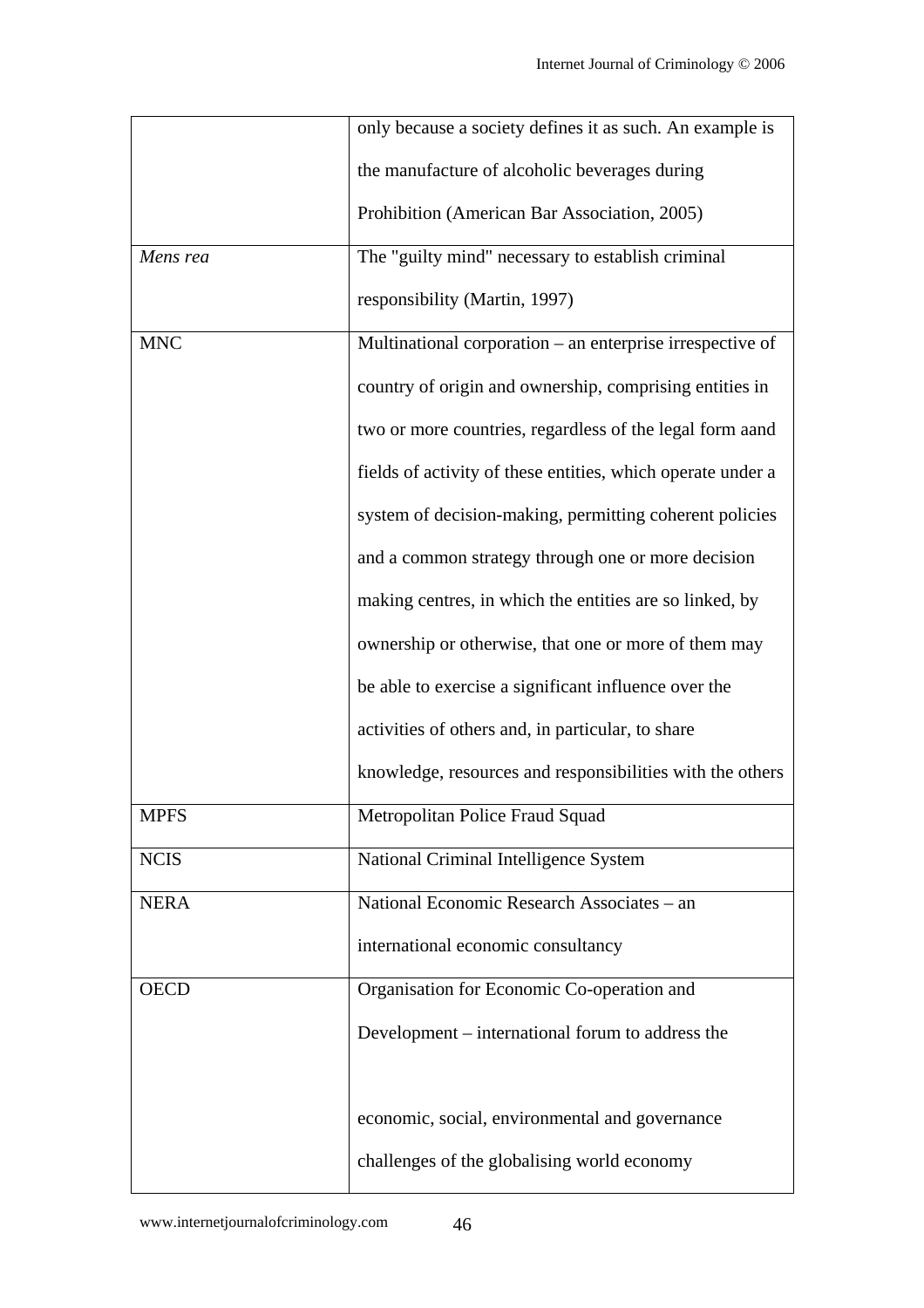| <b>OLAF</b>             | Office Europeén de Lutte Anti-Fraude - The European        |
|-------------------------|------------------------------------------------------------|
|                         | <b>Commission Anti-Fraud Office</b>                        |
| <b>PACE</b>             | Police and Criminal Evidence Act 1984                      |
| <b>SFO</b>              | Serious Fraud Office                                       |
| Spiliada doctrine       | In civil proceedings, a test which helps a court to decide |
|                         | whether it may hear a case even though there is another,   |
|                         | more natural forum (Magaisa, 2001).                        |
| <b>Strict liability</b> | Liability that might be imposed without the necessity of   |
|                         | proving <i>mens rea</i> (Martin, 1997)                     |
| Transfer pricing        | The internal price at which a company of a multinational   |
|                         | group undertakes transactions of tangible goods,           |
|                         | intangible property, and services with its associated      |
|                         | companies across national borders (intra-group foreign     |
|                         | trade). The system is commonly used to evade duties        |
|                         | and taxes by understating the value of goods, etc.         |
| Vicarious liability     | Legal liability imposed on one person for torts or crimes  |
|                         | committed by another (usually an employee but              |
|                         | sometimes an independent contractor or agent), although    |
|                         | the person made vicariously liable is not personally at    |
|                         | fault (Martin, 1997).                                      |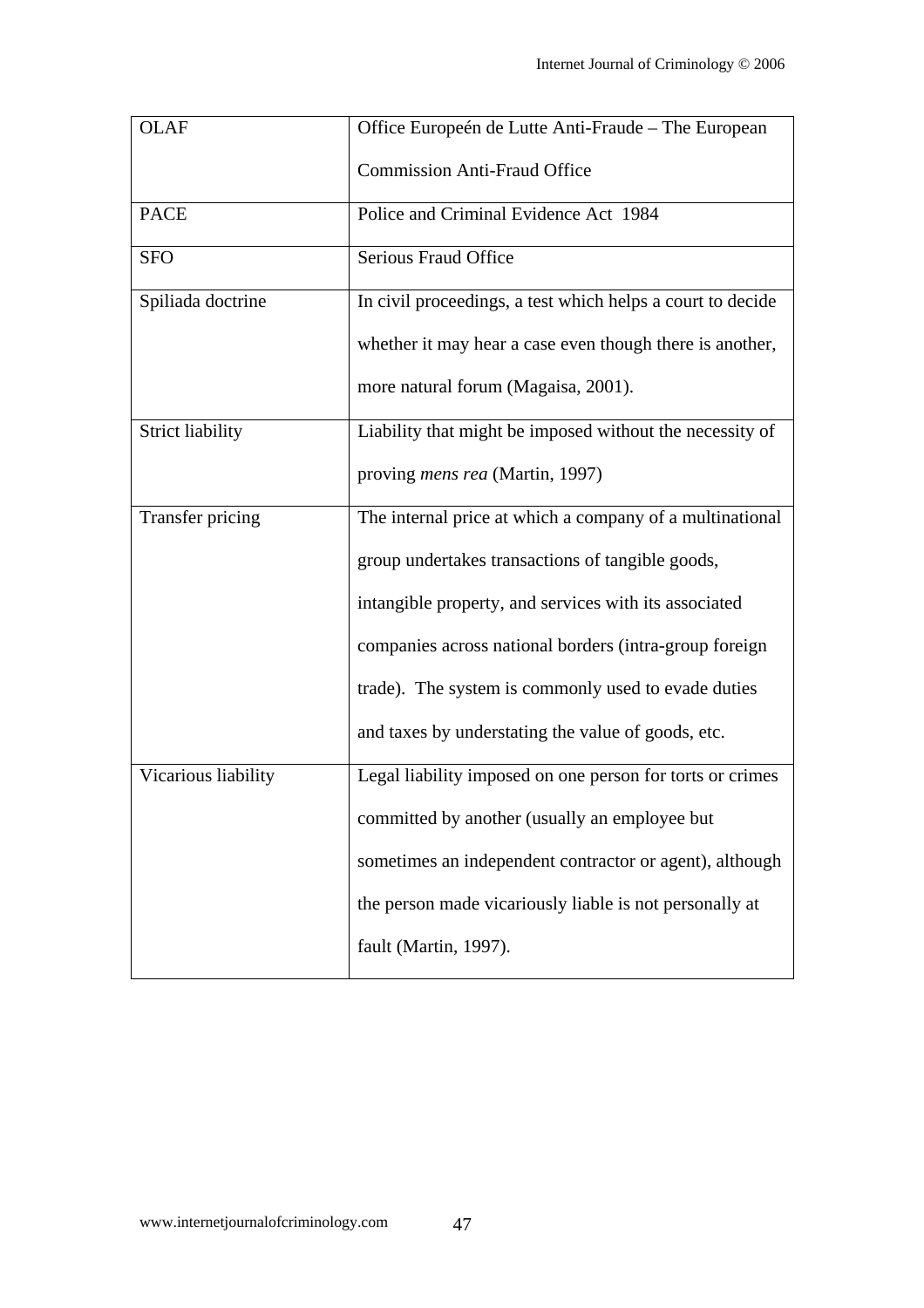## **References**

American Bar Association (2005) Glossary (Internet). Available from: http://www.abanet.org/ publiced/glossary\_m.html. Accessed: 1.4.05

Arlidge, A., Parry, J. and Gatt, I. (1996) 2<sup>nd</sup> ed. *Arlidge & Parry on Fraud.* London: Sweet & Maxwell Limited

Auld, L.J. (2001) Review of the Criminal Courts of England and Wales: Chapter 5 – Juries (Internet). Available from: http://www.criminal-courts-review.org. uk/ccr-05.htm. Accessed: 3.4.05

Bakan, J. (2004) The *Corporation: The Pathological Pursuit of Profit and Power*. London: Constable & Robinson Ltd.

BBC News (2002a) City fraudbuster rings the alarm (Internet). Available from: http://news.bbc.co.uk/1/hi/business/2056538.stm. Accessed: 5.4.05

BBC News (2002b) The Spirit of Seattle (Internet). Available from: http://news. bbc.co.uk/1/hi/uk/1960520.stm. Accessed: 5.3.05

BBC News (2004) UK bankers face Enron extradition (Internet). Available from: http://news.bbc.co.uk/1/hi/business/3746082.stm. Accessed: 3.4.05

BBC News (2005) UK bribery loopholes criticised (Internet). Available from: http://news.bbc.co.uk/1/low/business/4361353.stm. Accessed: 11.4.05

Benson, M.L. (2001) 'Prosecuting Corporate Crime: Problems and Constraints', in Shover, N. and Wright, J.P. (eds) *Crimes of Privilege: Readings in White-Collar Crime*. Oxford: Oxford University Press: 381-390

Box, S. (1996) 'Crime, power and ideological mystification', in Muncie, J., McLaughlin, E. and Langan, M. (eds) *Criminological Perspectives: A Reader*. London: Sage Publications Ltd: 245-256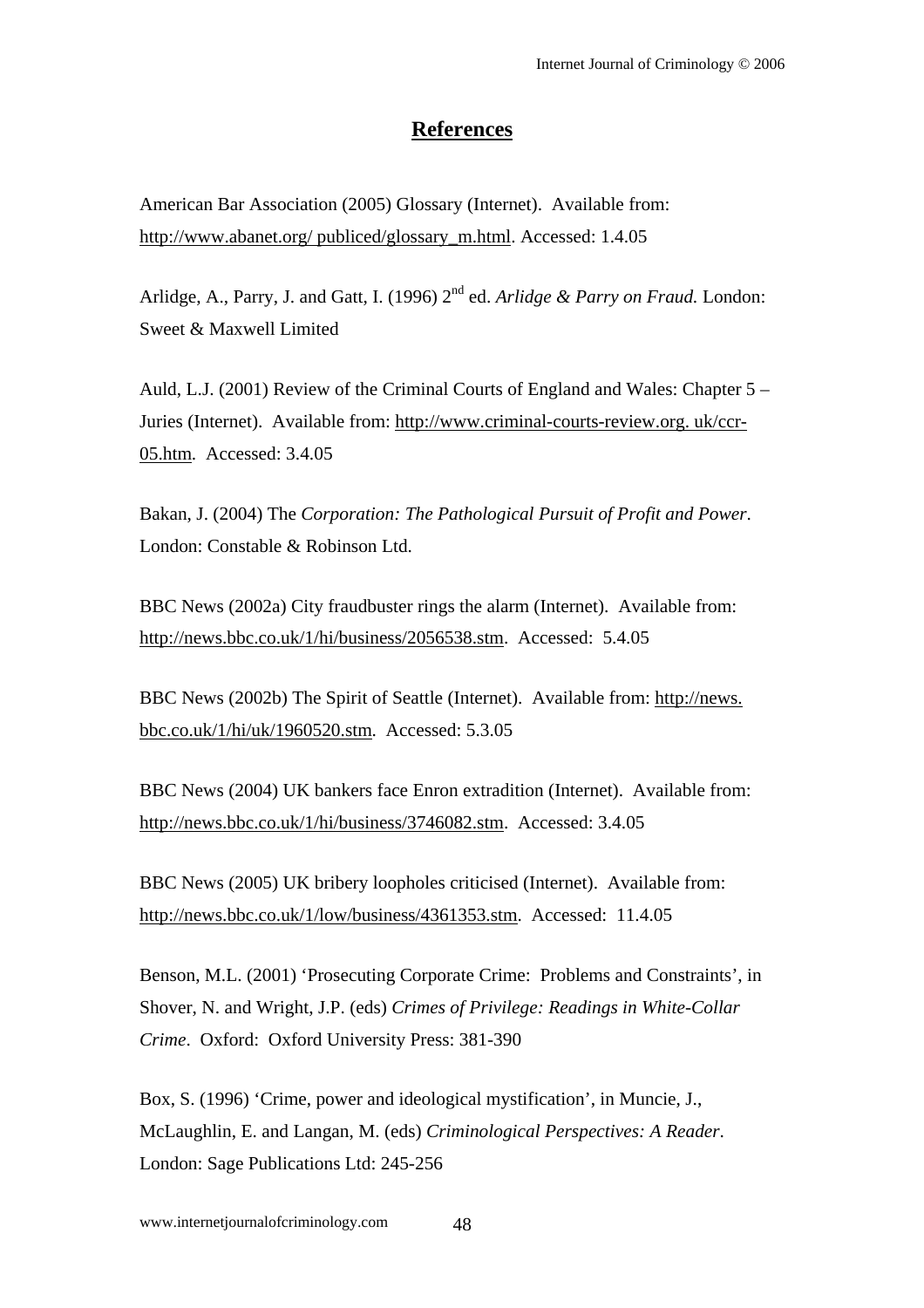Bryce, R. (2002) Pipe *Dreams: Greed, Ego and the Death of Enron*. Oxford: Public Affairs

Bryman, A. (2001) *Social Research Methods.* Oxford: Oxford University Press

Cabinet Office (2005) Business Regulation (Internet). Available from: http://www. cabinetoffice.gov.uk/regulation/business\_regulation/index.asp. Accessed: 12.4.05

Cavadino, M. and Dignan, J. (2002) 3rd ed. *The Penal System: An Introduction*. London: Sage Publications Ltd

Cheney, D., Dickson, L., Skilbeck, R., Uglow, S. and Fitzpatrick, J. (2001) *Criminal Justice And The Human Rights Act 1998*. Bristol: Jordan Publishing Limited

City of London Police (2005a) Economic Crime (Internet). Available from: http://www.cityoflondon.police.uk/economic-crime/economic-crime.html. Accessed: 4.4.05

City of London Police (2005b) Economic Crime: Fraud (Internet). Available from: http://www.cityoflondon.police.uk/economic-crime/ec-fraud.html. Accessed: 4.4.05

City of London Police (2005c) Recruitment (Internet). Available from: http://www.cityoflondon.police.uk/recruitment/index.html. Accessed: 4.4.05

City of London Police (2005d) Annual Report 2003-2004: Tackling Economic Crime (Internet). Available from: http://www.cityoflondon.police.uk/freedom/ 03-04report/ economic\_crime.pdf. Accessed: 4.4.05

Clough, S. (2005) Juries on trial as fraud case collapses at cost of £60m (Internet). Available from: http://www.telegraph.co.uk/core/Content/ displayPrintable.jhtml? xml=/news/2005/03/23/nfraud23.xml&site=5. Accessed: 3.4.05

Coleman, C. and Moynihan, J. (1996) *Understanding crime data: Haunted by the dark figure.* Buckingham: Open University Press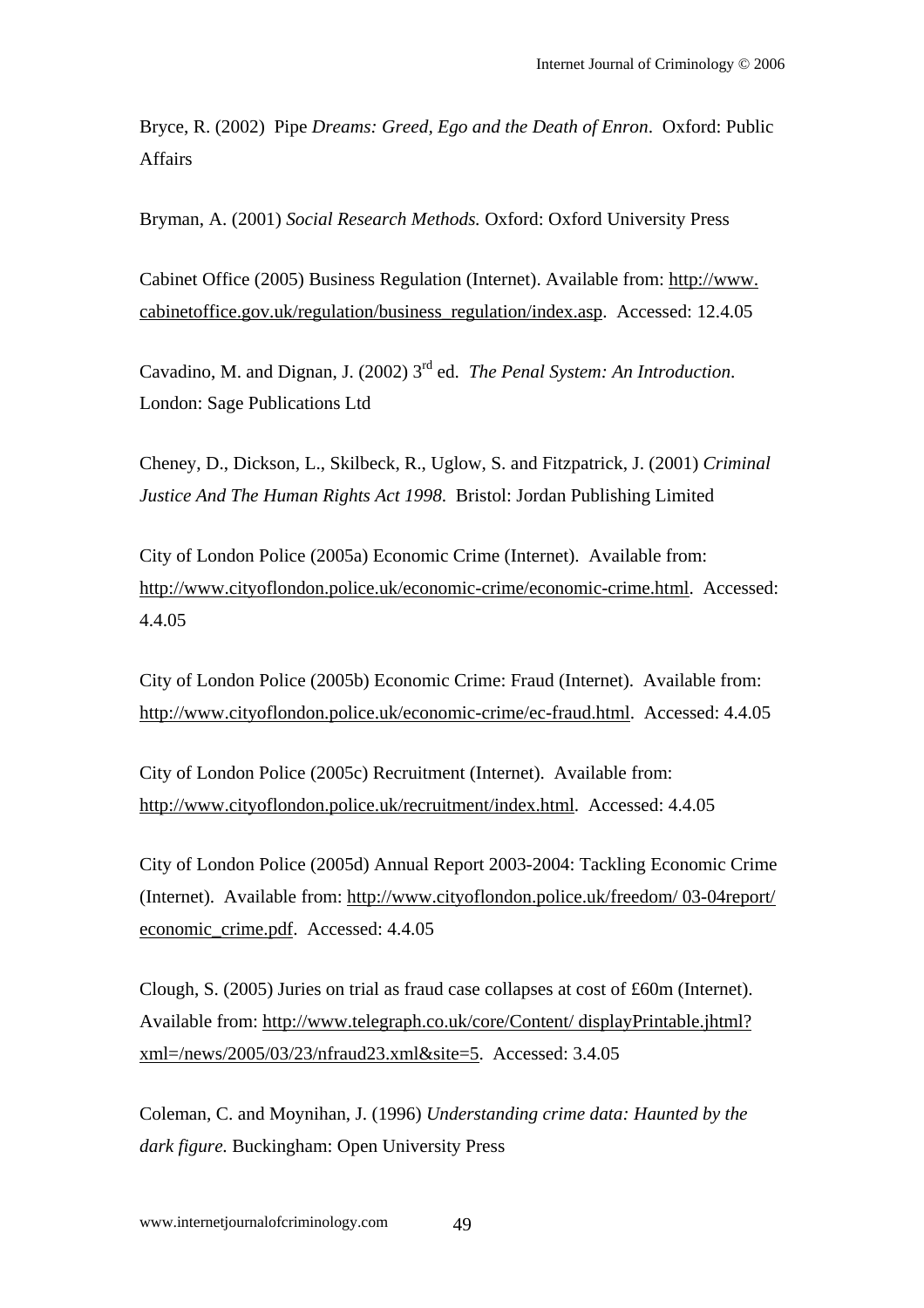Comer, M.J. (2003) *Investigating Corporate Fraud.* Aldershot: Gower Publishing Limited

Crown Prosecution Service (2005) Fraud – The Law (Internet). Available from: http://www.cps.gov.uk/legal/section8/chapter\_b.html#\_Toc4220938. Accessed: 6.3.05

Downes, D. and Rock, P (2003) 4<sup>th</sup> ed. *Understanding Deviance*. Oxford: Oxford University Press

Elliott, C. and Ouinn, F. (2004) 5<sup>th</sup> ed. *Criminal Law.* Harlow: Pearson Education Limited.

Ernst and Young (2002) Fraud: The Unmanaged Risk,  $8<sup>th</sup>$  Global Survey (Internet). Available from: http://www.ey.com/global/download.nsf/ South\_Africa/Jan03\_8th\_ Global\_Fraud\_Survey/\$file/8th%20Global%20Survey.pdf. Accessed: 28.3.05

Europa (2002) Judicial co-operation in criminal matters: mutual recognition of final decisions in criminal matters (Internet). Available from: http://europa.eu.int/ scadplus/leg/en/lvb/l33131.htm. Accessed: 31.3.05

Fair Trials Abroad (2001) "Freedom" And "Security" in the European Legal Space: Reflections On Current Trends In The Implementation Of The Tampere Programme (Internet). Available from: http://www.fairtrialsabroad.org/ reports/elstwintrack.htm. Accessed: 28.3.05

Financial Times (2005) Businesses snub Blair in pre-vote survey (Internet). Available from: http://news.ft.com/cms/s/6479dbac-a9f6-11d9-aa38-00000e2511c8.html. Accessed: 11.4.05

Fraud Advisory Panel (1998) The Legal Relationship Between the Serious Fraud Office and the Police (Internet). Available from: http://www.fraudadvisorypanel.org/ pdf/Relationship%20of%20SFOPolice.pdf. Accessed: 6.3.05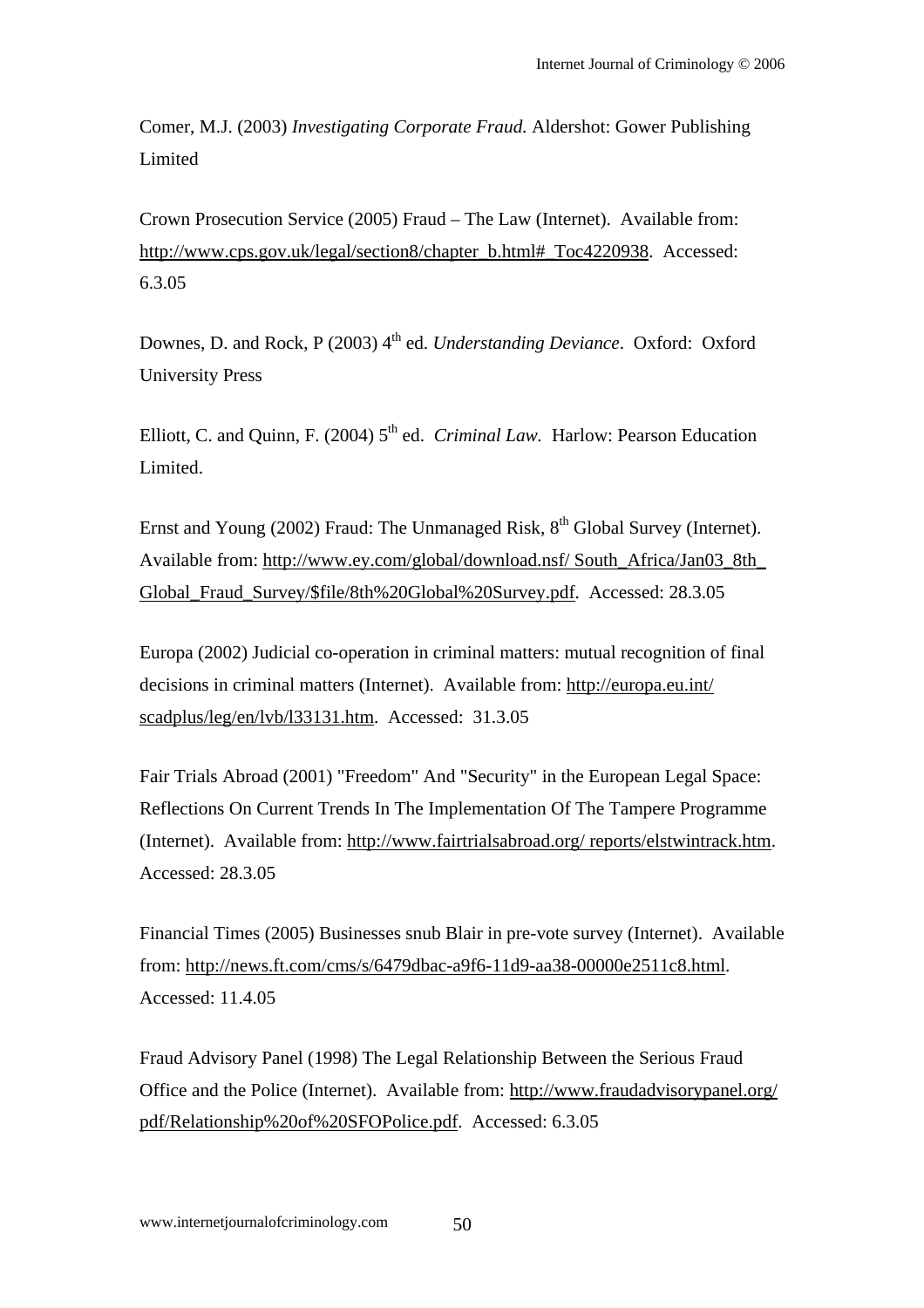Fraud Advisory Panel (1999) Studies of Published Literature on the Nature and Extent of Fraud in the Public and Private Sector (Internet). Available from: http://www.fraud advisorypanel.org/pdf/Literature%20NatureExtent%20of%20 Fraud.pdf. Accessed: 22.3.05

Fraud Advisory Panel (2002) Response to Lord Justice Auld's Review of the Criminal Courts (Internet). Available from: http://www.fraudadvisorypanel.org/ pdf/Response %20to%20Auod%20Report.pdf. Accessed: 22.3.05

Fraud Advisory Panel (2003) Government and Business "Willing the ends but not the means" in fight against fraud (Internet). Available from: http://www. fraudadvisory panel.org/newsandviewsreleases1.html. Accessed: 5.4.05

Fraud Advisory Panel (2004a) Fraud Law Reform: Consultation on Proposals for Legislation (Internet). Available from: http://www.fraudadvisorypanel.org/ pdf/FAP %20Response%20to%20Fraud%20Law%20Reform%20Aug04.pdf. Accessed: 6.3.05

Fraud Advisory Panel (2004b) Response and Comments of the Fraud Advisory Panel to the Home Office Consultation Paper "Policing: Building safer communities together" (Internet). Available from: http://www. fraudadvisorypanel.org/pdf/ FAP%20ResponsetoHomeOfficefJan04.pdf. Accessed: 11.4.05

Gros, J-G. (2003) ' Trouble In Paradise: Crime and Collapsed States in the Age of Globalisation', *The British Journal of Criminology,* 43: 63-80

Guardian Unlimited (2005) Top fraud investigator calls for plea bargaining (Internet). Available from: http://www.guardian.co.uk/crime/article/ 0,2763,1429168,00.html. Accessed: 3.4.05

Herbert Smith, Gleiss Lutz, Stibbe (2004) Corporate fraud, investigations and asset recovery update (Internet). Available from: http://www.herbertsmith.com/ Publications/Fraud\_update\_Dec04.htm. Accessed: 3.4.05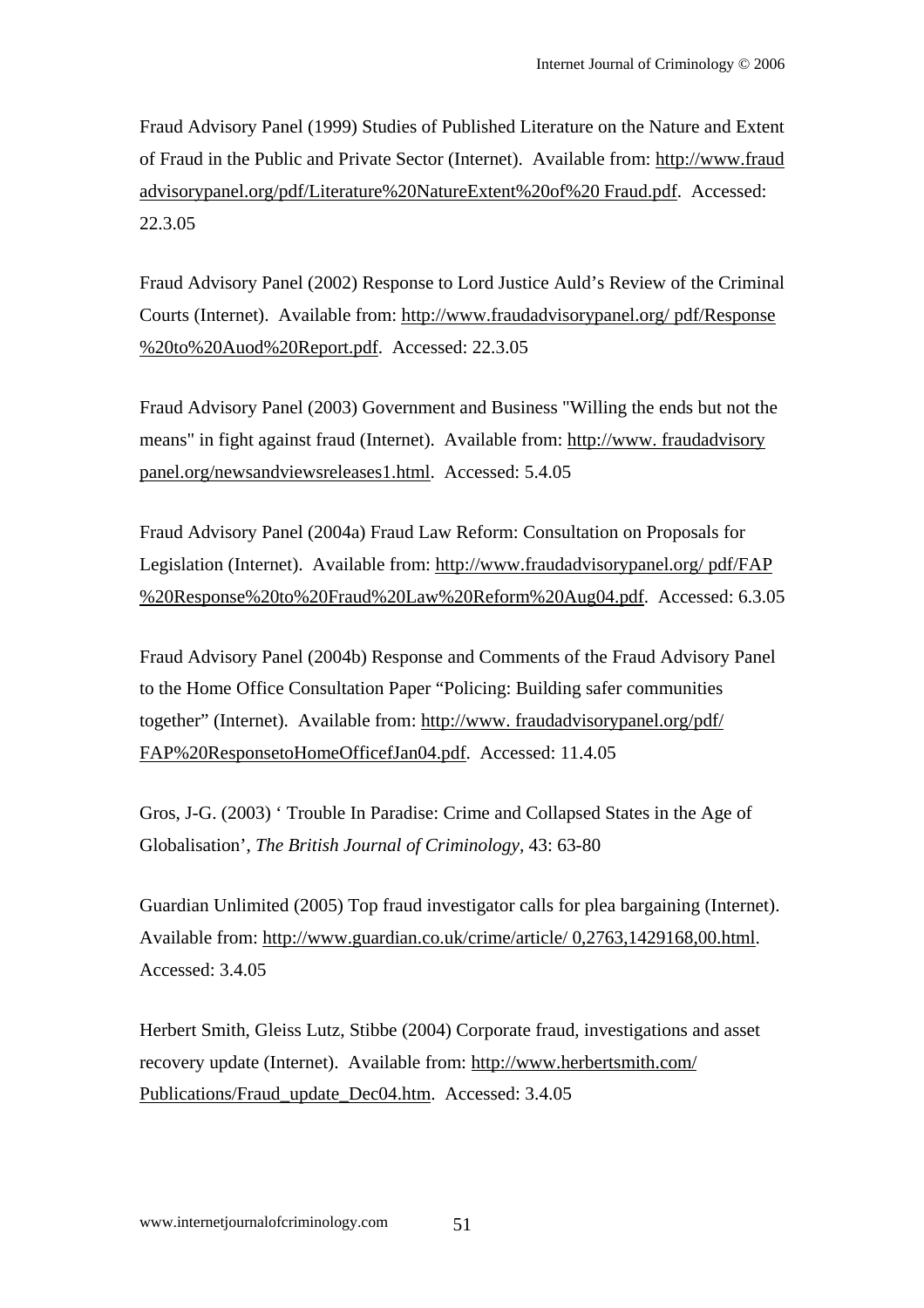Higson, A. (1998) Why is Management Reticent to Report Fraud? (Internet). Available from: http://www.fraudadvisorypanel.org/pdf/Why%20is%20Mgt %20Reticent %20to%20Report%20Fraud.pdf. Accessed: 27.3.05

HM Customs and Excise (2003) New public notice and statement of practice for antifraud measures (Internet): Available from: http://www.hmce.gov.uk/ channelsPortal WebApp/channelsPortalWebApp.portal?\_nfpb=true&\_pageLabel=pageHome\_Show Content&id=HMCE\_CL\_000545&propertyType=document. Accessed: 11.4.05

Home Office (2003) Crime in England and Wales 2001/2002: Supplementary Volume (Internet). Available from: http://www.homeoffice.gov.uk/rds/pdfs2/ hosb103.pdf. Accessed: 1.2.05

Home Office (2004a) Crime Statistics for England and Wales: Fraud & forgery – Other trend information (Internet). Available from: http://www. crimestatistics. org.uk/output/Page58.asp. Accessed: 1.2.05

Home Office (2004b) Home Office Counting Rules for Recorded Crime (Internet). Available from: http://www.homeoffice.gov.uk/rds/pdfs2/ countfraudforg04.pdf. Accessed: 1.2.05

Home Office (2005a) Recorded Crime Statistics 1898-2002/03 (Internet). Available from: http://www.homeoffice.gov.uk/rds/pdfs/100years.xls. Accessed: 5.2.05

Home Office (2005b) Crime and Policing: Fraud (Internet). Available from: http://www.homeoffice.gov.uk/crime/fraud/index.html. Accessed: 5.4.05

Hopkins Burke, R. (2001) *An Introduction to Criminological Theory*. Cullompton: Willan Publishing

Howard, M. (2004) Business must be set free to do what it does best (Internet). Available from: http://www.conservatives.com/tile.do?def=news.story.page &obj\_id=117262. Accessed: 1.4.05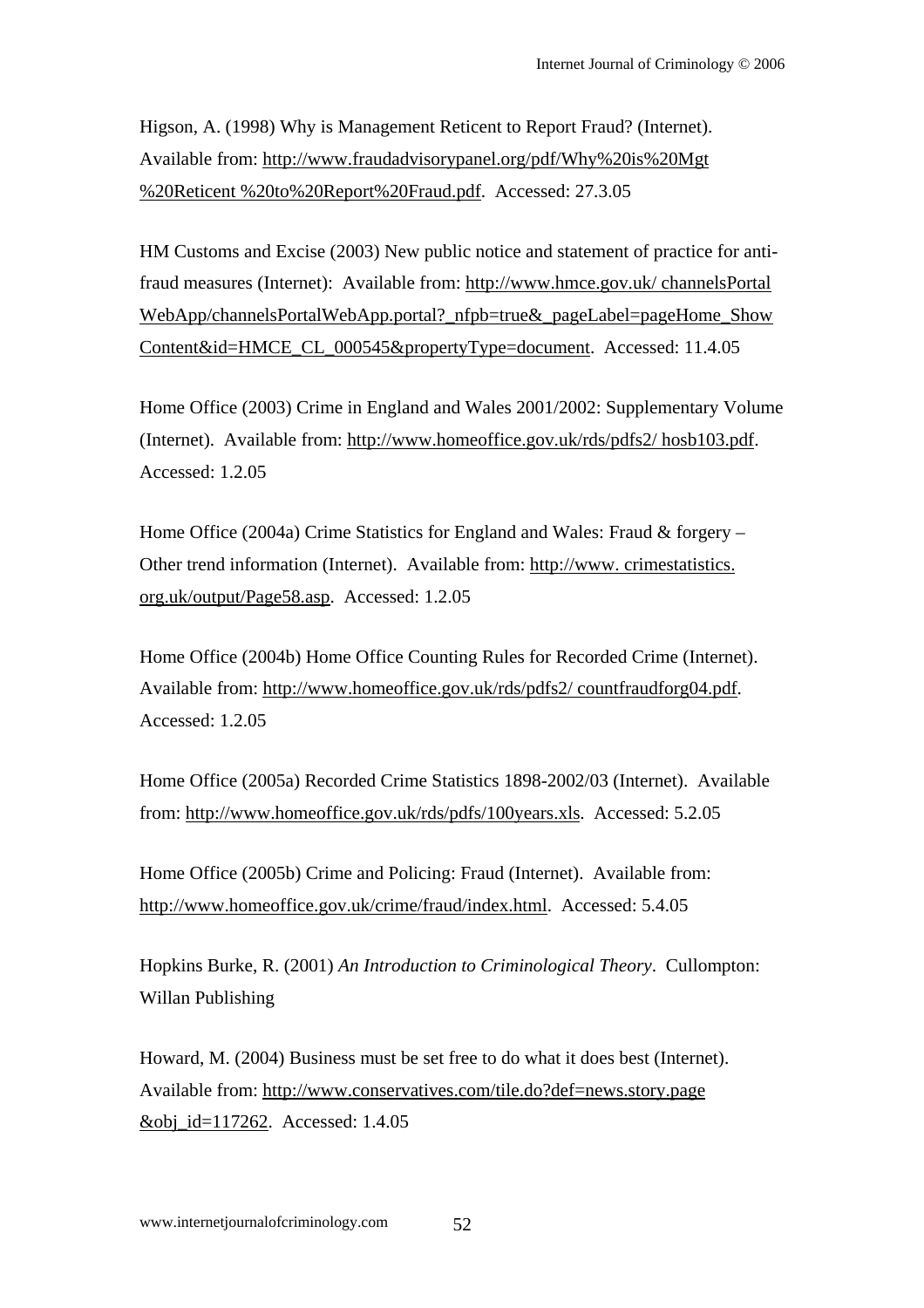International Peace Academy/FAFO-AIS (2004) Business and International Crimes: Assessing the Liability of Business Entities for Grave Violations of International Law (Internet). Available from: www.corporate-accountability.org/docs/busi&crimes\_ exe\_sum.pdf. Accessed: 4.4.05

Jupp, V. (2000) 'Formulating Research Problems', in Jupp, V., Davies, P. and Francis, P. (eds) *Doing Criminological Research.* London: Sage Publication Ltd: 13- 28

Khanna, V.S. (2003) A Political Theory of Corporate Crime Legislation (Internet). Available from: http://papers.ssrn.com/sol3/papers.cfm? abstract\_id=392121. Accessed: 3.4.05

Kirk, D.N. and Woodcook, T. (2003) 3rd ed. *Serious fraud: investigation and trial.*  London: Butterworths LexisNexis

Kramer, R.C., Michalowski, R.J. and Kauzlarich, D. (2002) ' The Origins and Development of the Concept and Theory of State-Corporate Crime', *Crime and Delinquency,* 48(2): 263-282

Labour Party (2004) Tories in Home Office cuts turmoil (Internet). Available from: http://www.bigissues.org/news/blunketttoryturmoil. Accessed: 12.4.05

Law Commission (1989) *Criminal Law: Jurisdiction over offences of fraud and dishonesty with a foreign element*. Law Com No 180, HMSO, London

Law Commission (1997) *Legislating the Criminal Code: Corruption*. Law Com No 145. HMSO, London

Law Commission (2002) The Law Commission recommends a simpler law of fraud (Internet). Available from: http://www.lawcom.gov.uk/files/ lc276sum.pdf. Accessed: 6.3.05

Levi, M. (1987) *Regulating Fraud: White-Collar Crime And The Criminal Process*. London: Tavistock Publications Ltd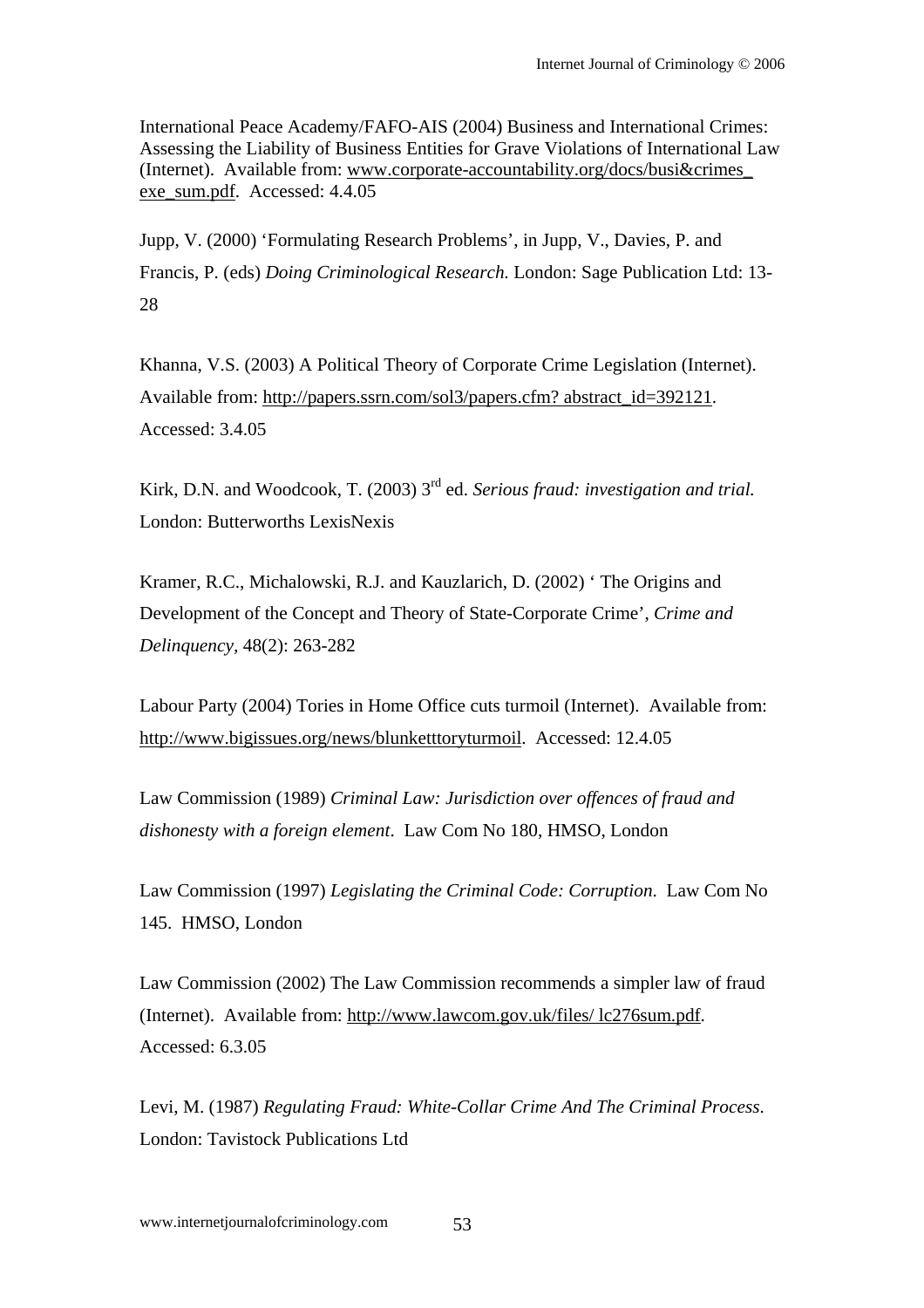Levi, M. (1993) *The Royal Commission On Criminal Justice: The Investigation, Prosecution and Trial of Serious Fraud*. London: HMSO

Luder, I. (2004) The Examination of Securities Dinner (Internet). Available from: http://www.cityoflondon.gov.uk/NR/rdonlyres/0E41E9F3-6F97-40BC-ACB8- 333FC45F4428/0/securities\_dinner\_2004.pdf. Accessed: 11.4.05

Magaisa, A. (2001) 'Suing Multinational Corporation Groups for Torts in Wake of the *Lubbe* Case (Internet). Available from: http://elj.warwick.ac.uk/global/issue/2001- 2/magaisa.htm. Accessed: 15.10.04

Martin, E.A. (ed) (1997) *Oxford Dictionary of Law*, 4<sup>th</sup> ed. Oxford: Oxford University Press

Metropolitan Police (2005a) Economic and Specialist Crime: Fraud Squad (Internet). Available from: http://www.met.police.uk/so/so6.htm#fraud. Accessed: 12.2.05

Metropolitan Police (2005b) Specialist Crime Directorate: Economic and Specialist Crime (Internet). Available from: http://www.met.police.uk/scd/units/ eco\_spec\_crime.htm. Accessed: 5.4.05

Metropolitan Police (2005c) Specific situations: High Value Fraud (Internet). Available from: http://www.met.police.uk/report\_a\_crime/specific\_situations.htm. Accessed: 12.4.05

National Economic Research Associates (NERA) (2000) The Economic Cost of Fraud: A report for the Home Office and the Serious Fraud Office (Internet). Available from: http://www.nera.com/image/3779.pdf. Accessed: 5.2.05

Nelken, D. (1997) 'White-Collar Crime', in Maguire, M., Morgan, R. and Reiner, R. (eds) *The Oxford Handbook of Criminology*. 2nd ed. Oxford: Oxford University Press

Noaks, L. and Wincup, E. (2004) *Criminological Research: Understanding Qualitative Methods*. London: Sage Publications Ltd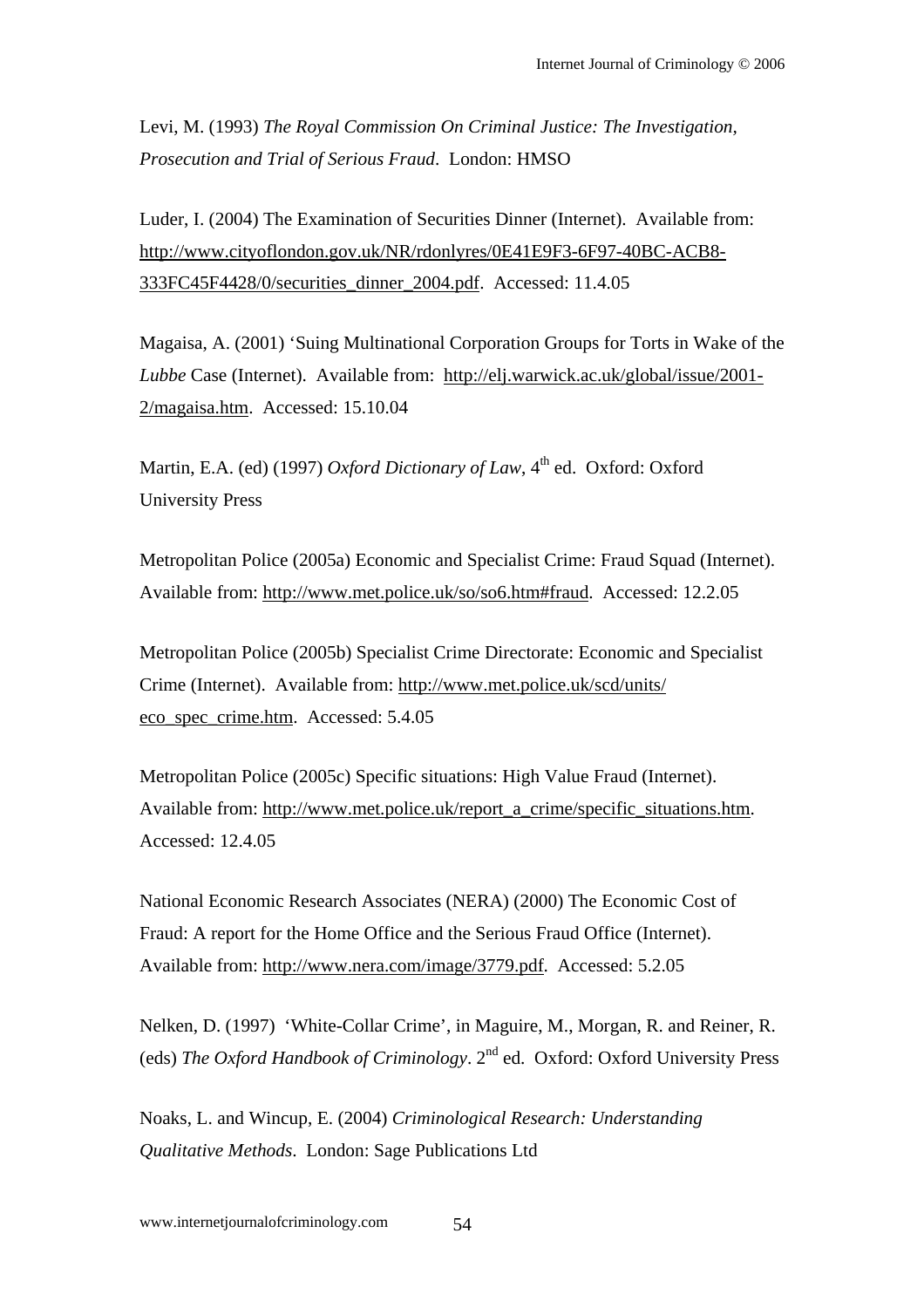Public Concern at Work (PCaW) (2005) Frequently Asked Questions about Whistleblowing (Internet). Available from: http://www.pcaw.co.uk/faq/ individuals. html. Accessed: 3.4.05

Punch, M. (1996) *Dirty Business: Exploring Corporate Misconduct – Analysis and Cases*. London: Sage Publication Limited

RSM Robson Rhodes (2004) Economic Crime costs UK plc £40bn a year (Internet). Available at: http://www.rsmi.ie/rrweb/news.nsf/content/all+by+ unid/9679975828 B8AE8280256F3100348832?opendocument&newssection=Corporate+Tax+Briefing +Notes. Accessed: 23.2.05

Reiman, J.H. (1984) *The Rich get Richer and the Poor Get Prison.* 2nd ed. New York: John Wiley & Sons

Reiner, R. (1996) 'The Case Of The Missing Crimes', in Levitas, R. and Guy, W. (eds) *Interpreting Official Statistics*. London: Routledge: 185-205

Russell, S. and Gilbert, M.J. (2002) 'Social control of transnational corporations in the age of marketocracy', *International Journal of the Sociology of Law,* 30: 33-50

Sakurai, Y. (2002) ' Comparing cross-cultural regulatory styles and processes in dealing with transfer pricing', *International Journal of the Sociology of Law,* 30: 173- 179

Serious Fraud Office (2002) Annual Report 2001-2002 (Internet). Available from: http://www.sfo.gov.uk/publications/2001\_2002/section\_04.asp? seltxt=. Accessed: 5.2.05

Serious Fraud Office (2004a) Annual Report 2003-2004: Management, staffing and support (Internet). Available from: http://www.sfo.gov.uk/publications/ 2003\_2004/ section02.asp#04. Accessed: 5.4.05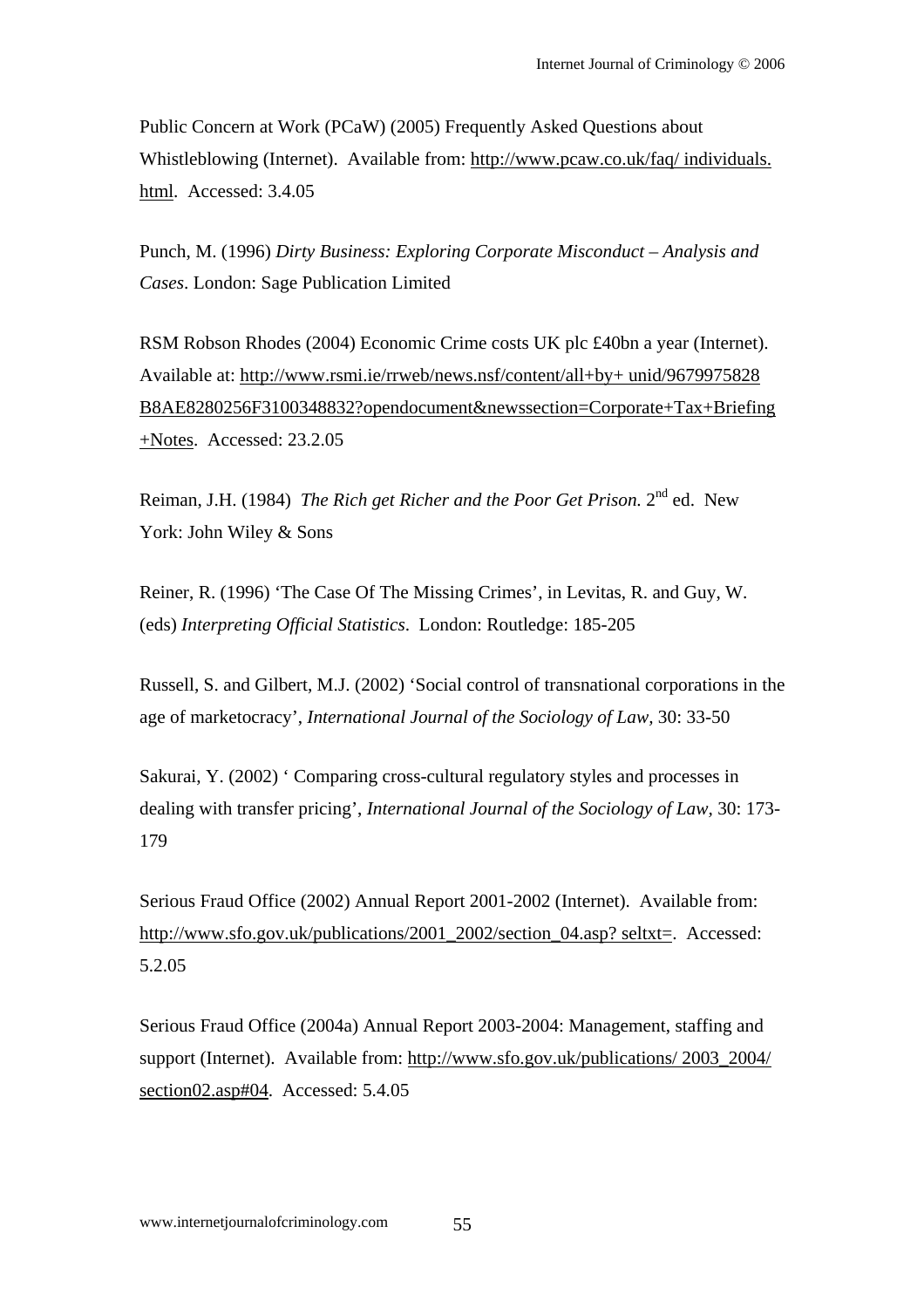Serious Fraud Office (2004b) Annual Report 2003-2004: Key facts and figures (Internet). Available from http://www.sfo.gov.uk/publications/2003\_2004/ section03.asp#01. Accessed: 5.4.05

Serious Fraud Office (2005a) International Co-operation (Internet). Available from: http://www.sfo.gov.uk/international/international.asp. Accessed: 5.4.05

Serious Fraud Office (2005b) Dealing with Cases: Case Acceptance Criterion (Internet). Available from: http://www.sfo.gov.uk/cases/cases.asp. Accessed: 11.2.05.

Shover, N., Fox G.L. and Mills, M. (1994) 'Long-Term Consequences of Victimization by White-Collar Crime', *Justice Quarterly*, 11(1): 75-98

Simon, D.R. (1996) 5<sup>th</sup> ed. *Elite Deviance*. Boston: Allyn and Bacon

Simpson, S.S. (2002) *Corporate Crime, Law, and Social Control*. Cambridge: Cambridge University Press

Slapper, G. and Tombs, S. (1999) *Corporate Crime*. Harlow: Pearson Education Ltd

Smith, J.C. (2002a) 8th ed. *Criminal Law: Cases & Materials*. London: LexisNexis **Butterworths** 

Smith, P. (2002b) Cash crisis hits fraud fight (Internet). Available from: http:/www. financialdirector.co.uk/print/bf/1130548. Accessed: 11.4.05

Spencer, R. (2004) Corporate law and structures: Exposing the roots of the problem (Internet). Available from: http://www.corporatewatch.org/ publications/corporate\_ structures/pdf. Accessed: 14.12.04

Stiglitz, J. (2002) *Globalization and its discontents.* London: Penguin Books Ltd

Sutherland, E. (1983) *White Collar Crime: Uncut Version*. London: Yale University Press